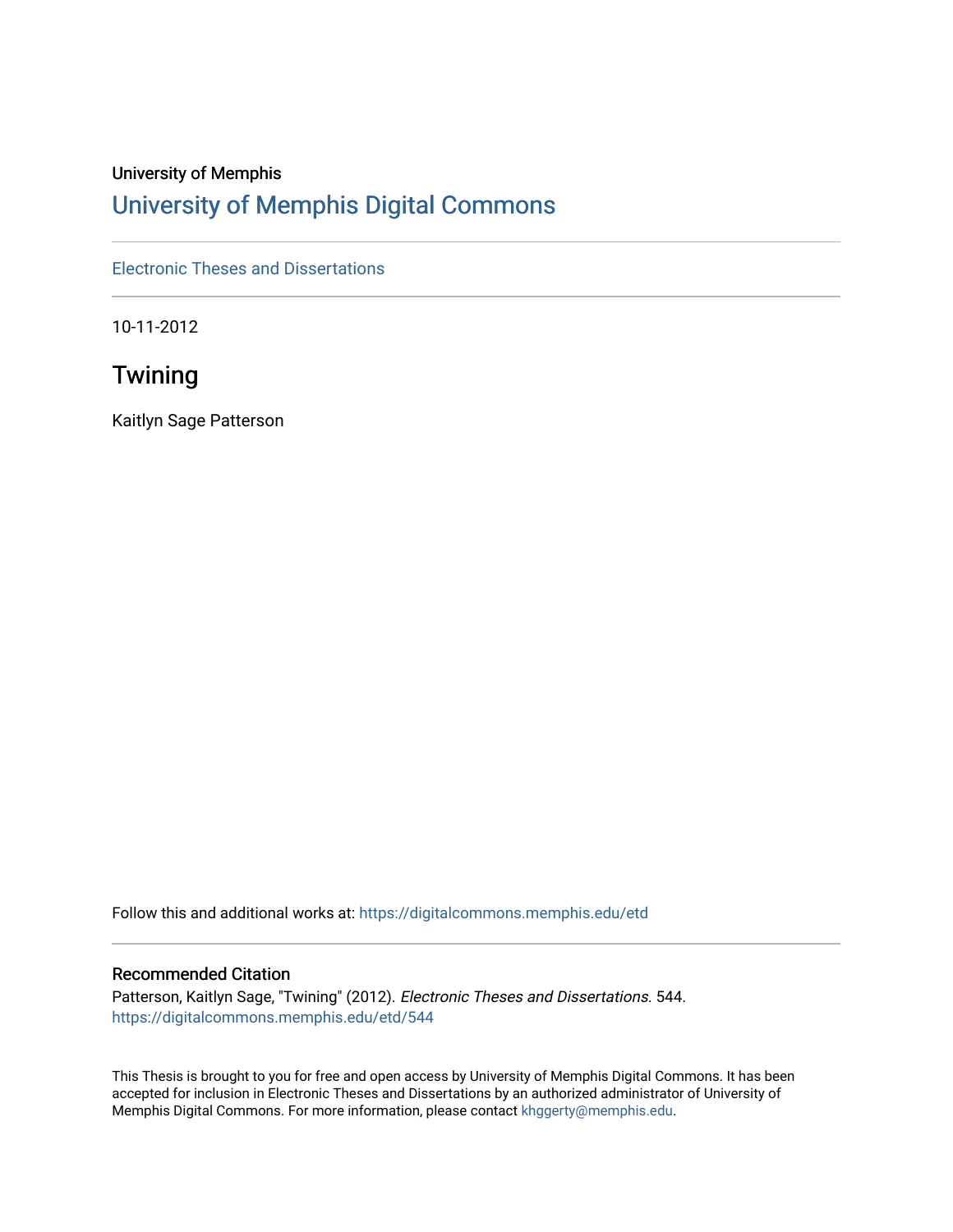# TWINING

by

# Kaitlyn Sage Patterson

A Thesis

Submitted in Partial Fulfillment of the

Requirements for the Degree of

Master of Fine Arts

Major: Creative Writing

The University of Memphis

December 2012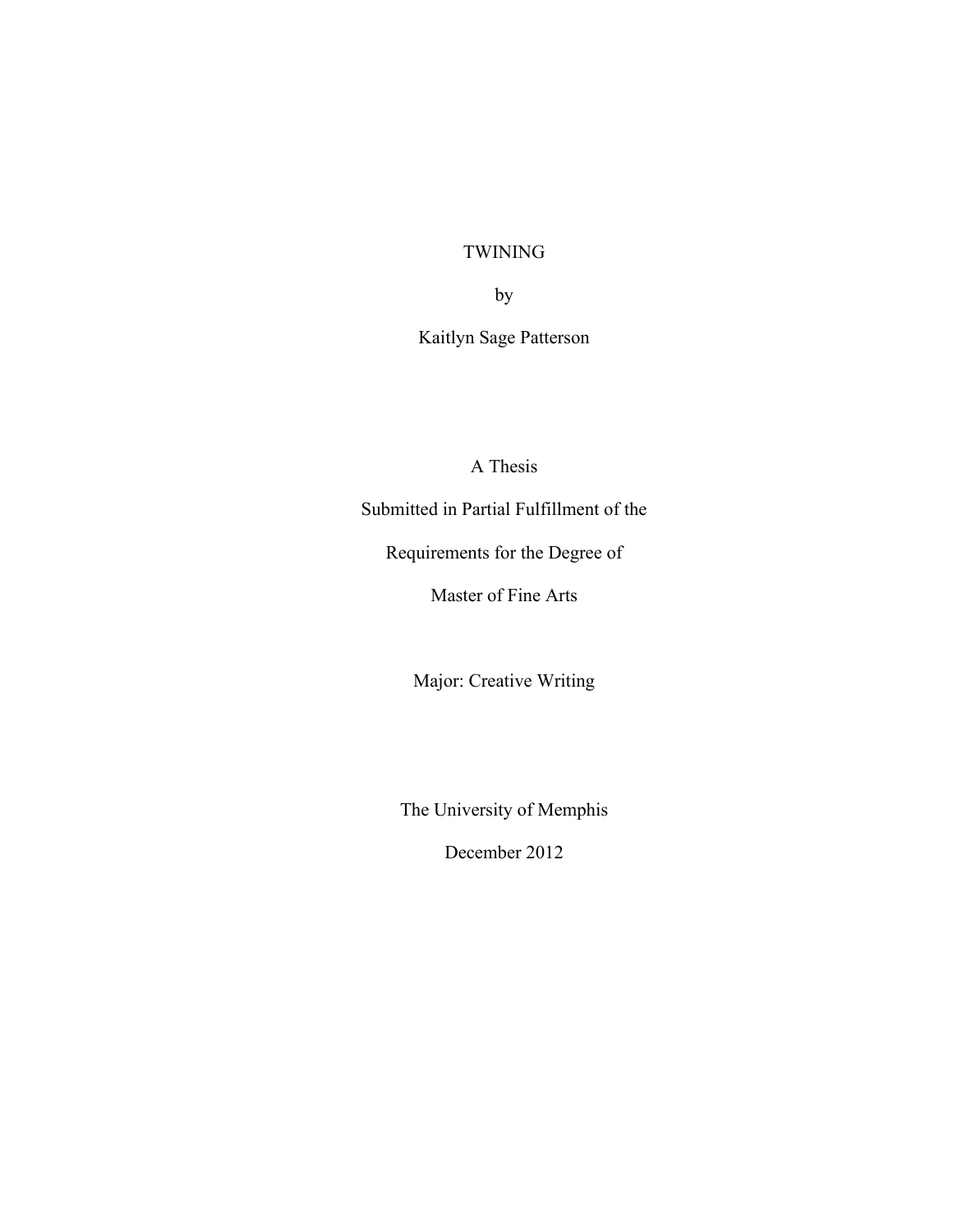### Abstract

Patterson, Kaitlyn Sage. MFA. The University of Memphis. May, 2012. Twining. Major Professor: John Bensko, Ph.D. *Twining* is a collection of poetry that focuses on a theme of isolation and the dangers presented by interactions with the natural world as well as the people and animals inhabiting it. The work explores a childhood split between an ashram in India and a middle school in East Tennessee, the universality of seeking comfort in religion, sex, and companionship in a variety of forms. The work primarily employs free-verse structures.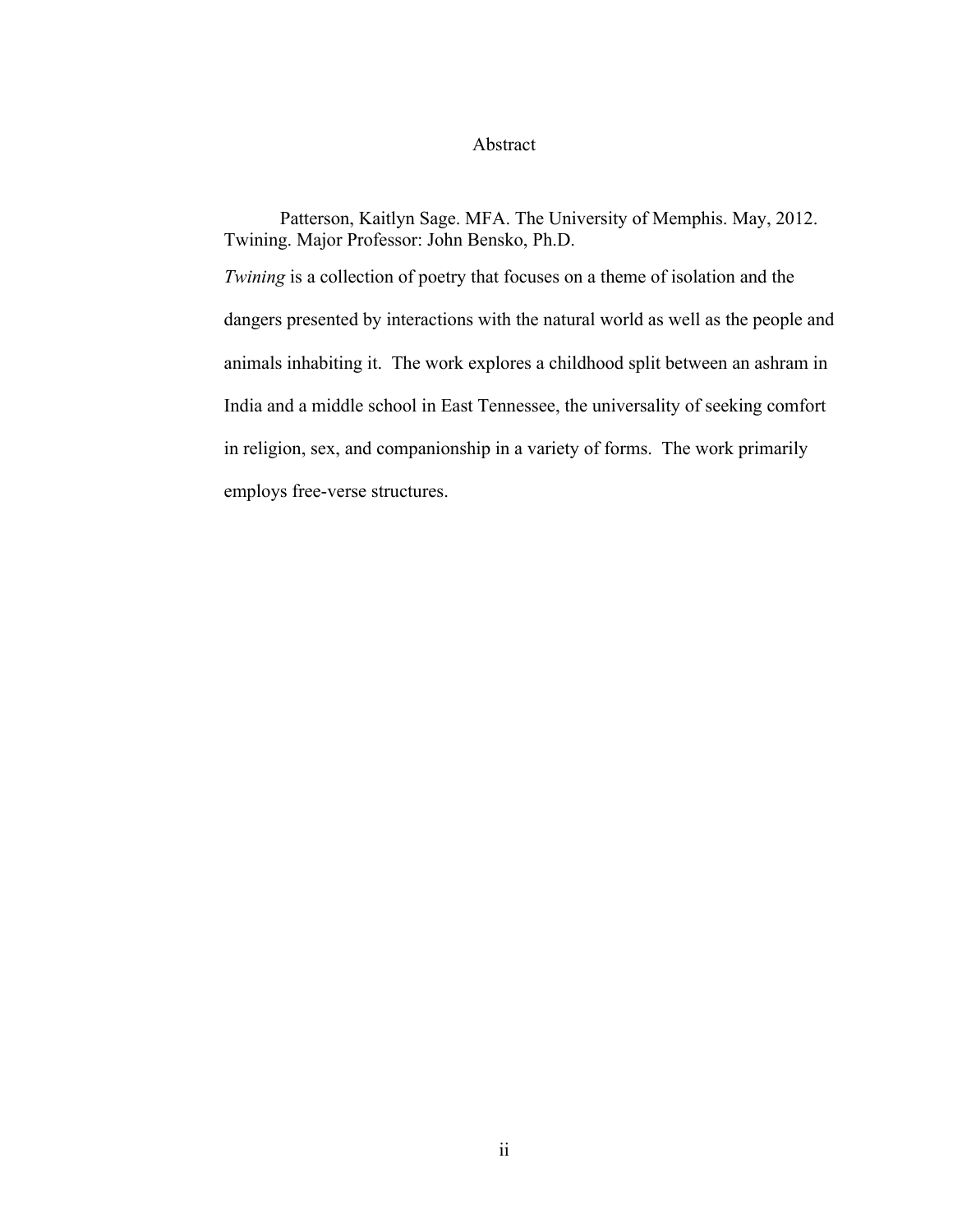# TABLE OF CONTENTS

|                                                            | Page           |
|------------------------------------------------------------|----------------|
| And My Mother called it Kundalini                          | 1              |
| <b>Protection Mantra</b>                                   | $\overline{2}$ |
| Package for a Soldier Abroad                               | 3              |
| A Postal Worker has Tea in the Garden of the One Armed Man | $\overline{4}$ |
| An Island Nation Which Only Produces Kudzu                 | 6              |
| Playing Flute for My Guru                                  | 7              |
| Rapture                                                    | 8              |
| Tentacles 1                                                | 9              |
| <b>Blind Leading</b>                                       | 10             |
| <b>Evolution of Fear</b>                                   | 11             |
| <b>Bedmates</b>                                            | 12             |
| Hannah/Mukti, Sister                                       | 13             |
| The Cherry Season                                          | 14             |
| Ignored                                                    | 15             |
| Sapling                                                    | 16             |
| Sapta                                                      | 17             |
| <b>Lacking Excess</b>                                      | 18             |
| Imposed Upon                                               | 19             |
| Long Division                                              | 20             |
| Tentacles 4                                                | 21             |
| Infallibility: Accusation                                  | 22             |
| Infallibility: Reaction                                    | 23             |
| <b>Alchemical Ash</b>                                      | 24             |
| Gramma                                                     | 25             |
| Sweetling                                                  | 26             |
| Garlands                                                   | 27             |
| He Sleeps Next to Me, Two Months After He Left             | 29             |
| Reckless                                                   | 30             |
| Tentacles 2                                                | 31             |
| Logic                                                      | 32             |
| Irene Louise                                               | 33             |
| Vanishing Act                                              | 34             |
| Fidelity                                                   | 35             |
| India, Again                                               | 36             |
| Lucky                                                      | 37             |
| <b>Nesting Season</b>                                      | 38             |
| Tentacles 5                                                | 39             |
| Dangerously Close                                          | 40             |
| Ossuary                                                    | 41             |
| <b>East Tennessee</b>                                      | 42             |
| Cravings                                                   | 43             |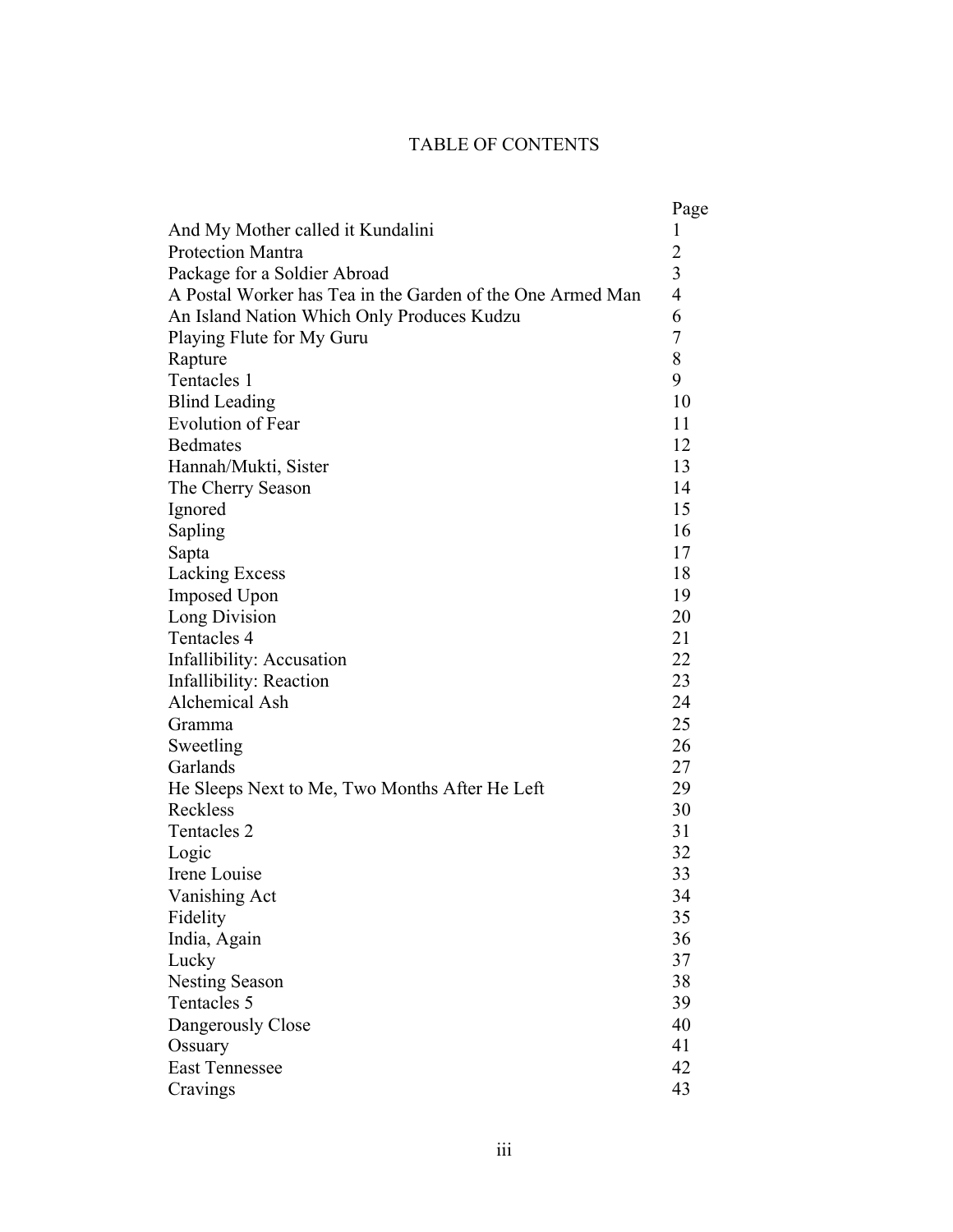| Risk-Eaters             | 44 |
|-------------------------|----|
| <b>Imagined Retreat</b> | 45 |
| On Being Lost           | 46 |
| Tentacles 3             | 47 |
| Overly Modified         | 48 |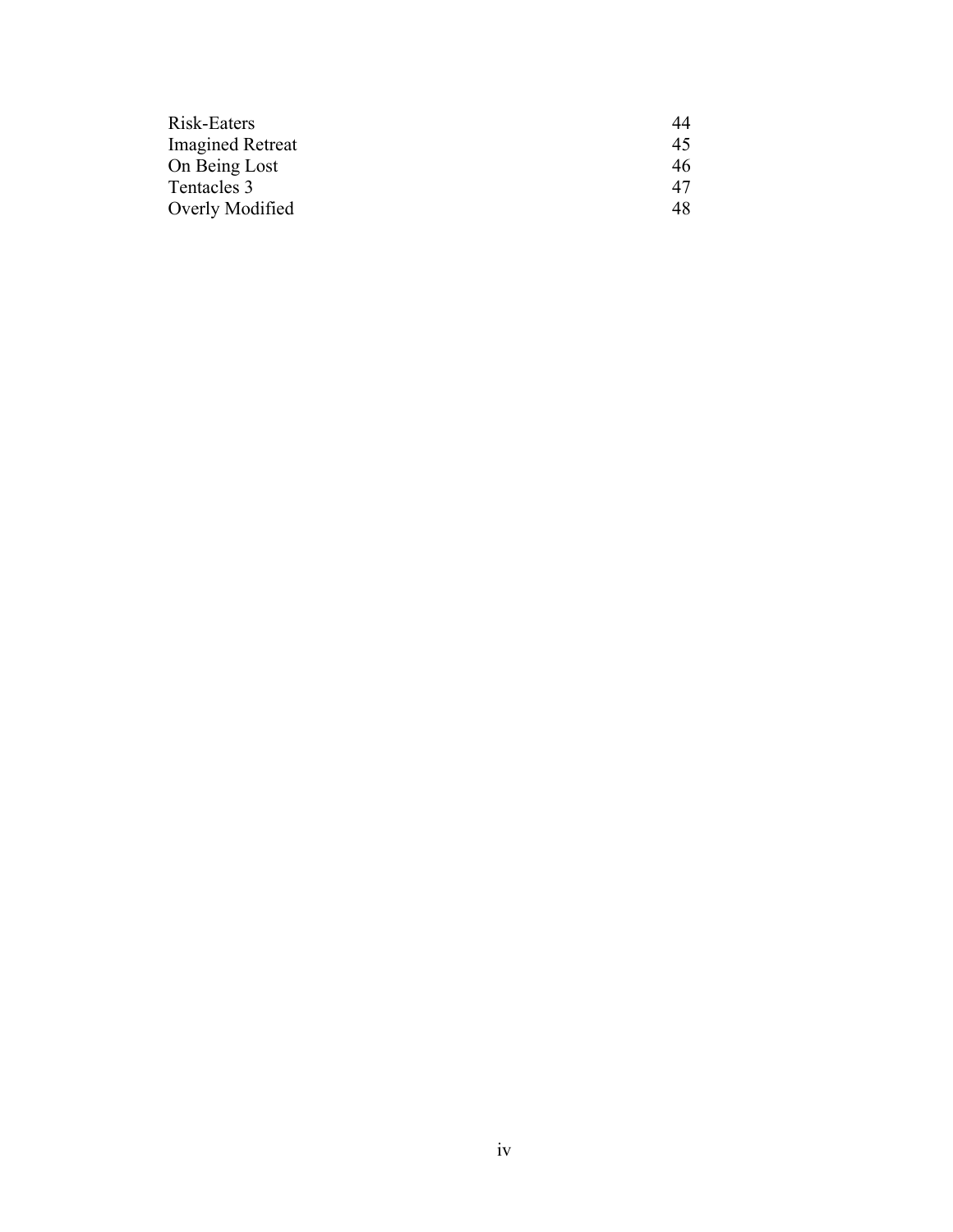### *And My Mother Called it Kundalini*

Gurumayi, radiant in crimson silks, sits cross legged on her chair in a small, wood-paneled room.

She waves me forward I, just yesterday nine, shake with nerves in blue velvet and lace

*You asked for a spiritual name, little one. What did they call you?* I tell her the name I snatched

from the crystal bowl at her feet, *Pavani*, purify. Laughs shake up from her belly, down her limbs,

into my small hands, fingernails bitten to nubs, clutched in her long fingers, the color of chai. *No, no. You are Deepali, my radiant light.*

She smoothes damp hair away from my brow, whispers for me to close my eyes. Her sandalwood scent swirls around us.

I wake in a forest, slumped in a circle drawn in the dirt, limbs twined with jewel-toned snakes. Emerald, copper, silvering bodies smooth

their way along my slender, childish limbs. The soft swish swish of their tongues as they reach into the damp air freezes me.

There are no snakes outside this circle. Just the screams of the monkeys, the hum of giant insects, the lowing of the cows.

And I am bitten. And I writhe.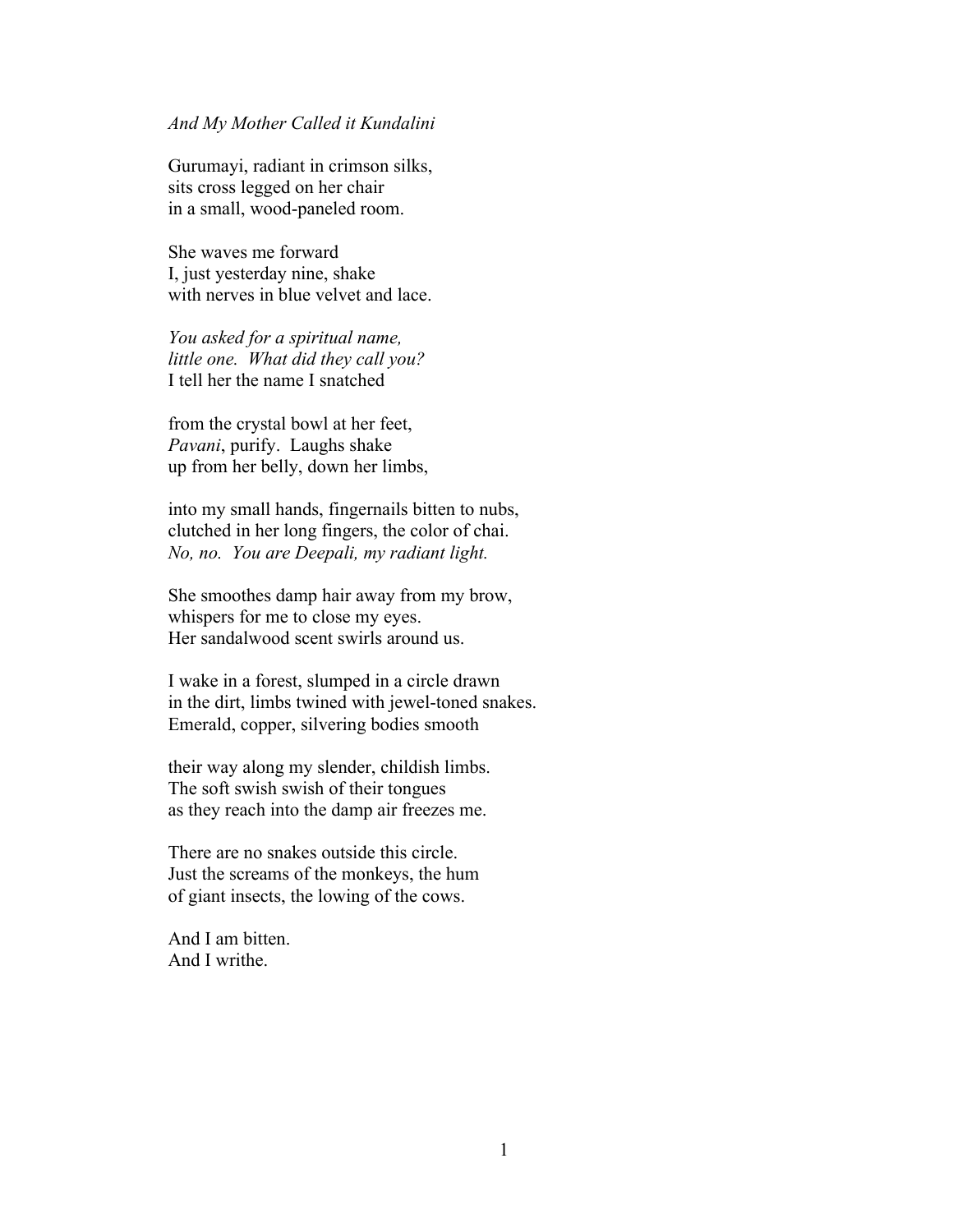*Protection Mantra*

In moments of stress,

when the seatbelt screeches,

like the Indian burns I gave the boys, still hairless, androgynous on the fifth grade playground to punctuate my tough-guy act,

into my belly, chest, neck

and I do not crash through the cracking windshield, onto the sidewalk, but rock back into the leather of my seat

I find myself repeating the mantra

*Om Namah Shivaya* at once prayer and blessing and thanks.

I chastise myself for this knee-jerk repetition, evocation of the soundtrack to my childhood. Wish for a different god, a different history. One where the deities are long dead, and I don't sit, just forty years distant from the day that my childhood guru's guru, my sister's declared favorite, Baba, raped a girl, called it

enlightenment and whispered,

This is the mantra, this is *Om Namah Shivaya*.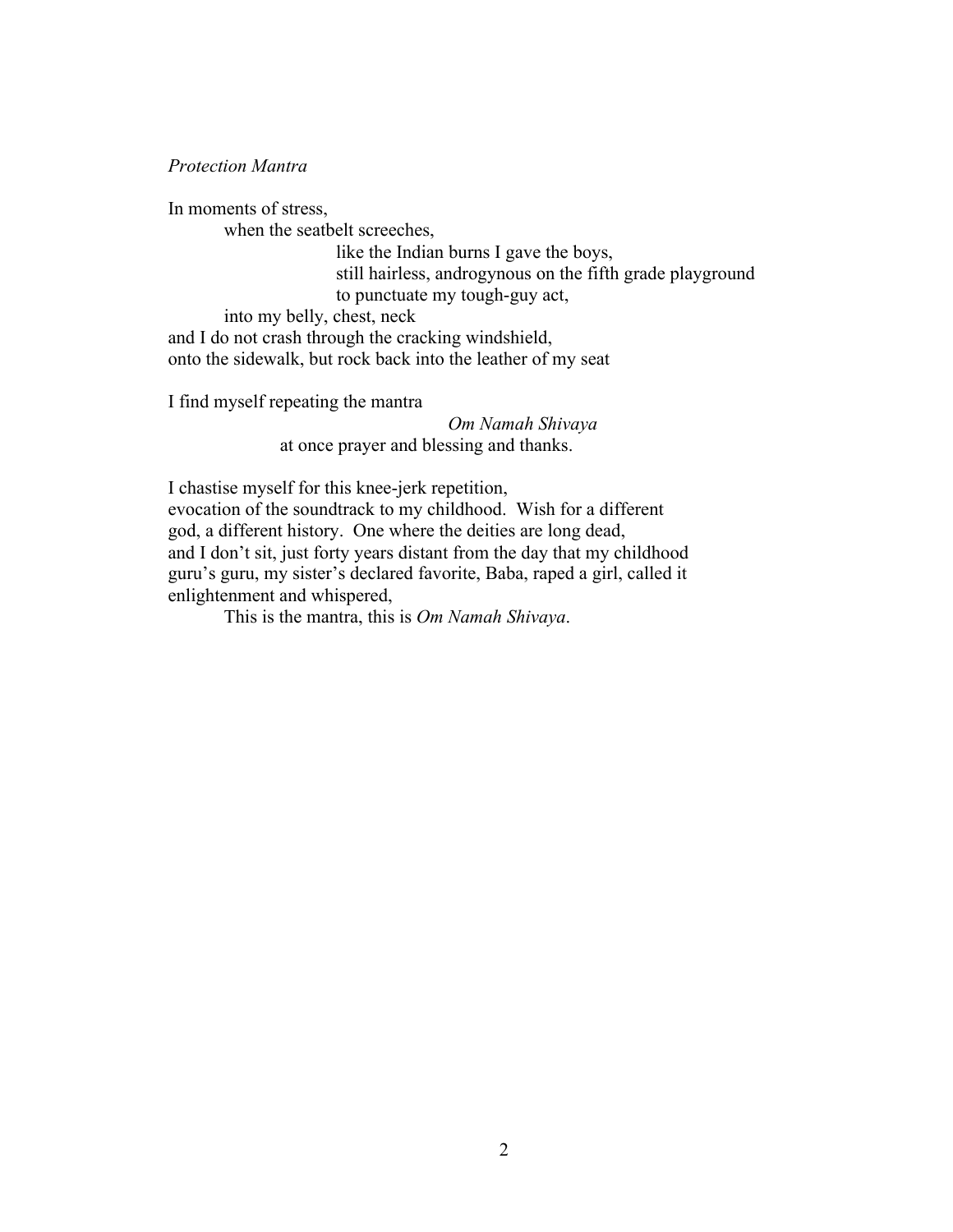### *Package for a Soldier Abroad*

The postal worker, Keisha, split her cotton candy colored lips into a toothy grin when I slid the cardboard box, address for the Abu Dhabi Air Force base Sharpied over the amazon.com logo across the counter.

*What a sweet young woman, supporting your troops*. It hadn't occurred to me; Tupperwares full of chocolate chip cookies, lurid Tom Robbins novels, and suggestive mix tapes qualify me

to join the ranks of young women, supporting our troops. I wanted David to cut open my box in his sand-swept airplane hangar, find himself charmed by notes written on Guest Check pages tucked between cookies.

I wanted to pull him into *Jitterbug Perfume*, where characters waft like scents through the pages, where sex is necessary, where he might remember the surreptitious grasping, our tongues twining together, the reckless need we felt.

*Will you fill out a customs form, sweet pea?* I wonder how to quantify the value of cookies baked to fill an empty bed, songs to wrap themselves around his synapses, and books to anchor his brain squarely to mine.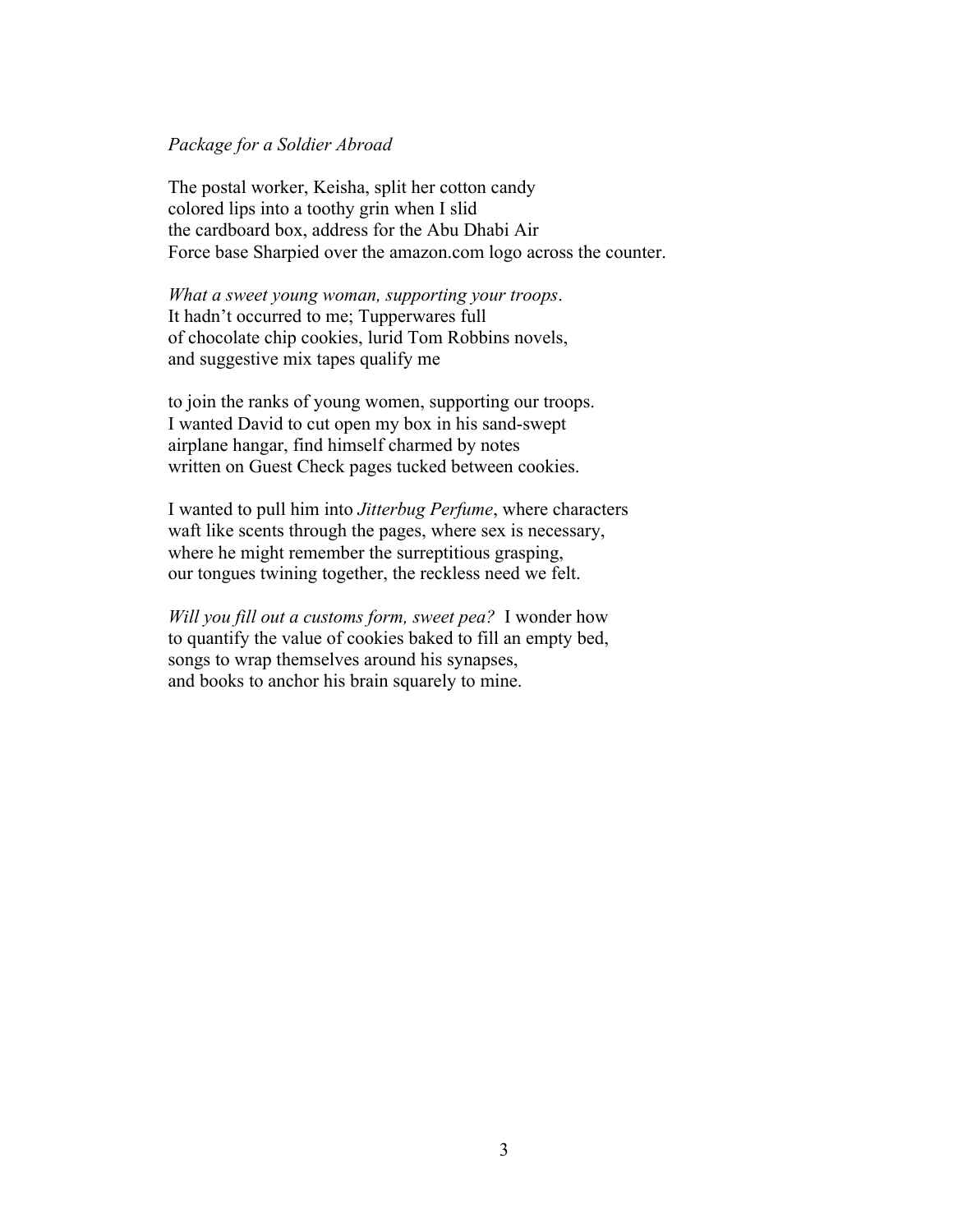### *A Postal Worker has Tea in the Garden of the One Armed Man*

You look as though you need a cup of tea. It's awful hot today and you've walked, you walked such a very long way. I have some tea, cold, that tastes, well, it tastes blue, the way, I imagine, that the insides of your elbows might taste. Is that too forward? I'm sorry. It's just that you know so much about me, I imagine, from all the letters and catalogues and packages of seeds. Would you like to hear a story, a story to go with your tea? The story of how I lost, lost my arm you say? It isn't lost though. I can tell you where I put it. Would you like to hear that story? The story of where I put my arm? After the war? Well. After the desert I wanted an oasis. In this old yard of the old house that once was my old mother's old house and old yard I started to build a garden. I fed it and watered it and talked to it and loved it. When the first little pea shoots and lettuce leaves peeked their way out of the overturned soil, they began to chat with me. Baby voices at first you see, they were so young. Wisteria, who was here before me, when she heard the voices of the youth, my new little seedlings, she spoke to me too. Told me the sacrifice of my time, of my energy wasn't enough, and the trees, they agreed, thunderously, especially my darling Maple. I gave them wheelbarrow loads of rich fertilizer which sated them for a summer, but when they sprouted again, the new generation, they called for blood. I cut the palm of my hand once a week that summer, see the scar? I scattered my blood on their roots and they drank, hungrily, and were sated. Until two summers ago, when my blood and toes and the little finger of my right hand, see, weren't enough and they decided, in the night when I slept, that my arm would satisfy them. The left, that I might continue to tend them, to give them sustenance, to plant the next generation of bloodlusters. I argued with my with the pliant carrots, asked pity from the raspberries, cried over the peonies, but they left decision making to the wisteria. She demanded my arm.

[No Stanza Break]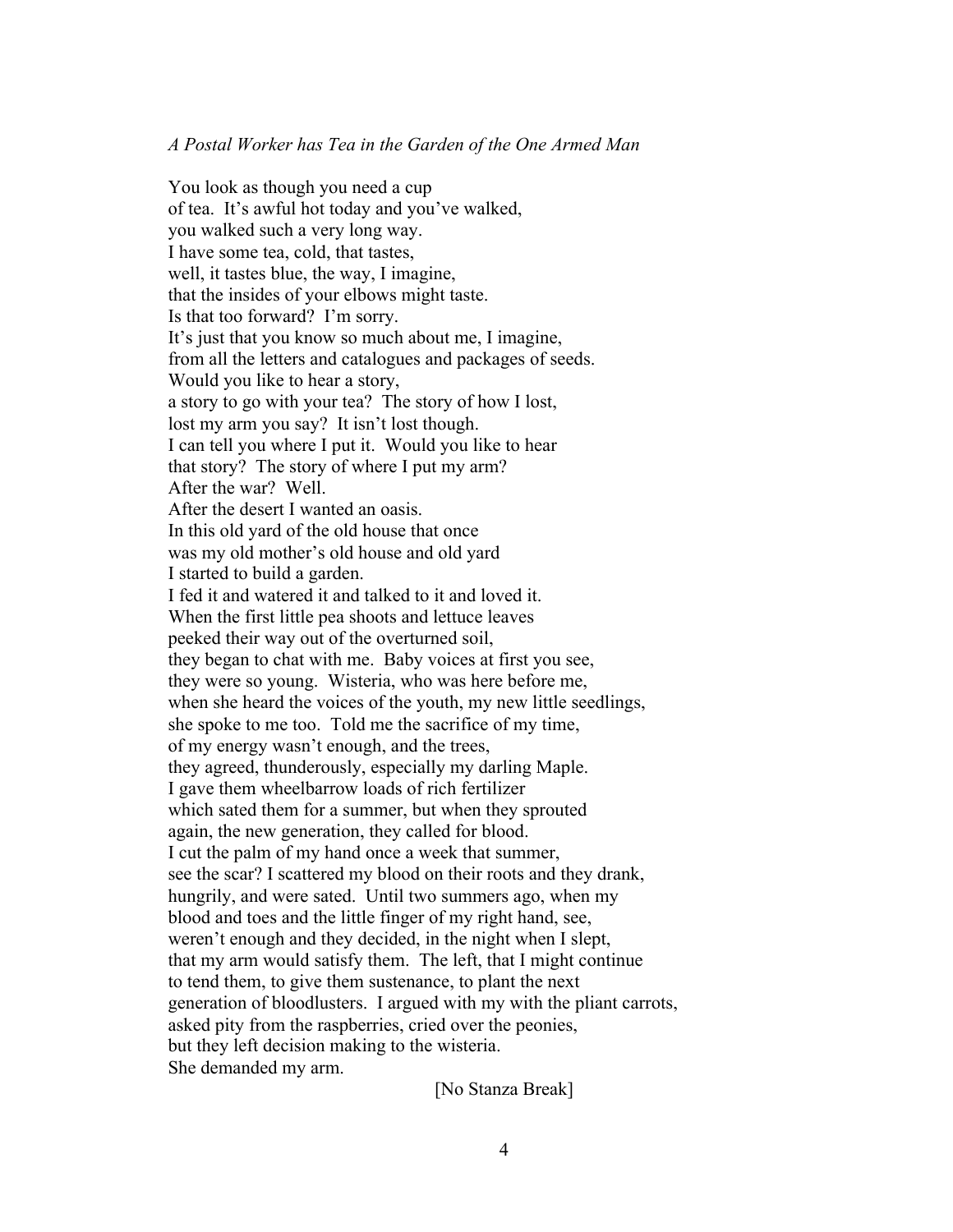I made tourniquet from belt, gathered my chainsaw, brought it to life, and laid my arm at the wisteria's roots. When I woke, no longer screaming, I buried my arm, and there it rests, feeding her, until she wants more. Would you like some more tea? It's wisteria.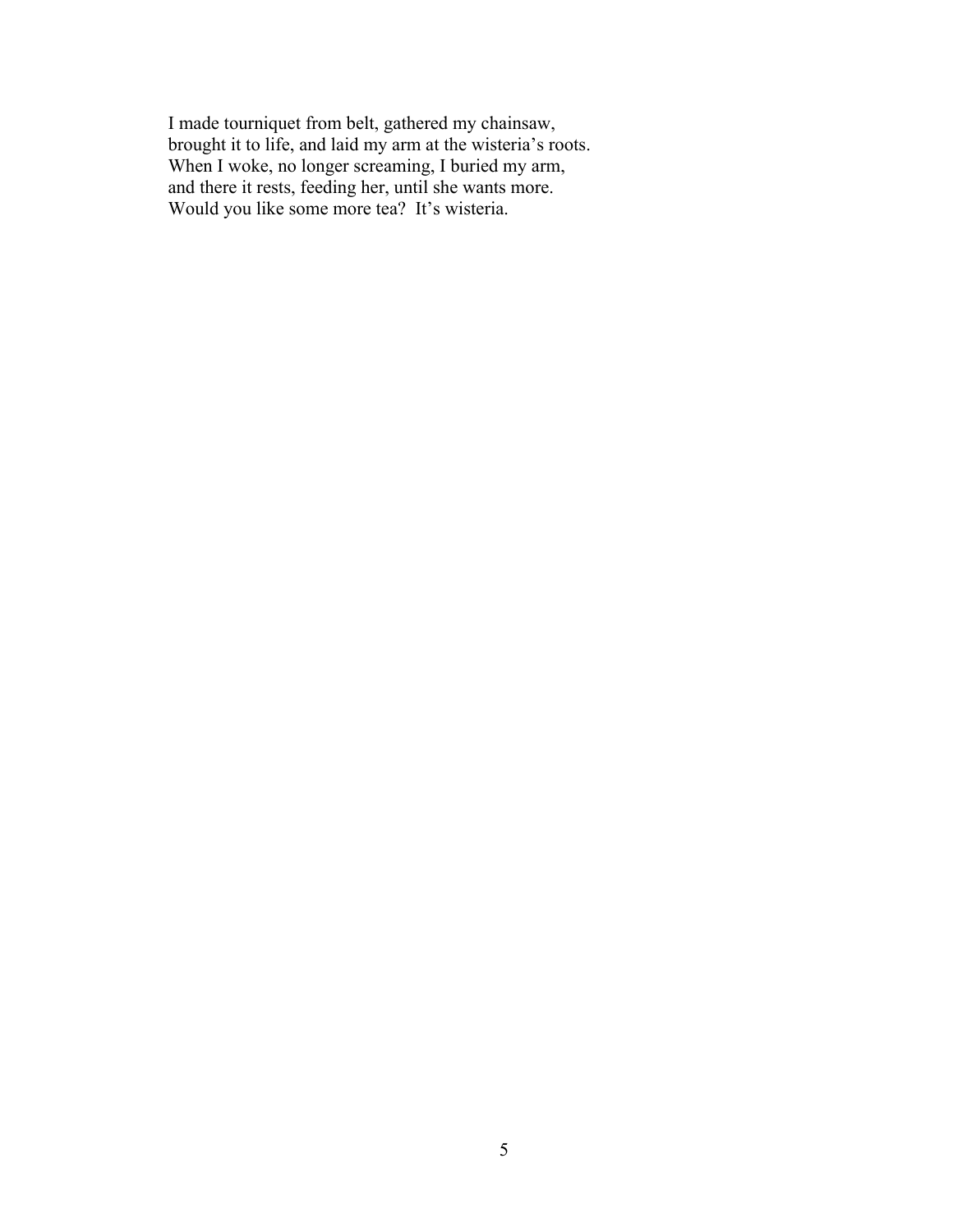*An Island Nation Which Only Produces Kudzu*

I drift into that world where villanelles grow, wrapped vine-like around iron fence-posts and the sharp-toothed grins of fiercely small beings swing with the torches they carry overhead, hoping for the acid odor of singeing hair or an ear close enough to be gnawed upon.

Your titanic typewriter has gone silent; webbed with lack of your stomping out our stories, dark with foot-blood, long dried.

Our black and white daughter still lurks there, bathing in the ultramarine blood of once imagined kings, feeding on fingertips in that booth made of bones, and drinking kudzu nectar from chipped teacups. She shimmers, all grays and negative space, standing out against this place's dangerous colors.

Her eyes blaze at me from under her spiderweb veil and my ankles are suddenly wrapped in climbing vines. They snake around my calves, moving lazily up my thighs while their brothers tangle around my arms, tighten around my belly, grasp my breasts, and loop my shoulders.

I am held, frozen in her gaze as these vines enter me, circling and swelling inside me like so many violent lovers. My head is yanked back by the vines knotting themselves into my hair and all I see now is twinkling pointed grins and kudzu hungrily waiting to twine round my neck, until I am choking, until I come, until I am blinded and gone from that place.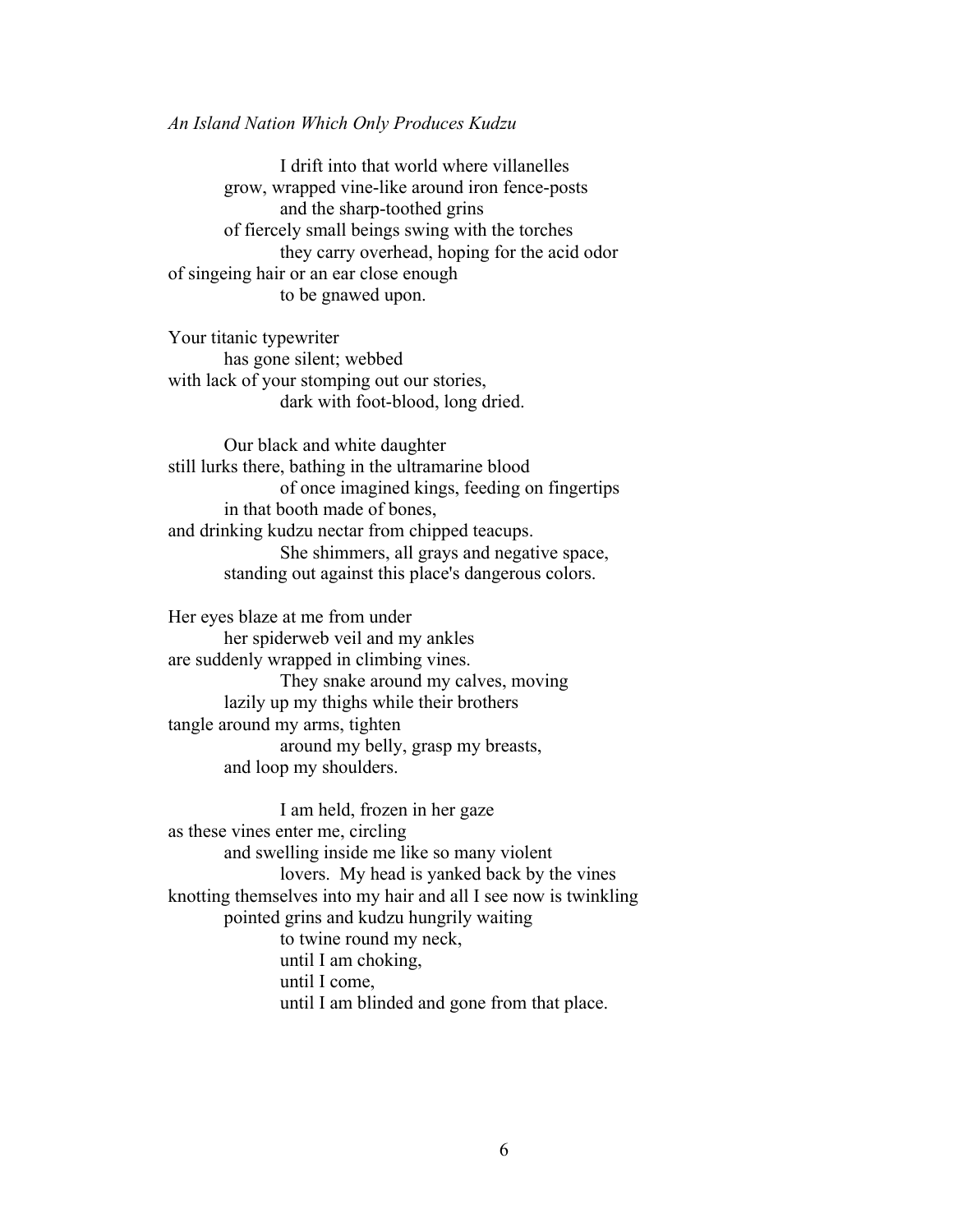*Playing Flute for My Guru*

Zipped into a white collared, blue dress (like my eyes, like the blue pearl, like shakti) I stand before Gurumayi, during darshan seekers flowing down the middle aisle of the meditation hall looking for spiritual names, inner peace, a mantra, a path to God; and hold a flute, not my tarnished silver, but showy new gold, to my chapped lips, blow the mantra o-o-o-om na-mah shi-vay-ay-ay-ay-ay-aya. My notes twine their way through the hall, into the ears of penitent seekers gathered in the cold, marble and glass hall. They did not come to hear me, seven years old, missing two front teeth tremble my way through two excruciating minutes of their beloved mantra.

They seek her.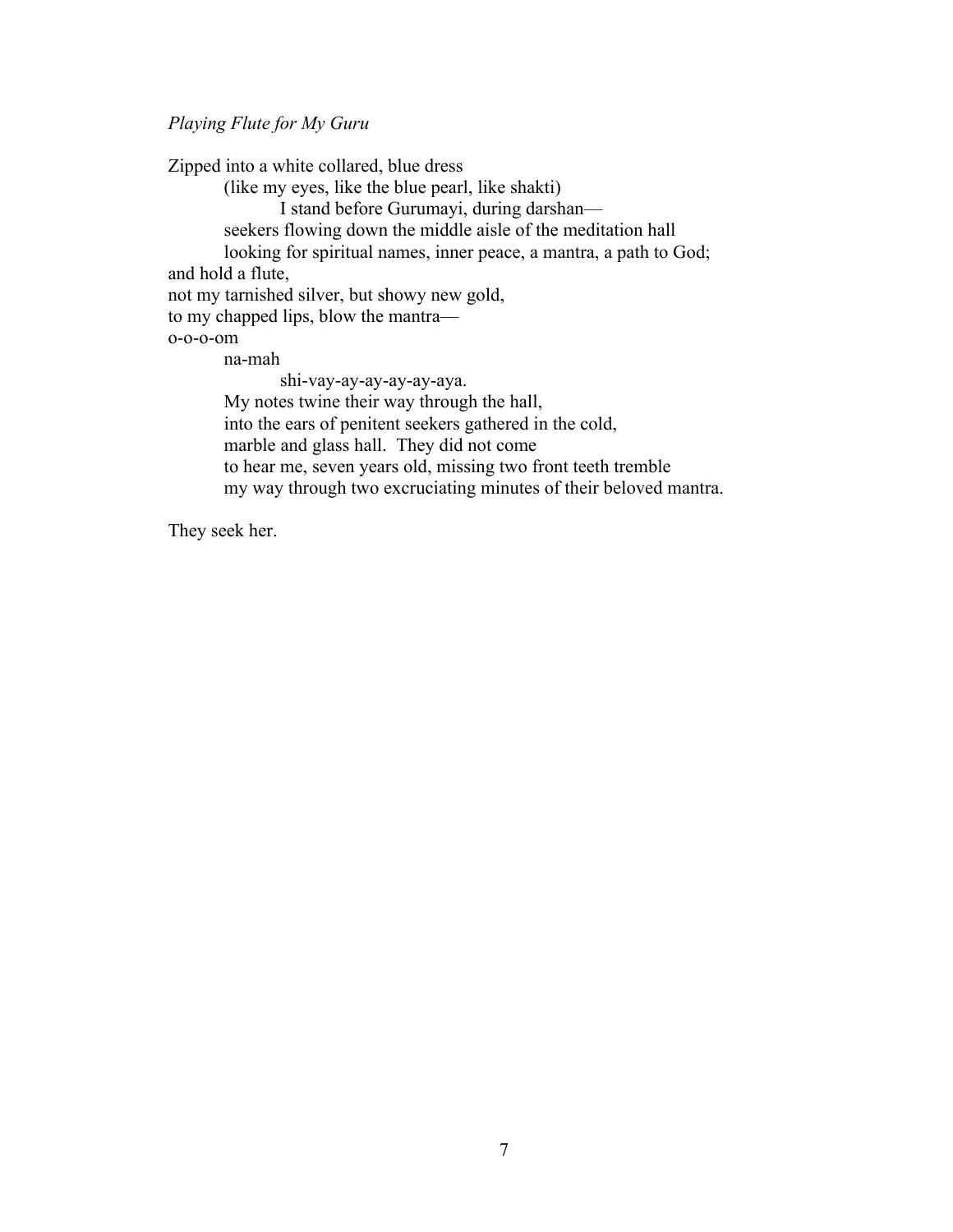### *Rapture*

We, ensconced in glass, sit rapt as the sun falls and Gurumayi begins to chant. *Kali Durga.* Our voices marry, the women's high notes with hers. The men's deep basses rumble in response. Orange light from the setting sun bathes her. Her robes for a moment woven from the light surrounding her. The drummers lead us, faster and faster by degrees. Her arms lift just as the final traces of sunlight disappear and we call, blindly, in one voice *Kali, Kali, Kali, Kali*. I see her standing now, her eyes black, enormous, her skin glowing like blue flames. She drifts towards me, smoothes my hair with her blazing hands, and whispers the mantra in my ear. *Om Namah Shivaya, now you are mine. Now you are free.*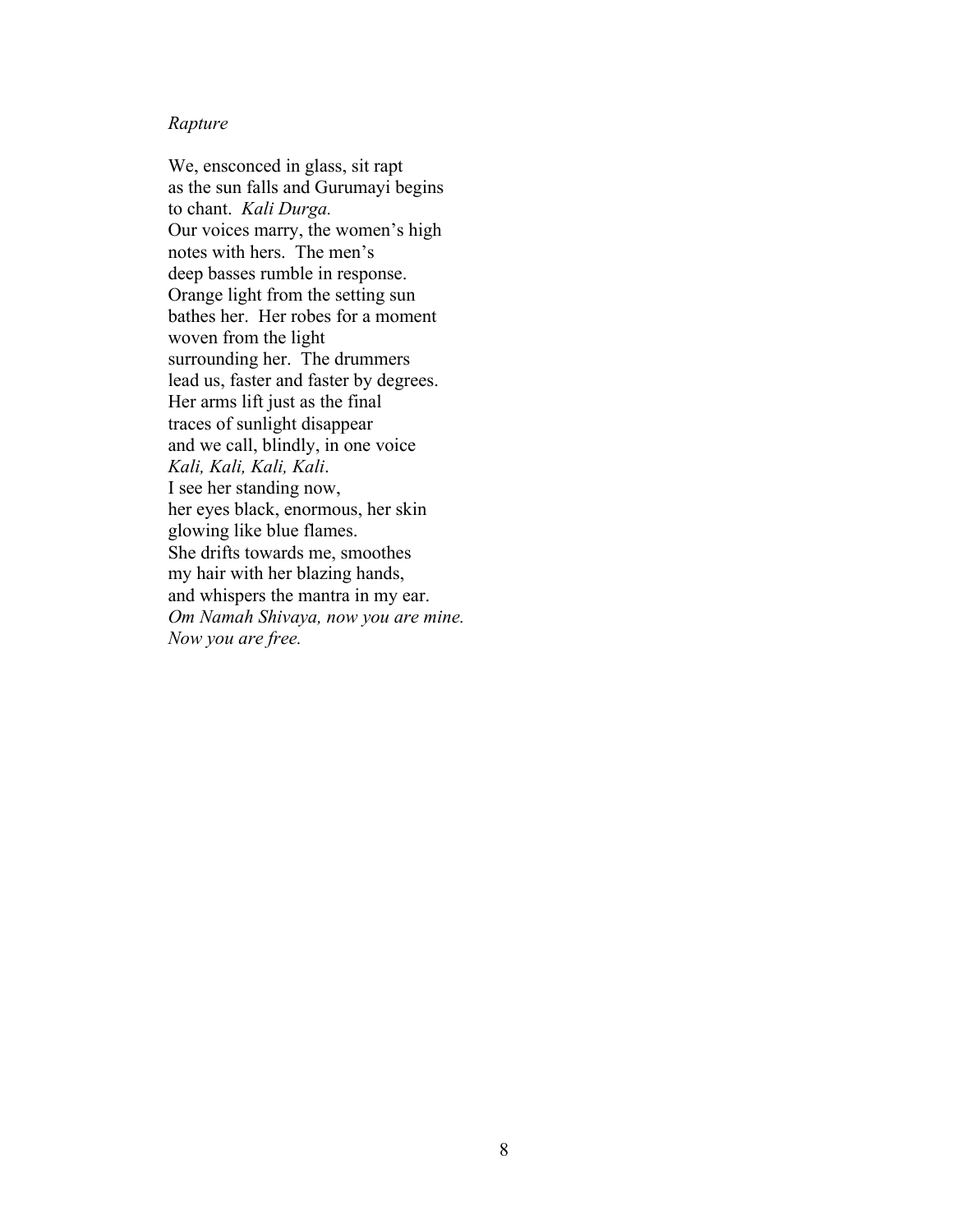## *Tentacles 1*

I fantasize about the similarities between arachnids and octopi. Both deadly, eight limbed, with gloom filled eyes, spiders tick tick their way across the bathroom tile, burrow into soft cream colored sheets, to sink their many poisoned teeth into my lover's hairy thigh. I imagine that I slide, naked, into bed with a violet octopus, slick tentacles wrap themselves around my legs and waist, suction at my breasts, slip around my neck, grind beak into my groin that eight limbed fiend, I would welcome for its slow poison would bring, along with anguish, great pleasure.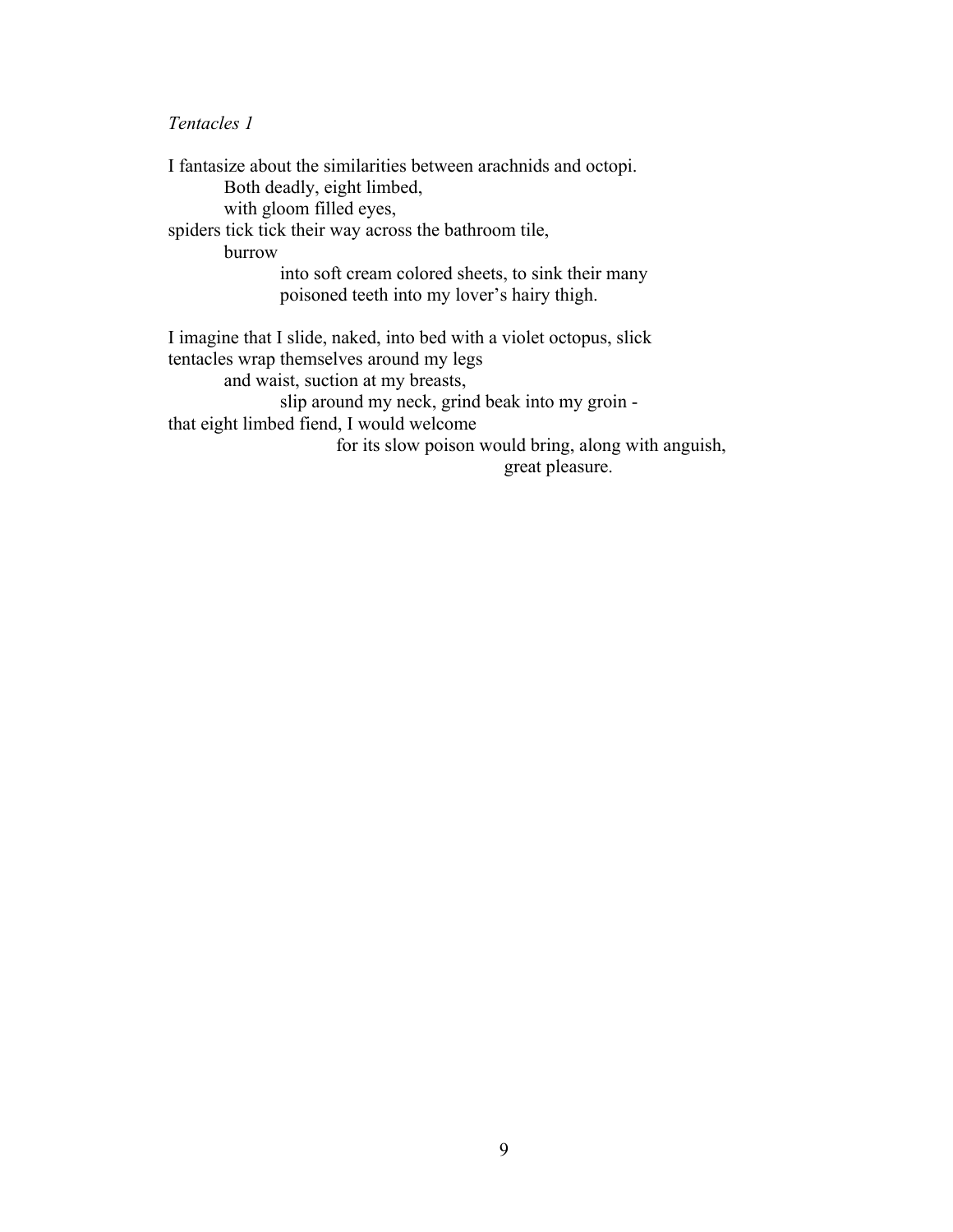## Blind Leading

At Ray's, a blind man trusts us to hand him crumpled fives for coffee and turkey on wheat; mustard for me, cheese for Clint, before we sit in a corner booth.

Clint tells me, *your heart is fist-sized*. Strange that something so small can thump blood to my toes, to my *brain, two fists together*, he adds.

What other pieces of me are measured in fists? How many fists of blood pump to my fingers each hour?

The bruise on my arm, under my sweater, mirrors his fist, bigger than mine. I suppose his heart is bigger, his gin-pumped brain.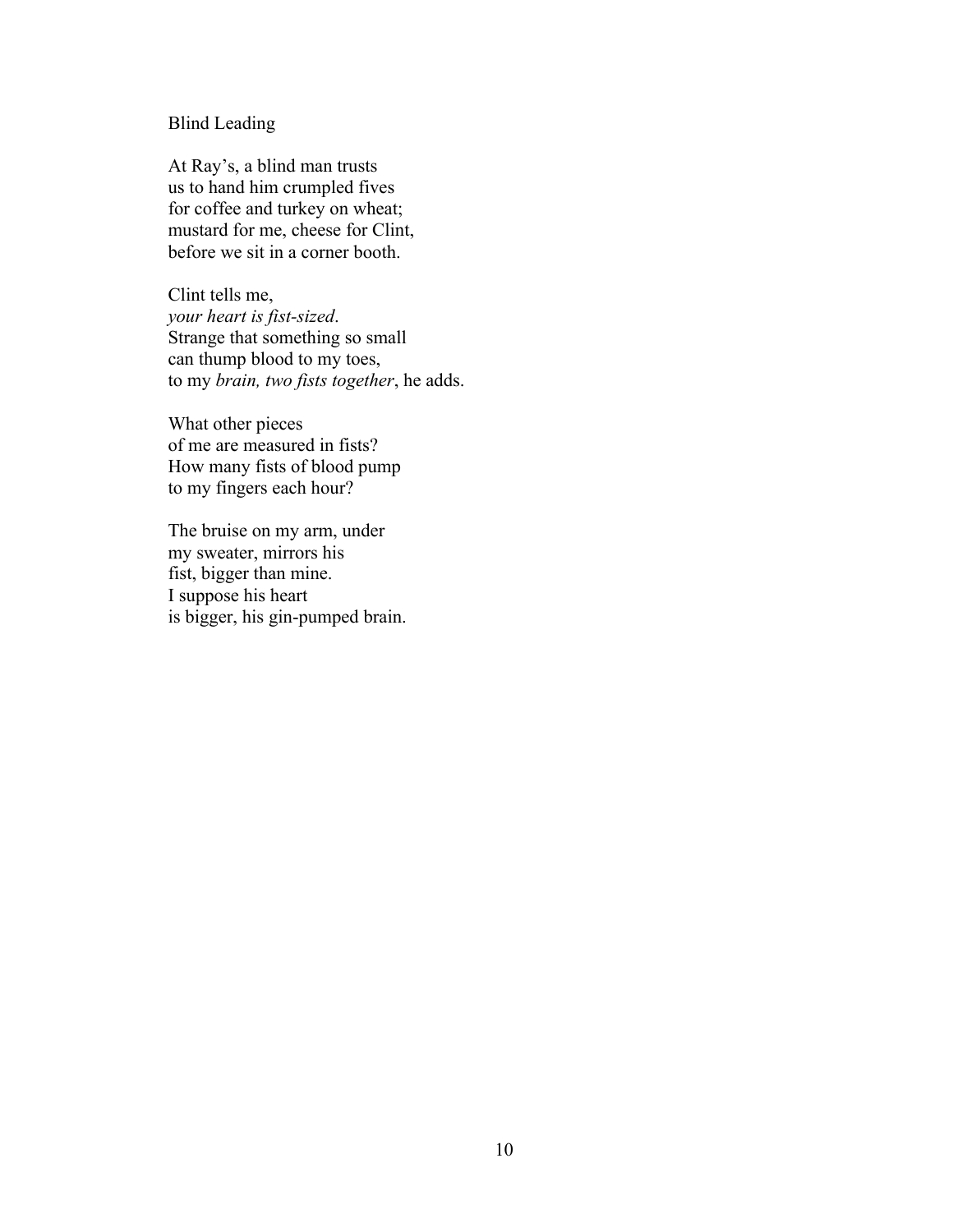### *Evolution of Fear*

I hold a grey snake, allow his triangle head to caress my neck, his rattle warning to ring around my fingers. I place him in a box of burnished jade. Led by faceless, chanting voices I stumble up punched metal stairs, spiraling endlessly. Concrete walls crumble to dust as thin air begins to crush my measured breathing. Ravens circle Gurumayi's jagged throne. I lay the snake at her feet, an offering, open the box to fierce rattling she commands me—

*Leap*.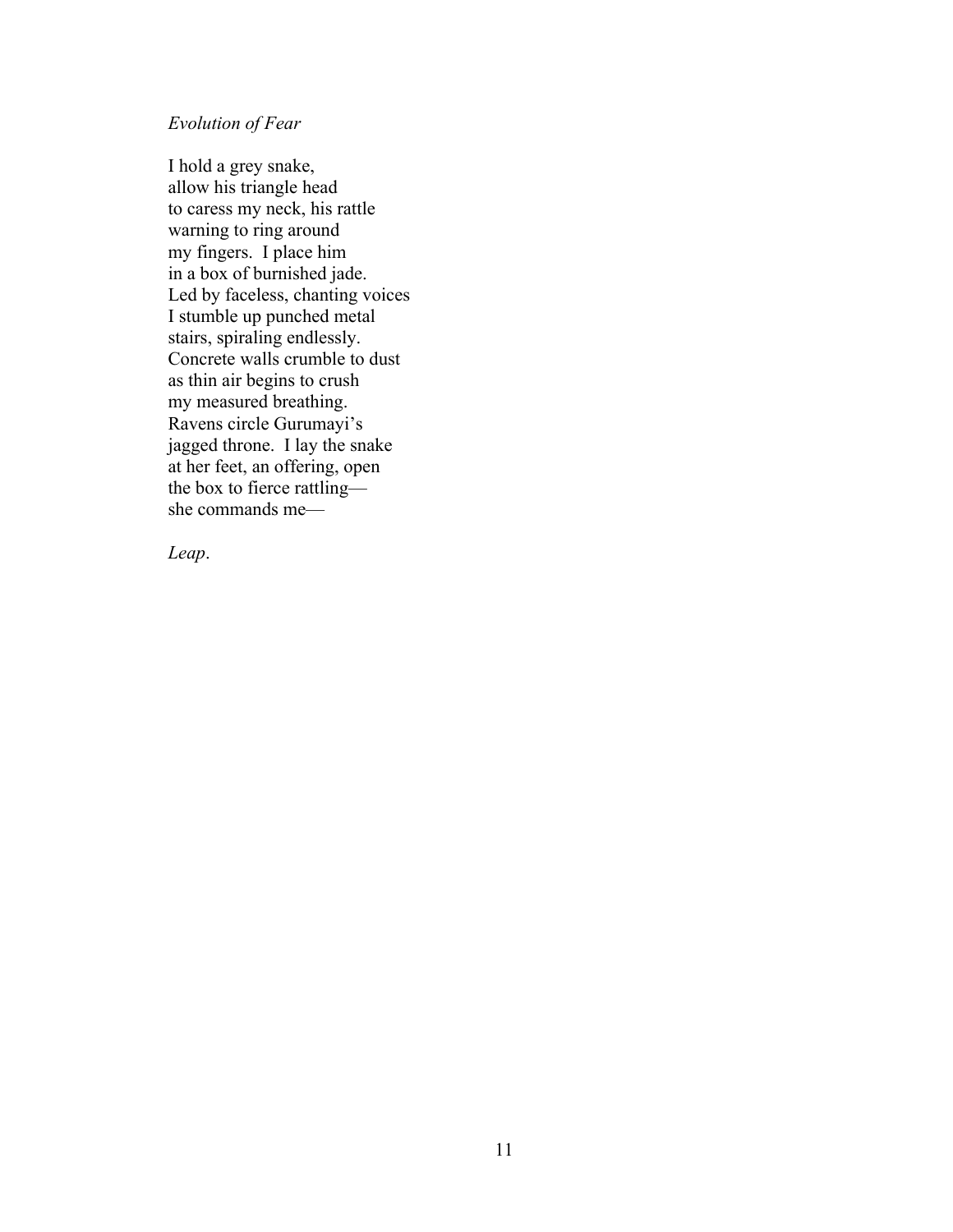### *Bedmates*

Amélie, an obstinate girl, spurned propositions of puppies and kittens, opting instead for a coppery green boa constrictor to wind around her childish fingers.

Named Chloe, the snake grew with the girl, never leaving Amelié's side, twisting up her arm, sleeping through mathematics and science in the pocket of her corduroy jumpers.

Chloe shared a pillow with sweet Amelié's cheek. On cold winter nights she curled under quilts next to the girlish stomach. Amelié's parents worried, and her friends recoiled, but she clung

to Chloe's soft scales. Under the bleachers, during football games, boys were surprised when rather than young flesh, they touched Chloe's growing bulk twined under Amelié's sweaters.

Then came a day when Chloe grew listless, Amelié's only bedroom companion stretched long in their bed, hardly moving, barely eating. In the dark of one night, some months later,

Amelié woke, gasping for air as her lifelong companion tightened round her ankles, hugged her ribs furiously, cracked the tiny bones ringed in her throat, and struck at her face.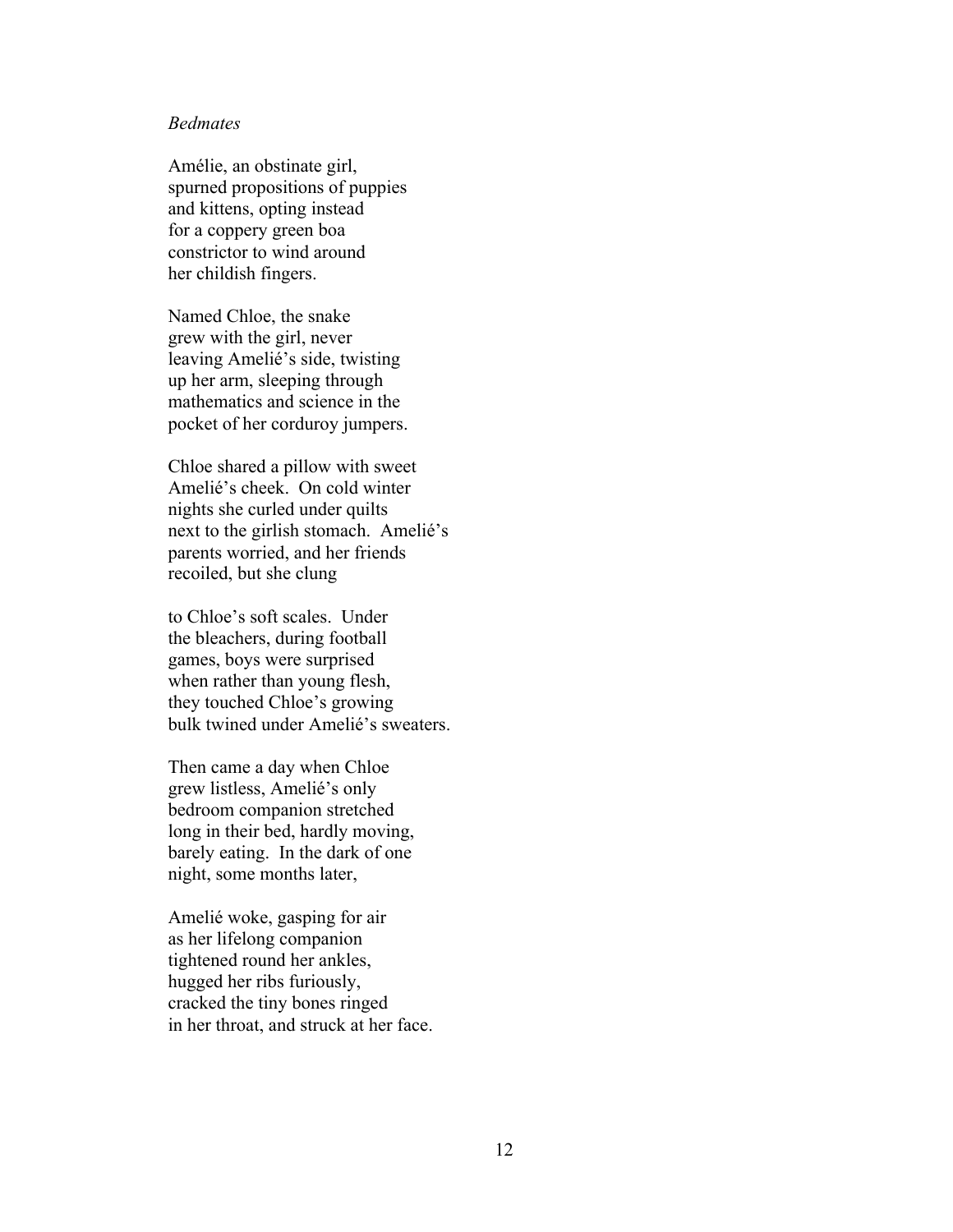### *Hannah/Mukti, Sister*

Our seva, service, was with the animals. Though we, ten and twelve, were too young to feed the tiger, too small to command the attention of the elephant, too timid to be in room-sized cages shrieking with birds, each morning we took short, native bananas, mango slices, and almonds to Hanuman and Shakti, Gurumayi's spider monkeys. Hanuman, like me, grabbed mango first. He sat on my shoulder, nibbling the fruit grasped in his tiny hands. My sister Mukti, once called Hannah, held Shakti's leash. The monkeys, relieved to be free of their wrought iron cages, plucked hibiscus blossoms from heavily laden bushes as we walked, drank the nectar gathered in the bells of the flowers and threw the bright blossoms at us, taunting. Shakti climbed too high into the branches, until she felt the tug of her leash, and fell upon my sister. Tiny hands pulled Mukti's hair and tiny teeth sank into her neck and shoulder. I was frozen but Hanuman leapt to Shakti, acting as ever, the loving and helpful servant. Hannah's shirt, against the dusty earth turned from dully white to the crimson of the hibiscus flowers overhead.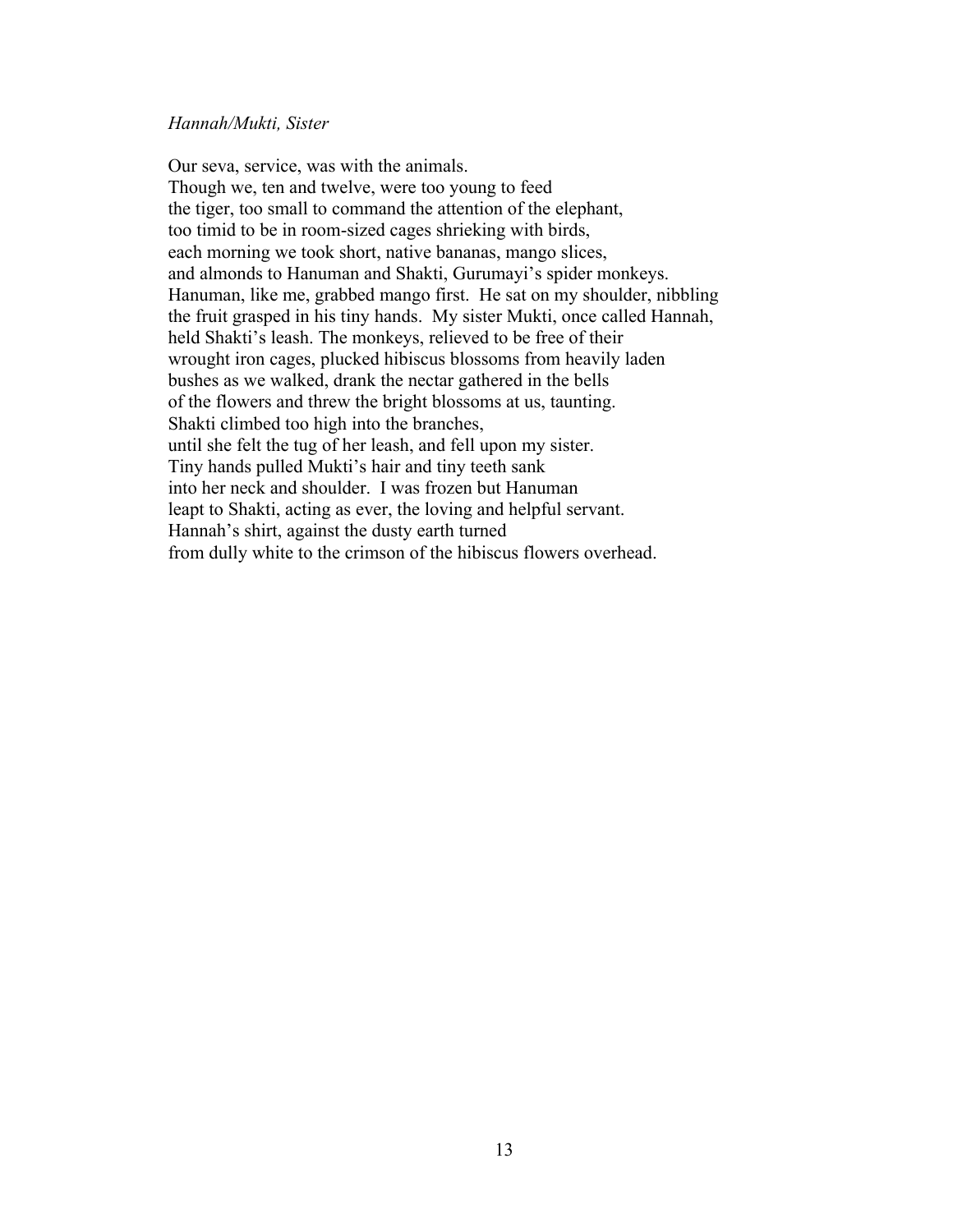### *The Cherry Season*

I know the summer has come when our backyard cherry tree grows heavy limbed with red-black globes. It has been thirty-two years since we shuffled our beds and boxes clumsily into this rectory. Newly wed, with John's mutts playing mysterious dog games beneath our feet. My belly swelled that summer like the cherries that weighed thick branches deep towards our earth. I stood most nights, body rounded, fingers stained, mouth dripping cherry blood. John was allergic to the cherries. His skin puffed, reddened when I caressed his face with cherry-blooded fingers. I carried our son Miller that summer. Miller who so loved cherries. Miller who, seven years old, climbed that tree, fell, fed the cherries his lifeblood. John cannot look at the tree, threatens to chop it down but I cling to it, need it. Each summer I devour the cherries, remember Miller's sweet young skin, stained with cherry blood.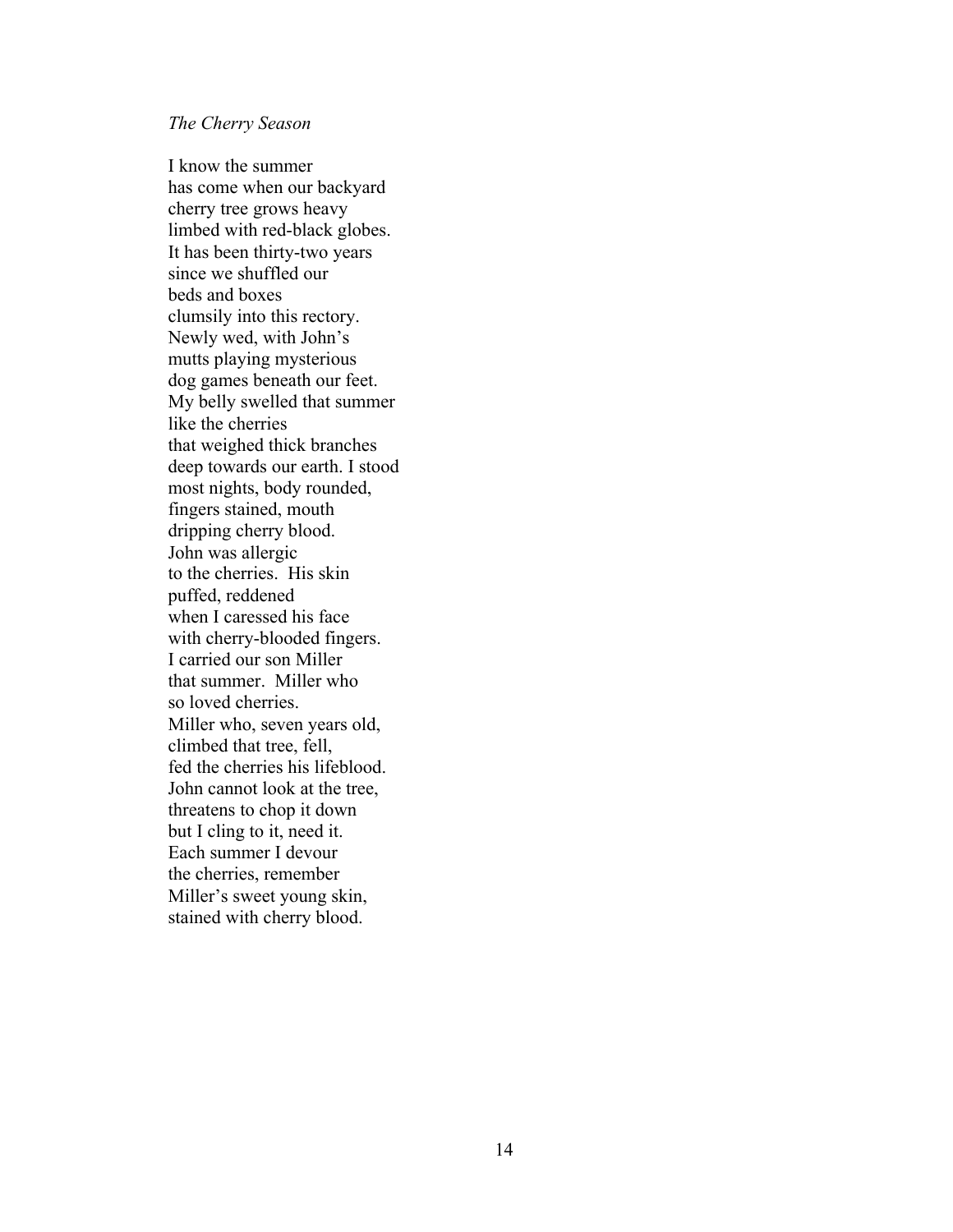# *Ignored*

They stem from the sullen earth like so many young women rustling behind the confectionary bride, all bright and softly vying for position. These wildflowers reach from their home beside the sidewalk, push their satin-tucked petals into the spotlight sun.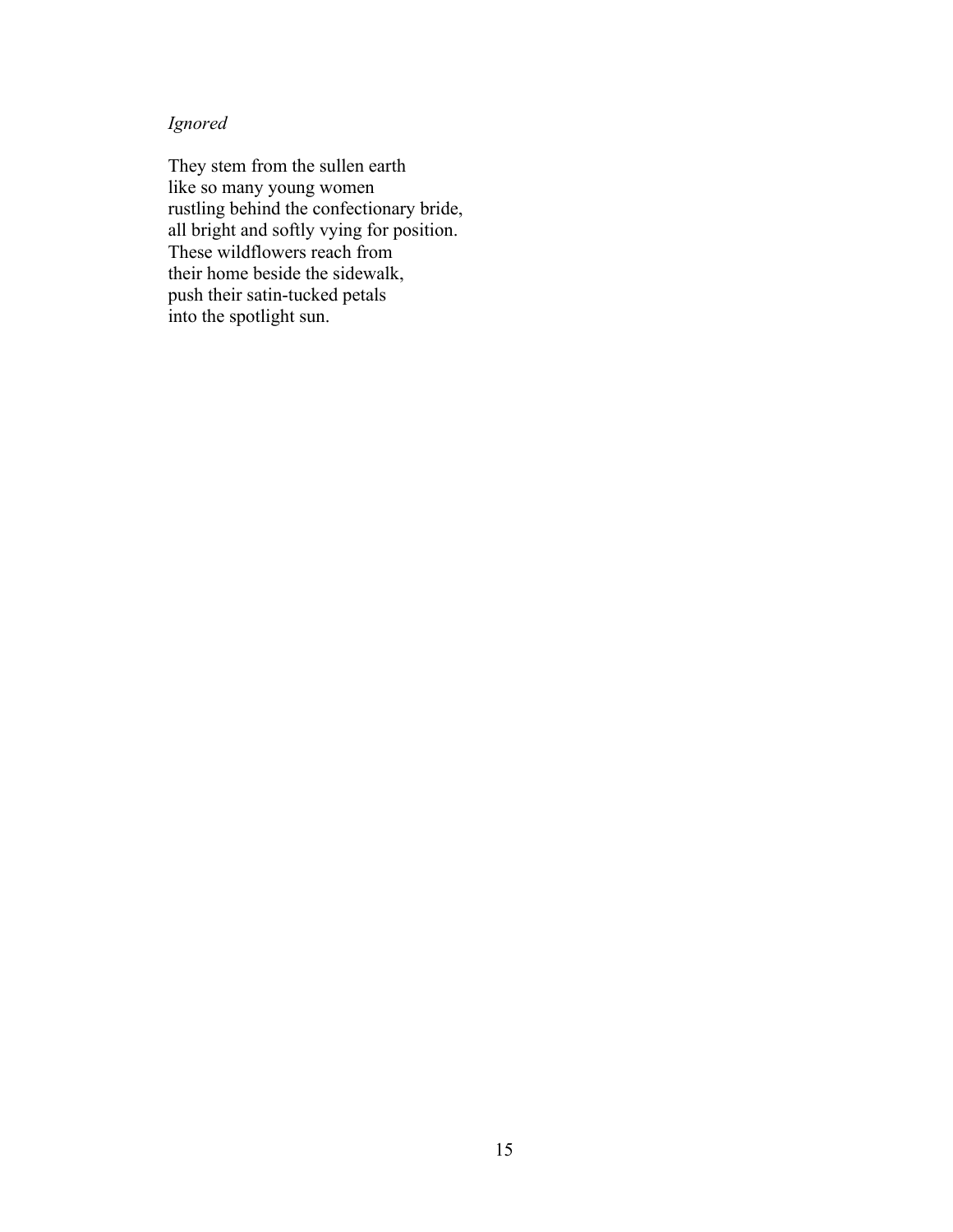### *Sapling*

Heavy footed and balloon headed, I tromp again down a dusty red road. The monsoon is just a month past. While the plants are still verdant, wild, the roads have turned from mud to dust.

Behind me in the marble walled, manicured ashram, full of silk clad women, the heady scents of thousands of cultivated blooms, and rich buffalo milk chai all tie together the strict routine dictated by Gurumayi.

I walk toward the village, where sad eyed cows linger in the streets, smiling and dirty men pour off brand cola into tin cups. Women in thin cotton saris balance a child on one hip and a bucket on the other.

I am sent away by Gavin, who has not asked for another name, whose blond hair curls damp against his forehead, so that Mirabai, also blonde, might toss her tinkling laughter around him, rest her hand, not childish like mine, on his.

Thin-limbed youths pause their raucous kickball game as I shuffle by, their white t-shirts sweat spotted and crusted with red dust. They bow, when I bow back, they scatter, erupting in snickers, turning their backs.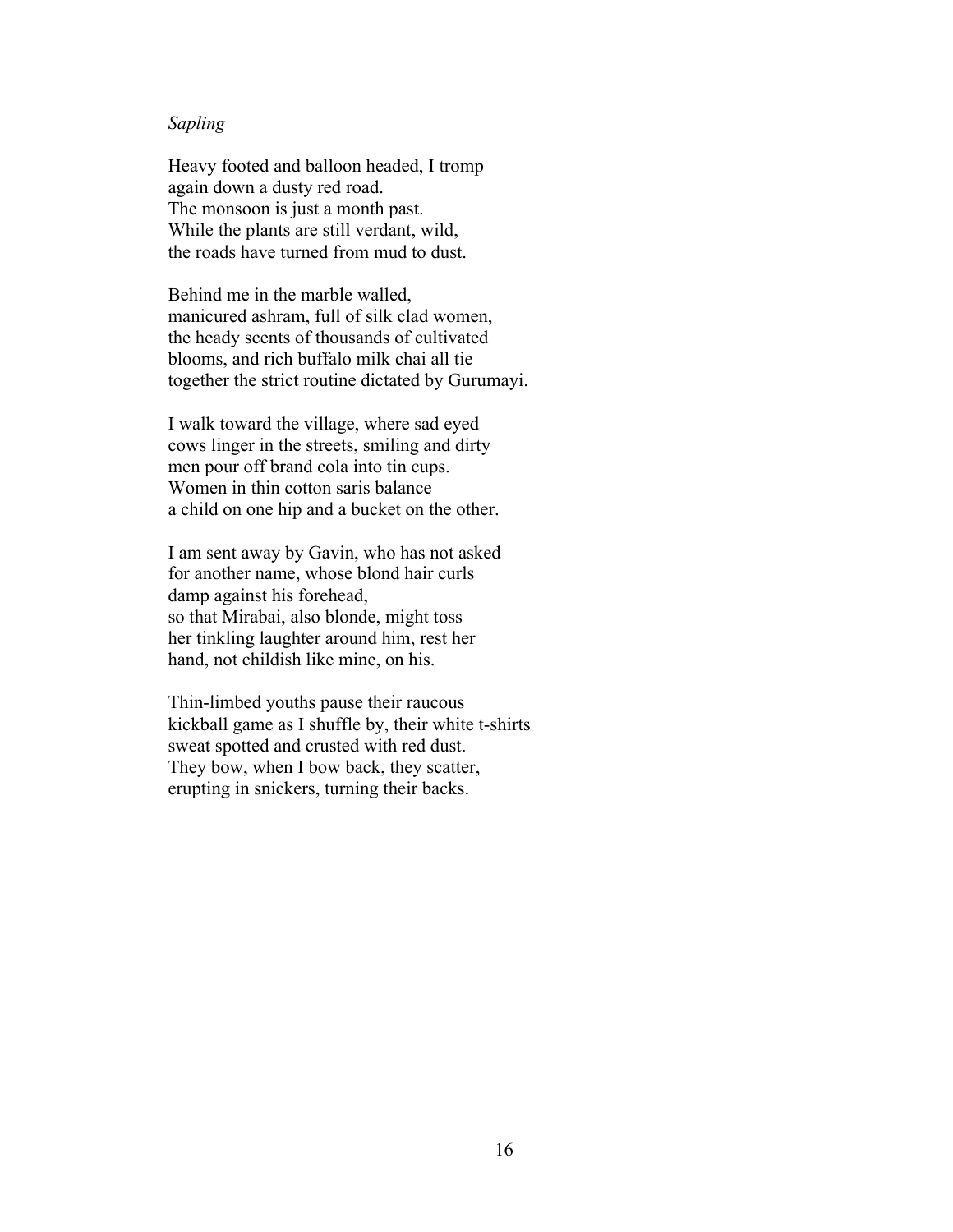#### *Sapta*

As the sun sets over cedar trees in the Catskill Mountains men light bonfires in the centers of two sets of concentric marble circles.

I kick my pink jelly shoes off into a pile of slip-ons and flip flops and join the women and girls twisting around the circles on the left.

We step in unison to the notes and beats that come from the center of the circles, droning harmoniums and sitars, skin drumsfront, front, step back, clap. Front, front…

Walls of sound rise from each circle, blending. The low, chocolate voices of our men calling down the hill into the high cream of our response.

*Hari Krishina, Hari Krishna, Krishna, Krishna. Hari, Hari.*

*Hari Rama, Hari Rama, Rama, Rama. Hari, Hari*.

Darkness grows, and we are lit only by the bonfires in the two circles and one between. Our pace quickens until we are only turning, clapping, chanting.

I edge my small body out of the circles, breathless, unable to pace the quick footed women. I lean against a rock, breathing heavy

in crisp summer air. Bodies twist in the firelight. A unified voice calls *hari, hari, hari*, and I wonder if my classmates are right.

Wonder if my childhood will end with me burning in their hell.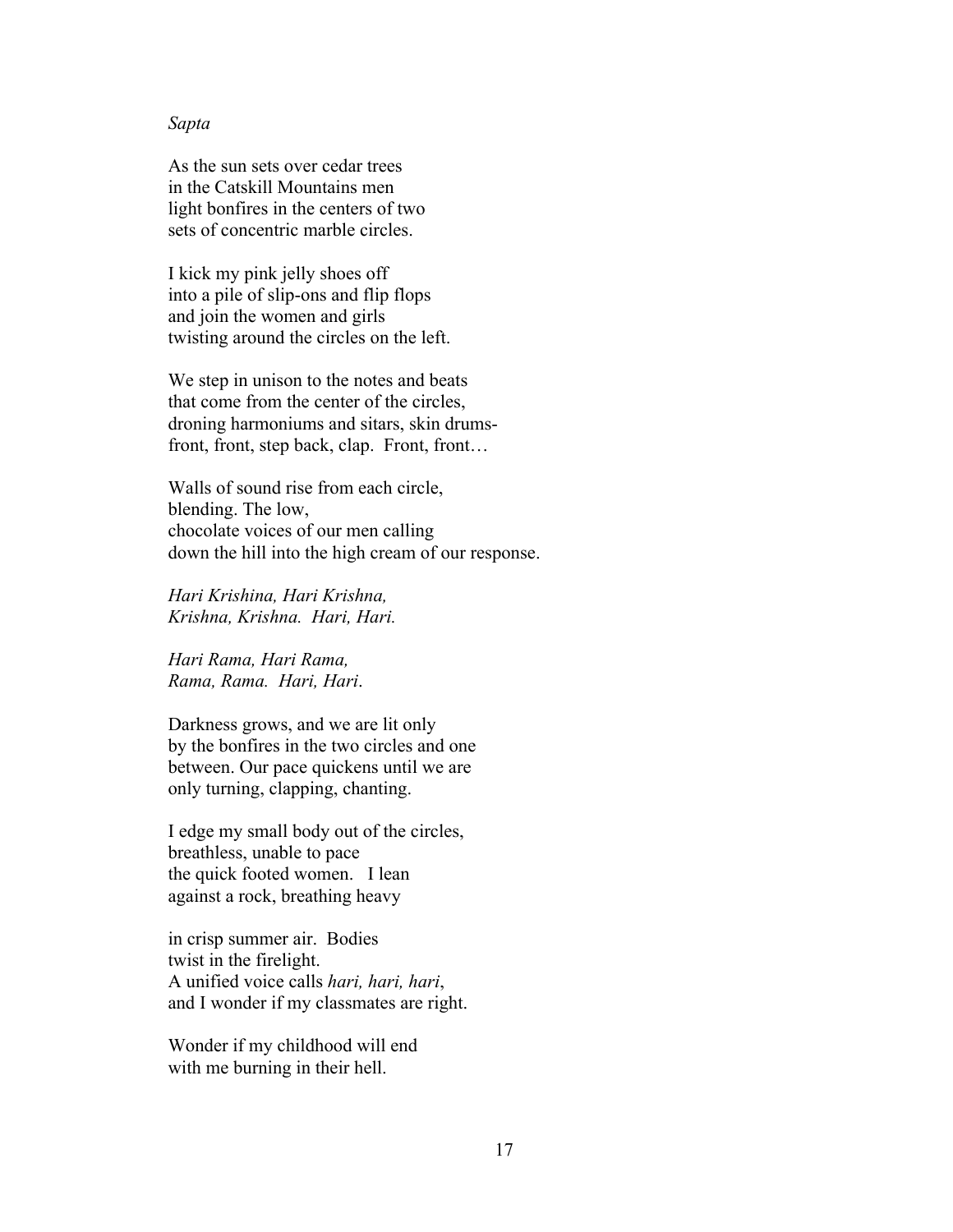*Lacking Excess*

I wish for Frida Kahlo eyebrows. Thick and black, like a moustache, misplaced. They have a degree of willfulness, expanding like so many Hun warriors, on a battleground.

Mine are sparse, arched,

typical.

Those few strands that dare to take root outside their thin borders spread like trees in a desert.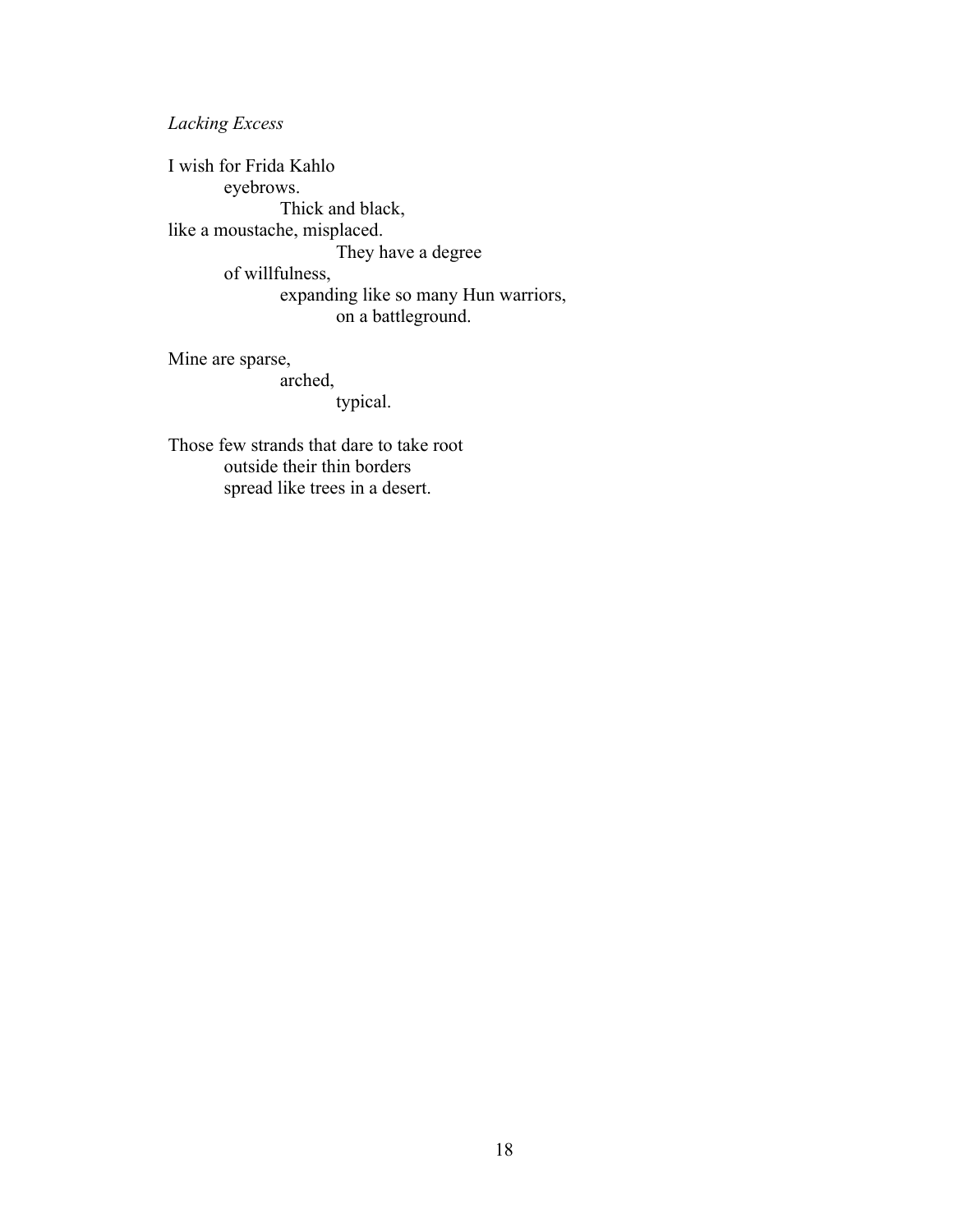*Imposed Upon*

I write around my cervix. (what an awful word) I avoid pen and paper move the word

cancer

around my mouth like hard candy.

Try to dissolve it. Try to bring back the knowing (possibility) of white picket fence two point five kids dog and gold ring. Which he promises I will still have. (maybe not from him) (maybe not my children) (perhaps no fence)

(maybe cats)

I ask him in my sleep if he can magic these cells away.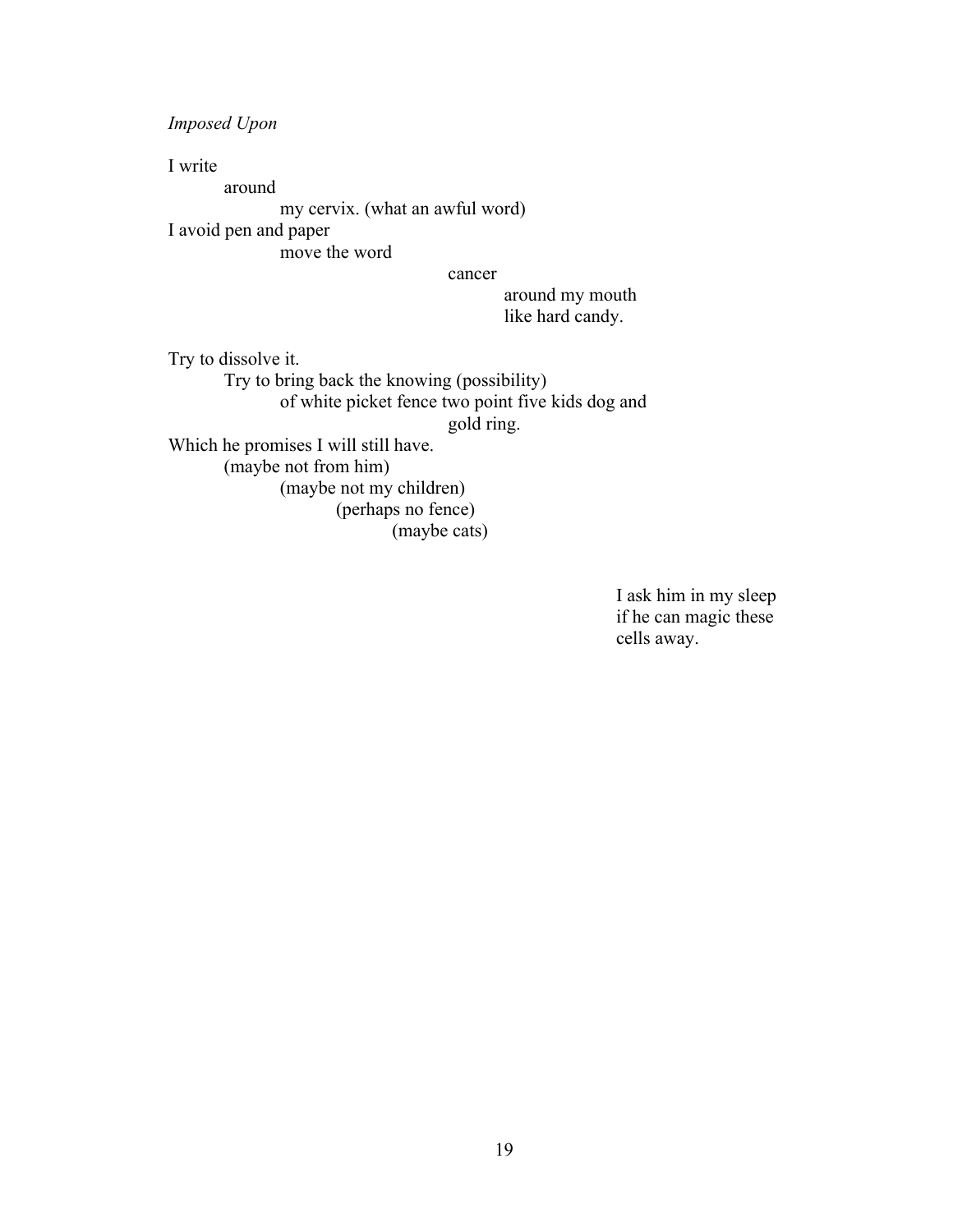## *Long Division*

My bed drifts like a continent across the room, loosing itself from the wall's mass and letting the space fill with an ocean of pillows, ejected like cliff-faces or icebergs.

We, atop of it, glaciers. Crashing across space, consuming and destroying ourselves each other, the space between, until bedpost is interrupted by fan blade and centuries twin back into seconds.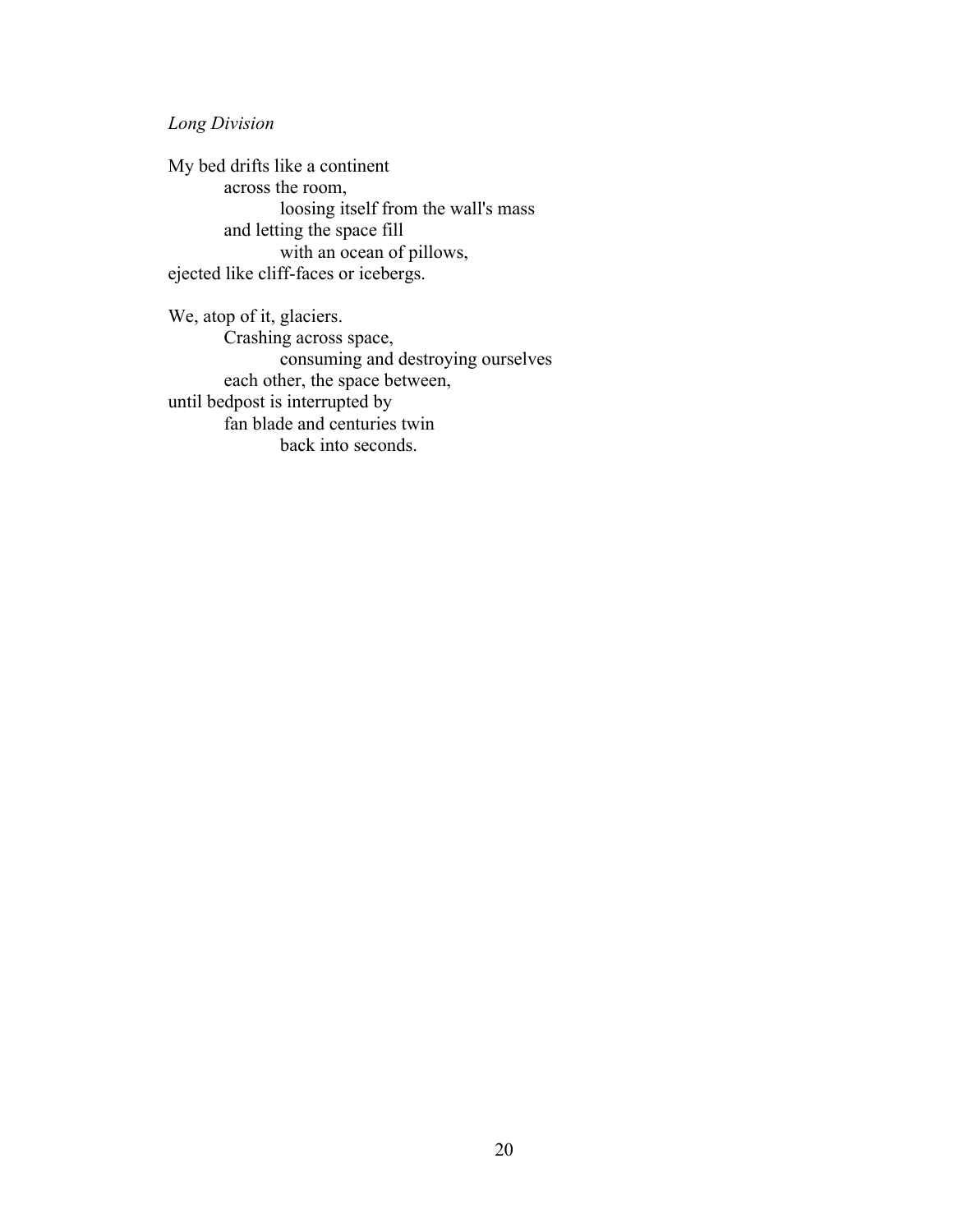*Tentacles 4*

My knobby darling, preying mantis of deep oceanic caves, I envy youwhile you string your thousand embryos like so many strings of lights from cantilevered coral ceilings your children's father rots in his salty grave.

Blow ocean currents over your incandescent egg strings, oxygenate them, protect them, you will not last much longer. You, the perfect mother devour your own arms rather than leave your progenyand when they are born you will drift away, resigned to the moments you have left.

They call you murderess, you know.

Wise little witch, while you take his sperm packets, you take, with them, his will to live. He will float, starving, until his glands send poison deep into his veins and he sinks.

I wish that I could clasp hands with your mate, hold his sperm in my hands until my eggs were ripe. Watch as your mate, my beloved, withers-Our child, simultaneously, glistens and grows. Once hatched, I too could let myself drift on ocean currents,

cede myself to the cold embrace of the Pacific- let our daughter take up my work.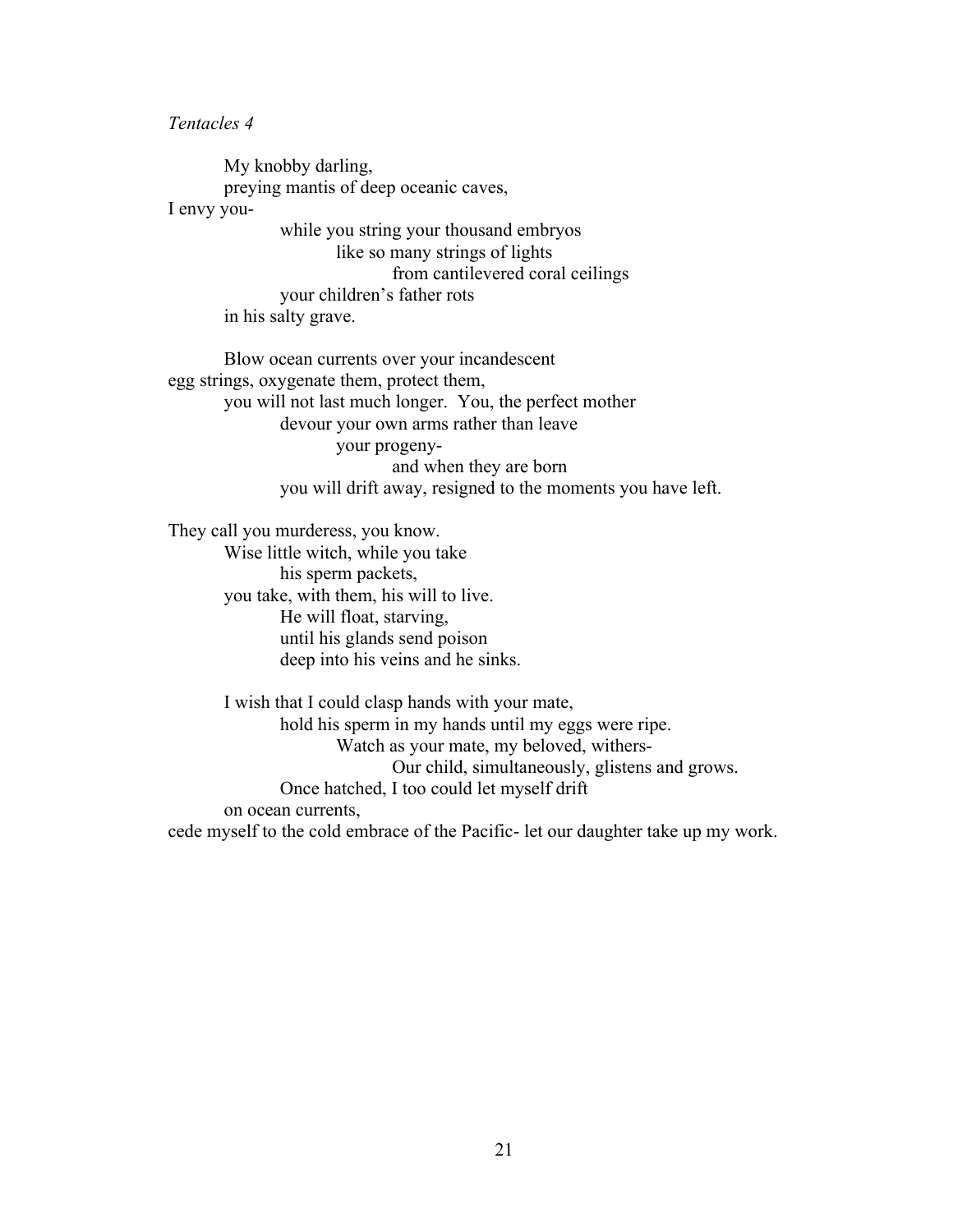### *Infallibility: Accusation*

They tell me that I raped you. Marisa, eyes shining across wrought iron table, her feet twined with its legs, states that your girlfriend Lisa declared that I raped you, man I once loved. She says I took you, willing till this night, to your own bed, and forced myself upon you, you who I had loved.

And you, my omnipresent you, lurker in the corners of my poems, evader of all blame, but that which I will now square on your shoulders, for you, Marisa tells me, you kept your silence.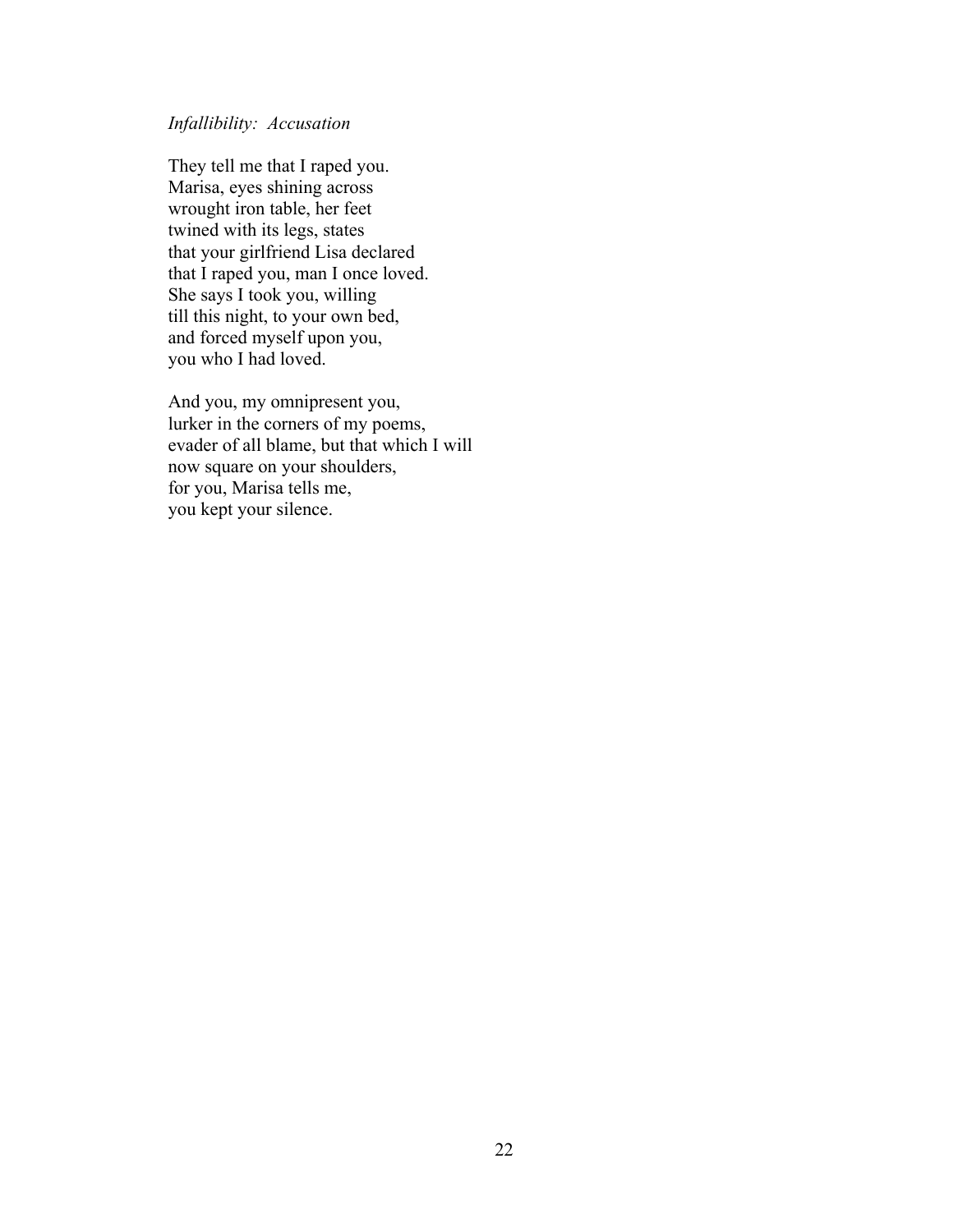### *Infallibility: Reaction*

Need I remind you of

of lying in wet grass, mosquitoes sucking alcohol-diluted blood through our thinskinned feet, talking about Lisa, what you did wrong with her, always her.

The drooping limbs of the overgrown crepe myrtle, pink blossoms stuck in your hair: cigarette-scented breath with which we dissected the ways we betrayed one another:

Into the kitchen for just another beer before you looked past me and said, *I'm going to my room, if you want to come*.

The three minutes you spent by yourself before you came for me, plucked the cigarette from between my fingers, tossed it into the dark.

We play the one album, the only one we could both fall asleep to, before you pull me onto your air mattress by my waist;

your chin catches in the collar of your sweaty grey t-shirt as you pull it over your head;

your impatience with the zipper of my blue jeans, ripping them over my hips.

Our awkward limbs, jangled together for a few rhythm-less, muddled minutes, nose against jaw, elbow against ribcage, knee against bony knee.

My quick reassembly of my clothes after you stated that I ought to go. Now down the hallway, stumbling down the stairs, into the dark.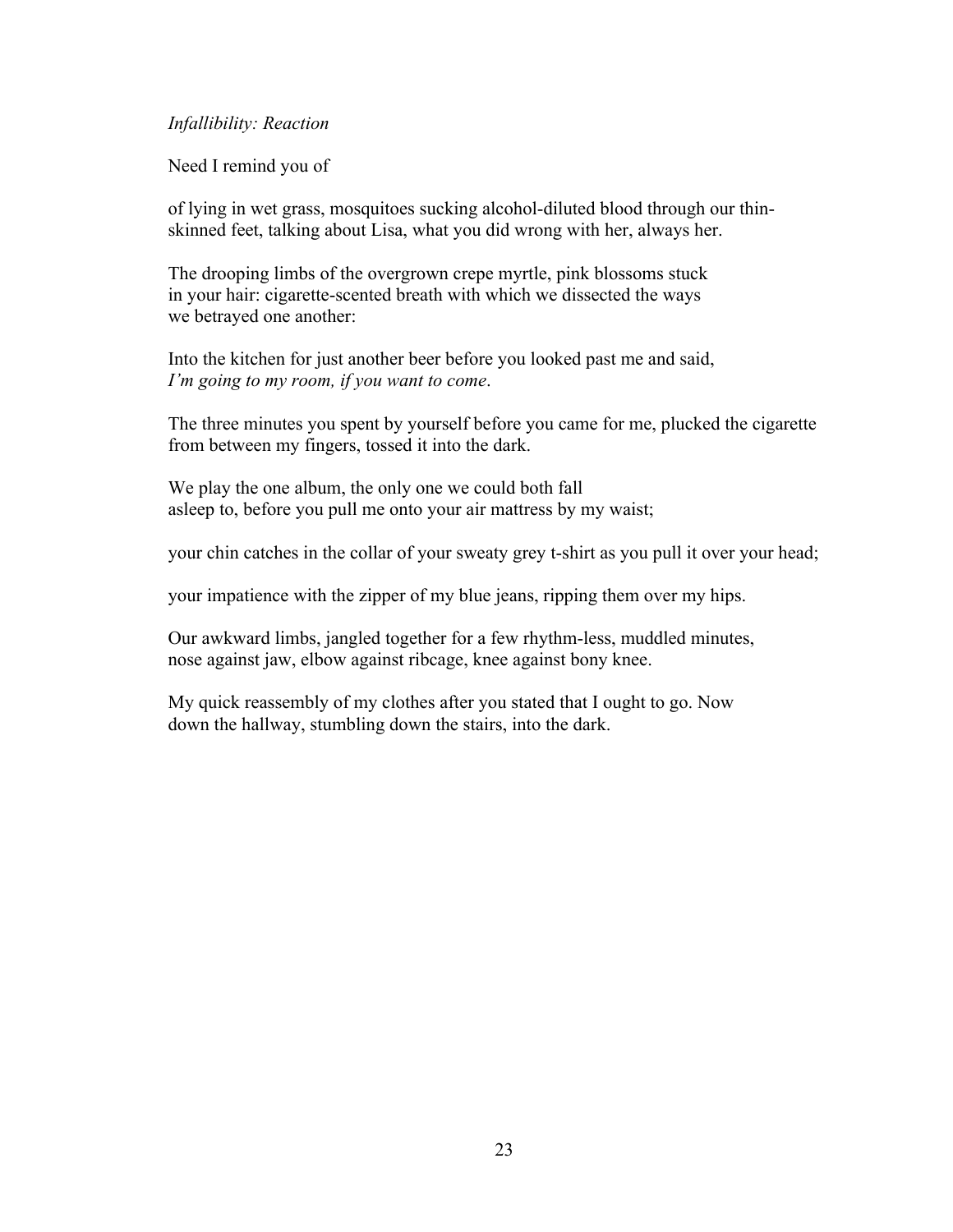### *Alchemical Ash*

A fall afternoon, grayscale skies, dreary rain caresses a bubbleglass window. A mottled apple drops from its tree- God grants Newton gravity.

Earlier that morningweight settled on uncushioned knees Newton prayed he might be granted knowledge of the philosopher's stoneturn baser metals to silver and gold. His words echoed through his empty house, settled sullenly on undusted windowsills.

Newton will settle sullenly alone on his thin featherbed, sink into fitful sleep, wake to an empty house, unsettled dreams.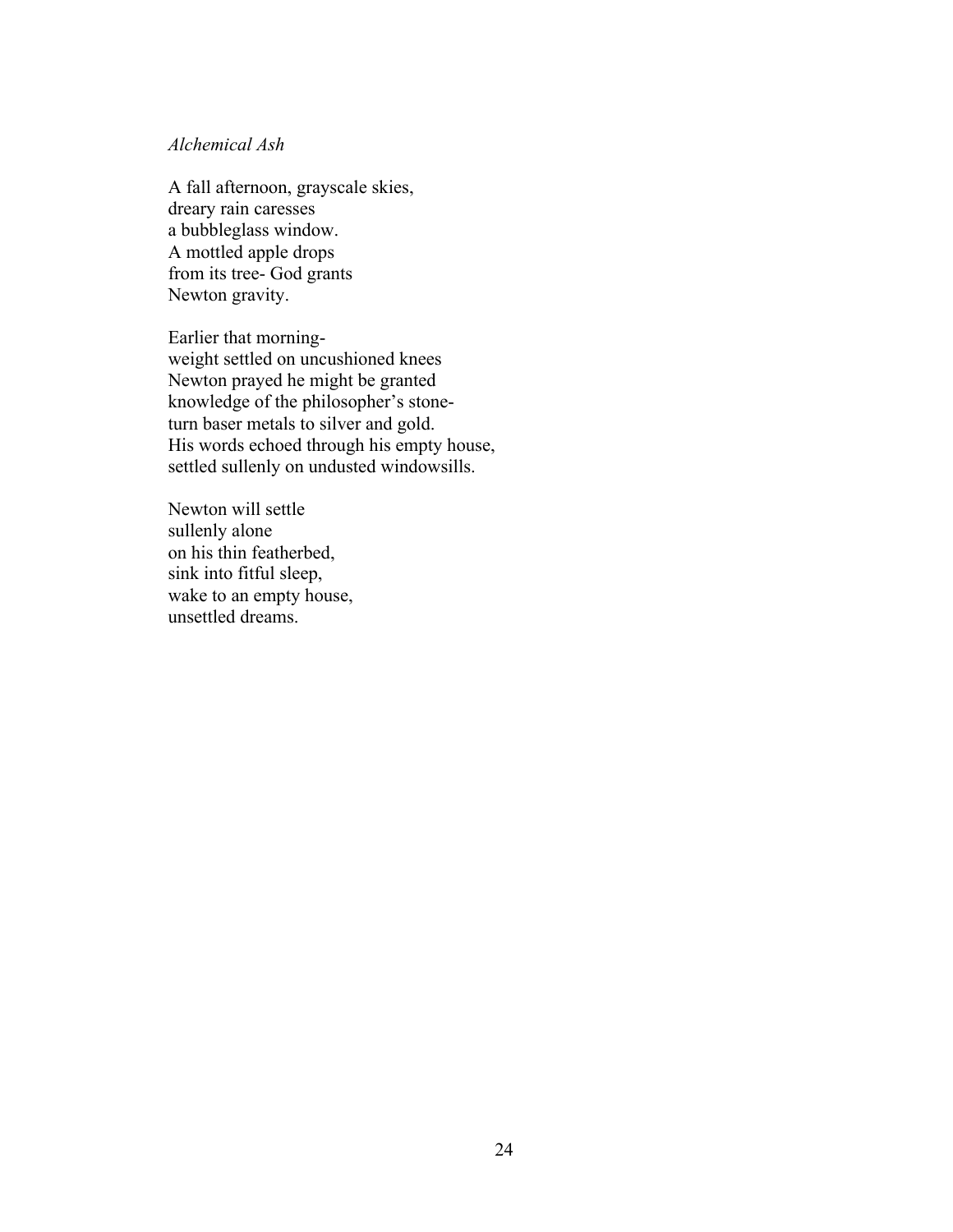### *Gramma*

I knew my grandmother, before she died. Her hands pulled into themselves, scrunched by arthritis. Mama says I have her bright blue eyes, her laugh, her touch in the kitchen. She kept my childish secrets, didn't tell my vegetarian parents when I plucked the pineapples off the Christmas ham and popped them between my crooked teeth.

Mama wouldn't let me go to her funeral, didn't want me to see her hairless and withered from chemotherapy, radiation. Later, over tea, my mother told me about bathing my grandmother's body. Mama and Tammy spent hours washing her tissue skin in rosewater, painting her nails, *a lady has pink fingernails and red toenails*, rubbing jasmine scented lotion into the calluses that built themselves on her heels, like they do on mine, then wrapped her limbs in one of the satin nightgowns that she so preferred before her body was taken and turned to ash.

Gramma stood over the stove stirring fudge with her crumpled hand wrapped around a wooden spoon before she died. She asked me to get a cup of cold water to test the fudge; trickly, soft ball, hard ball, and when I brought her my cup, the one inscribed *Sugar* for my name, she stroked my cheek with the back of her hand, *No Sugar, get Matt or Travis's cup. You'll need to have that for milk when all this is done*.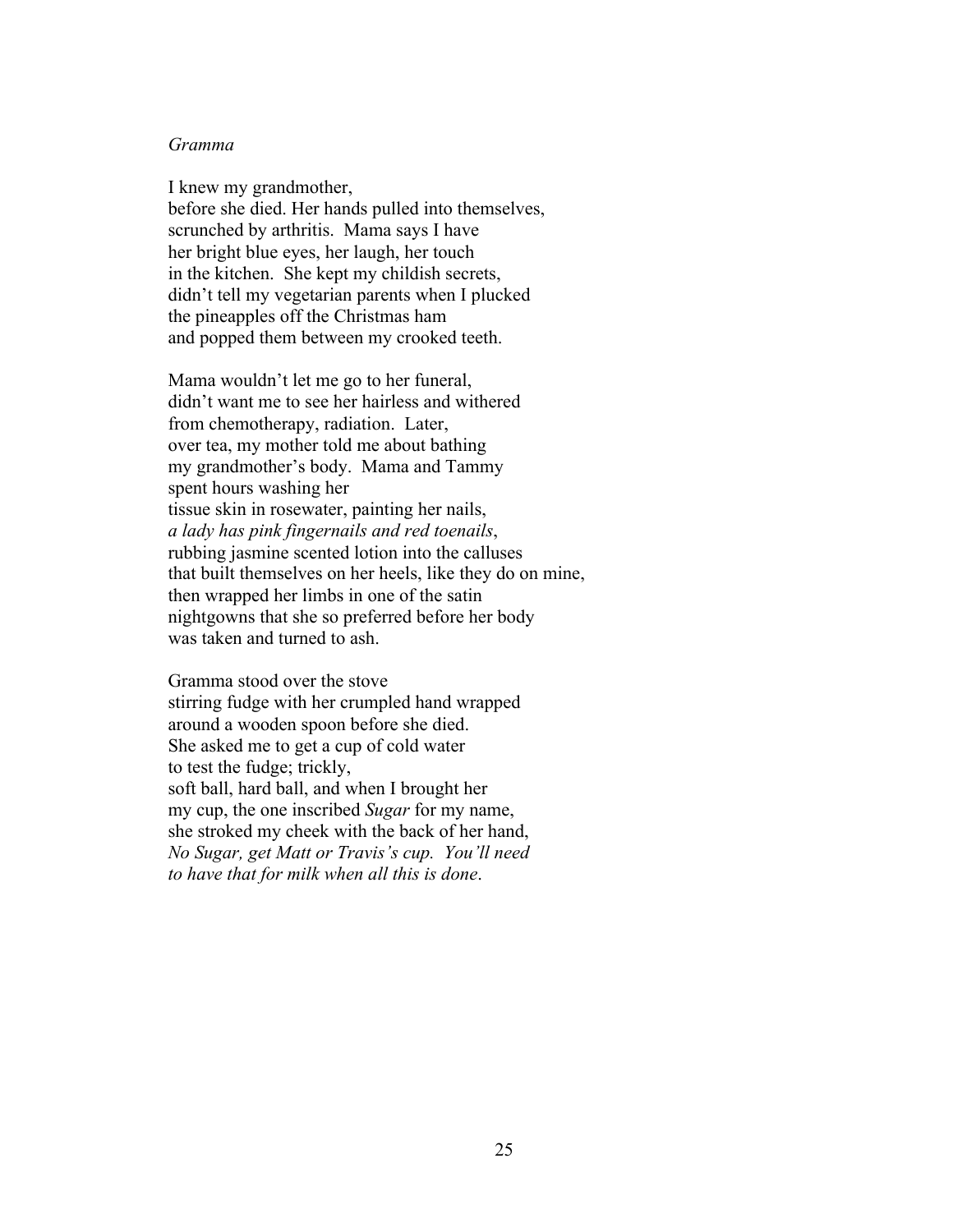# *Sweetling*

The man I love smells like pie. Lemons and limes sing from his earlobes. Sugar clings between his toes. Butter dances luridly behind his knees, and vanilla beans are his musk.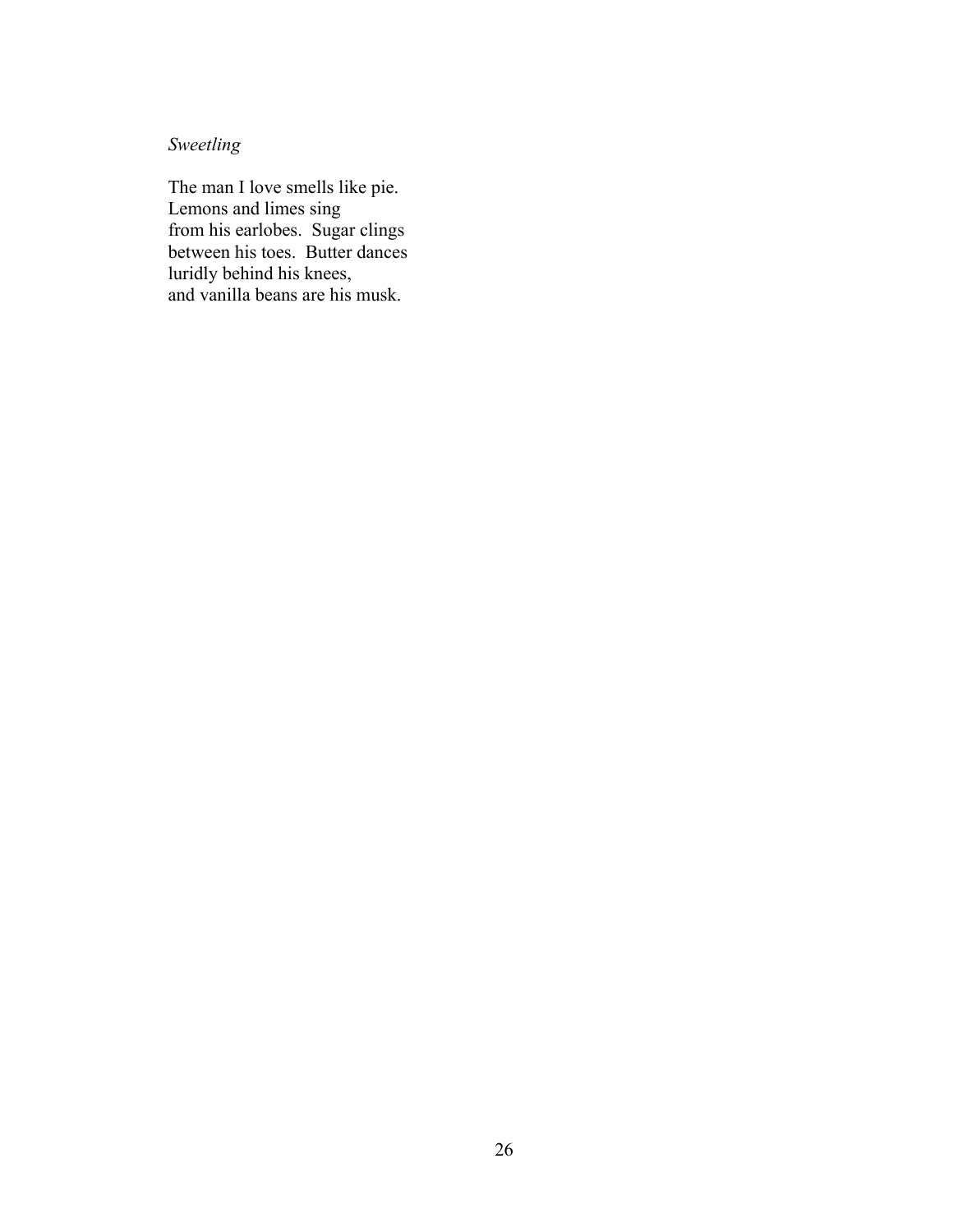### *Garlands*

I perch on the edge of a stool in a gray-walled, concrete room flocked with matrons in bright saris and children, grubby fingerprints smeared on the thighs of their cotton pants, around buckets of blooms pinched from their stems, chatoyant when bathed in harsh fluorescent lights.

Our fingers pluck single blooms, needling them onto strong thread. We, the children, weave playful garlands to adorn the necks of the bronze statues that litter the gardens and paths that twine their way through this ashram. The older women pattern their work, creating adornments for the statues of the gurus who came before. Bade Baba, and Baba. Before.

In a corner, with baskets of white rosebuds, snowy chrysanthemums, creamy gardenias, and orange marigolds, Mirabai, once called Ellen, sits in her swami's robes, orange like the marigolds. She makes the garlands for our Guru, Gurumayi. I watch her, wishing at once to be allowed the honor of creating something beautiful to hang about Guru's neck, to be noticed by the Guru and to be freed from this room for the afternoon.

I want to run into the sunlight of the gardens and immodestly climb into a tree, read a novel that takes me far away. To Narnia or Middle Earth, on adventures more normal, more American, than those in the novels in the ashram library. I want hobbits and dwarves and talking lions, not tales of gods whose fathers chop off their heads to be replaced by that of an elephant, or blue gods who are entirely too fond of butter. Instead I sit, threading together chrysanthemums until the giant brass bell rings and we are called [No Stanza Break]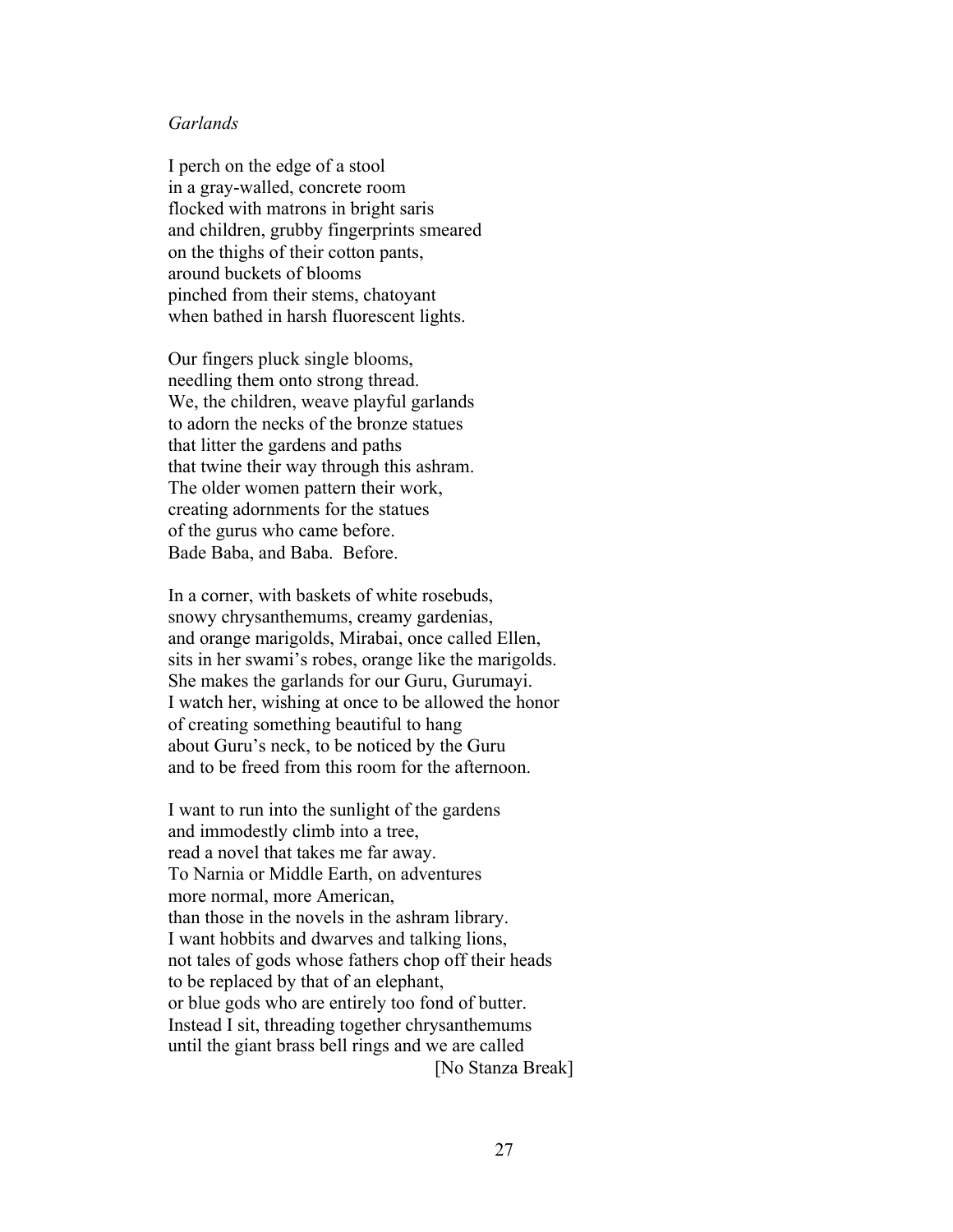to chant the evening chant before Bade Baba's statue, wreathed in the garlands we wove the day before.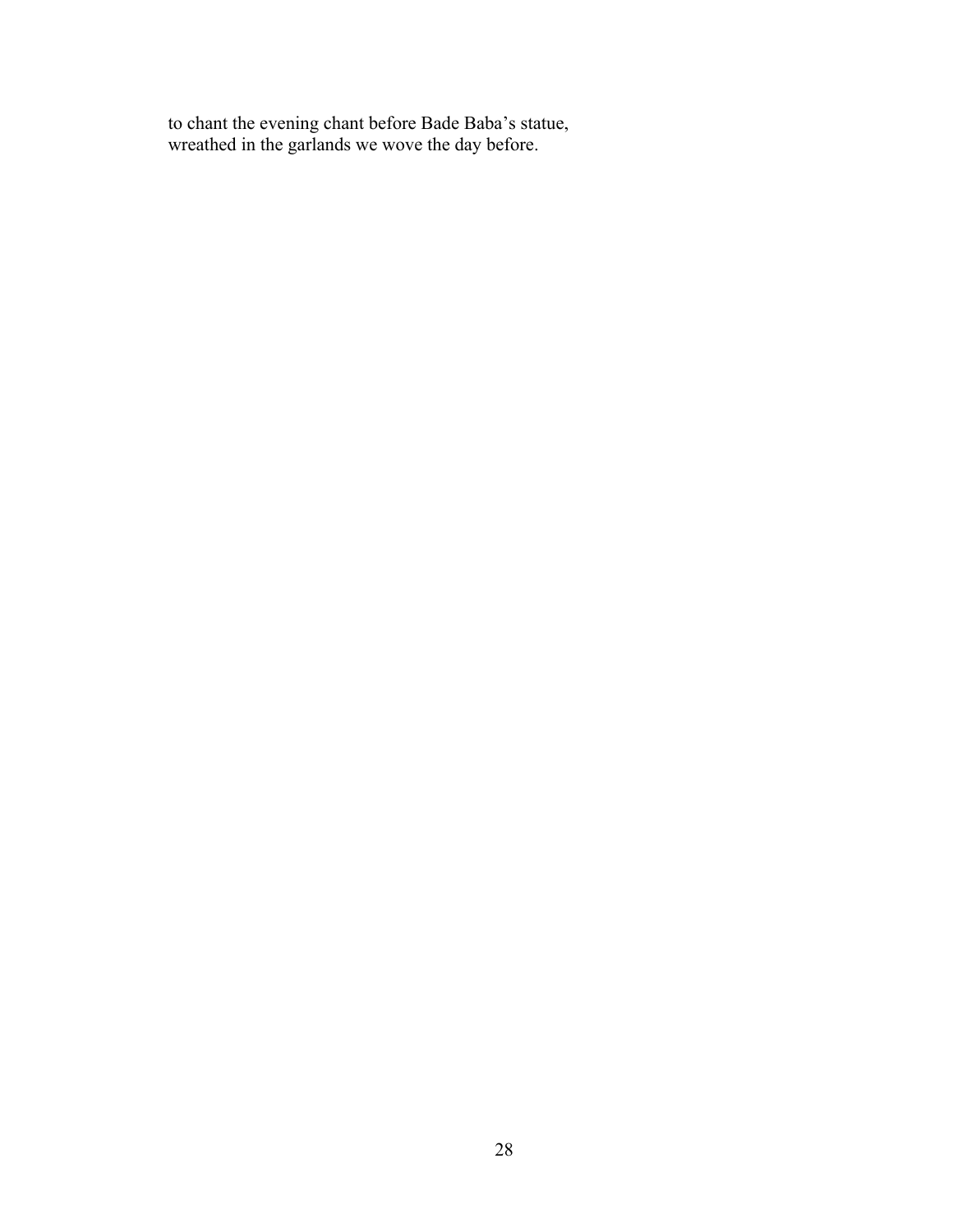### *He Sleeps Next to Me, Two Months After He Left*

I want to pick the scabs that litter his elbows and knees like the war wounds collected by five-year-olds playing out their feverish games of cat and mouse.

The single zit that mars his broad shoulders begs that I reach over in the slat-filtered morning light and pop it while he sleeps beside me.

I could do without the aftermath of the sex, the jutted hip bruises between my thighs. His little round bites decorate my collarbone like a long line of beetles.

I want to stick my index finger in his mouth and feel the ridges on the roof, the warm soft embrace of his tongue. I want to take a sample of his plaque.

His Achilles tendon begs to be sucked upon, my fingers twined with his toes like I would hold them if he didn't have hands. Those long, skeletal, beautifully fingered hands.

The dirt collected behind his ears needs tasting, gathered in the months we were apart, time I could have spent behind those ears, making the tiny hairs tingle with my unfolding clarity.

I miss the late-night, cross-legged conversations that spill secrets like wine from a drunken girl's glass and remember that he left, will leave again. I need to suck my secrets from the loose skin of his elbows.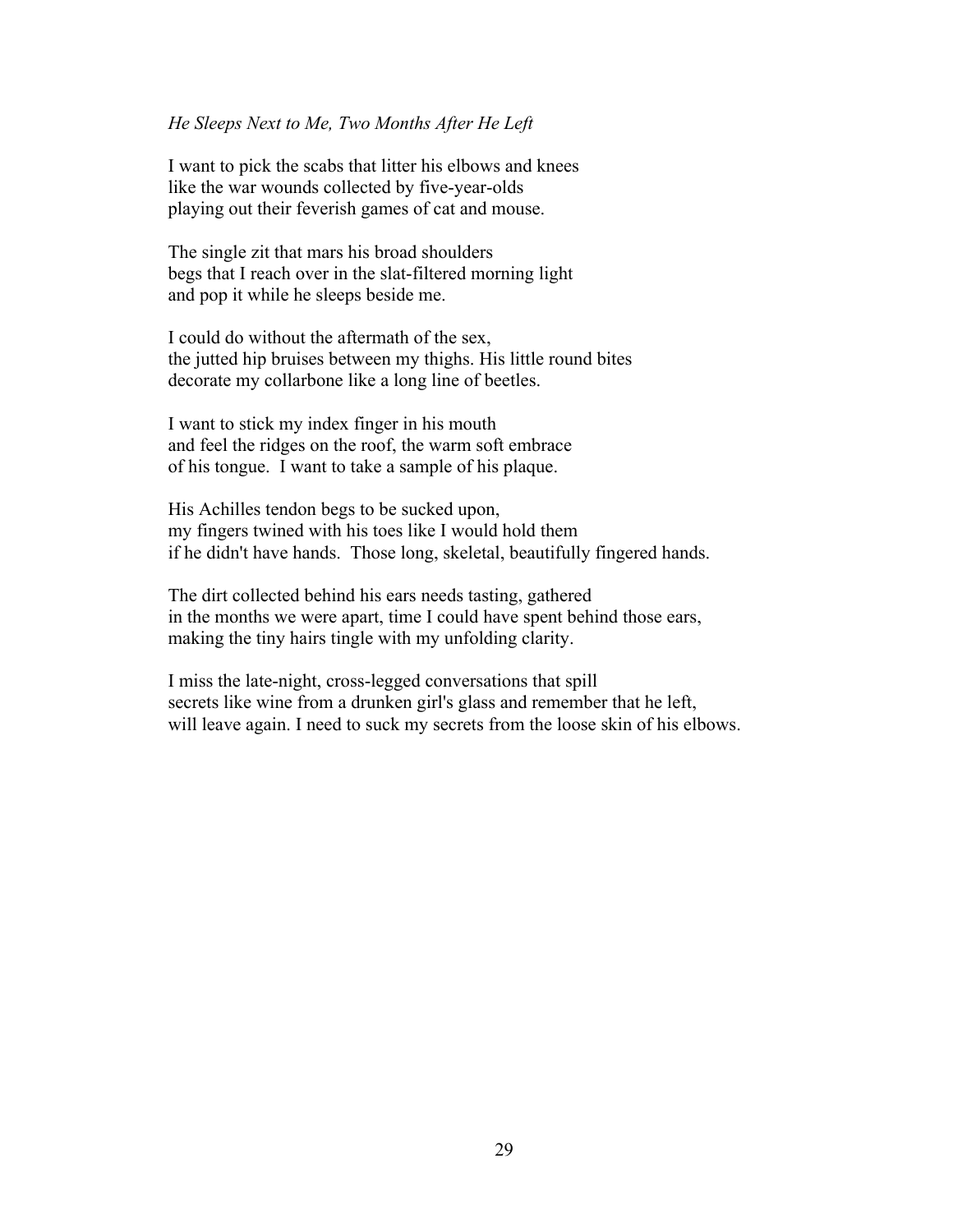### *Reckless*

Rosalie climbed high in trees twisting between the limbs, balanced on a single toe. She shot arrows into stumps, while hanging upside down. Her mother called her feckless. Her father only grunted. One summer day when the hot air swirling through fan blades became too much, Rosalie pedaled her bicycle to the ocean. She stuck her toes in tidal pools, caught crabs in the dunes, tumbled castles left by babes seeking shelter from the sun. With mother's warnings ringing in her young ears, Rosalie bounded into the cool, frothy waves. She dove under, floated atop, and rolled between the waves, careless of the setting sun. The waves chilled, sun sank, Rosalie sought sand to stand upon, but her toes felt only velvet water. She tried to swim her way to shore, but it grew only farther, and when she swam parallel the waves tried to drown her, Limp-limbed, tired, she floated on her back. She rocked upon the sea till tentacles came up from deep and took her gently home.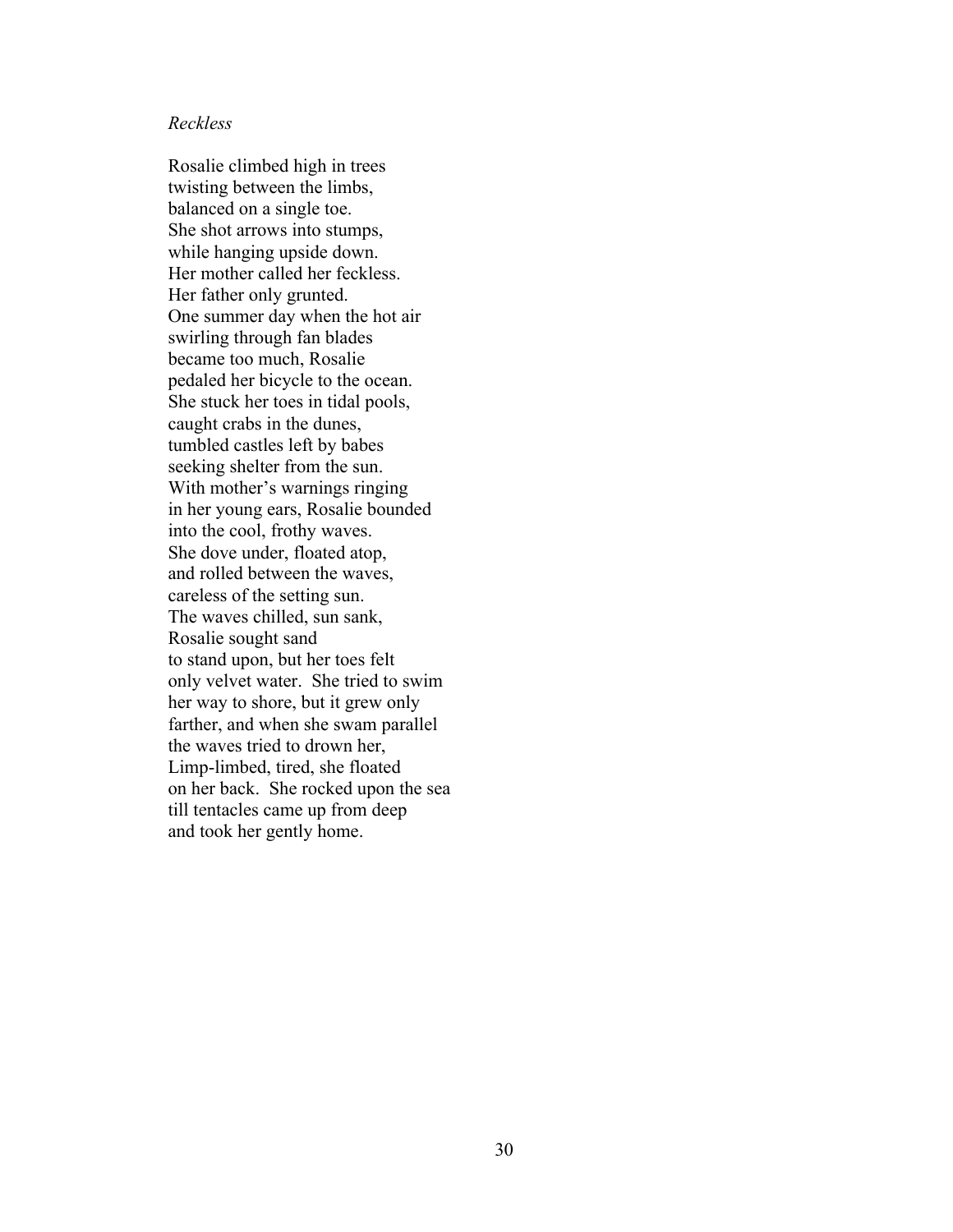*Tentacles 2*

Laboratory doors locked, building empty, I settle my naked limbs against the scratched stainless steel floorhook fingers through the hips of my black cotton panties, tug them down past buttocks, over knees, under ankles and toss them, squeeze my eyes closed anxious

minutes tick by like knitting needles marking time until he slides, tasting,

down the glass aquarium side, slipping onto my shins, flashing gold, aubergine, and finally my particular grey.

He slips his way up my tender

thighs, suckers biting, tasting,

pulling gooseflesh and my need- my shameful want for this touchfrom the skin at the small of my back. He slaps his arms up my belly,

drags his bulbous head behind

# heavy between my wet thighs.

Briefly, he settles between my breasts with many arms wrapped around me; my neck, waist, shoulders, legs marked by his suckered travel. He moves,

off my neck,

caressing my face,

back into the next tank, where his silver-scaled meal swims. I shudder against the cold floor, smile. For in these moments,

I have escaped.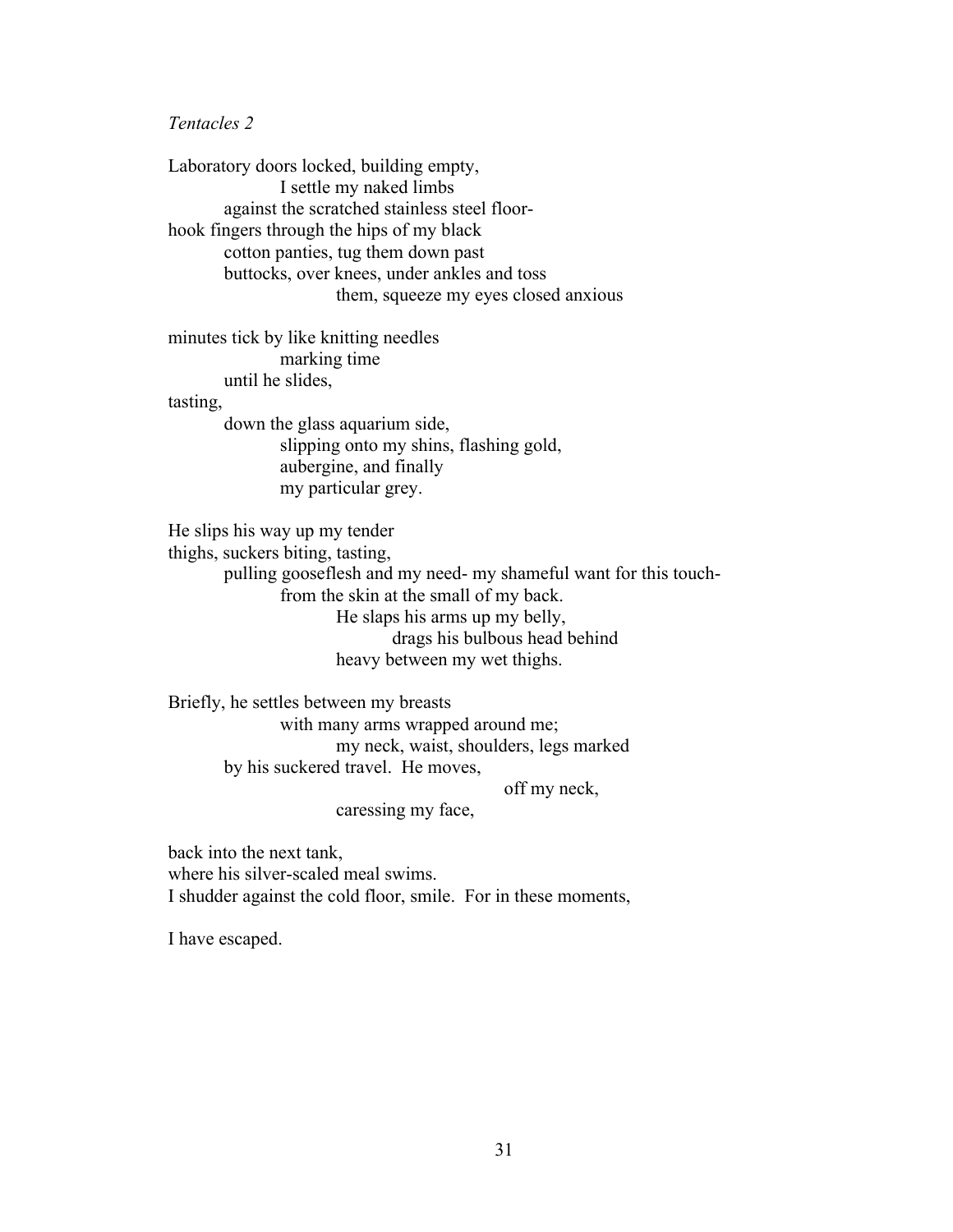### *Logic*

Twelve, I told my mother that I had asked Radha, whose given name was Suzanne, to be my guardian. I was going to stay at the ashram in Ganeshpuri for another month.

She took a sip of chai, made with buffalo milk, rich and sweet and over-caffeinated, from the chipped teacup that had been resting in her hands, swallowed. *You'll have to get back to the Airport in Mumbai by yourself.*

I declared that would be no problem. The tumble swerve race of a taxi in a country without traffic laws, slipping through trucks and sports cars from the 70's and carts pulled by buffalo did not intimidate me.

*You'll probably have a seven-hour layover in Switzerland again*. I told her that I'd re-read Les Miserables and eat giant Tolblerones. Prop my feet up on my backpack, ignore the friendly conversation of Swiss strangers, find my gate.

It would not be a problem. But when my mother said, in a last effort to reason with me, bespectacled, serious, *You'll have to go through customs in Atlanta by yourself,* I had not considered that after travel, I would have to be home.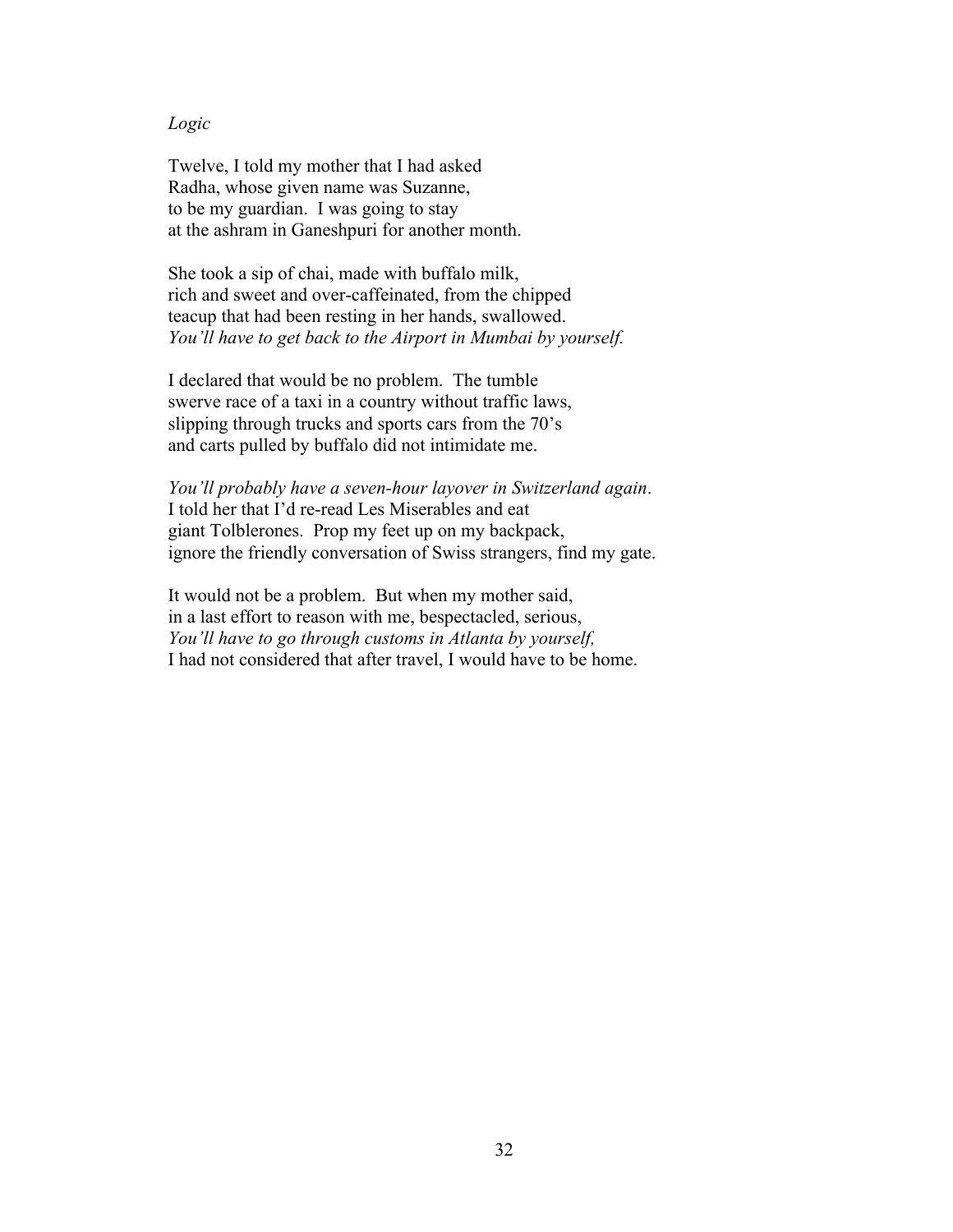### *Irene Louise*

At sixteen, I fly from Atlanta to Boston on my way back to boarding school. I become Irene. Irene is twenty-one, a student of political science at Wellesley, and giggling flirtatiously with Anders, a lawyer who lives in a loft. The air on the plane is dim and stale, the cold circles, tightening my skin, bluing my lips. Anders tucks his suit jacket around me, holds my hand, rubs my thigh, and weaves the plots of Russian novels into screens around us, making our two seats private, turning the story I tell him into a truth.

In his private car, he twines his legs around mine, ignores the driver, suckles my neck, bites my earlobes, pins my wrists against the black leather seat with one long fingered hand, and pulls my sweater up to bury his face in the film of sweat gathered between my breasts. I lie, tell Anders that I live in a dorm at Dana Hall to earn extra money. His driver pulls my bags from the trunk, nestling them in sidewalk snow while Anders kisses me out of the car, stuffing his card into my jeans, begging me to call.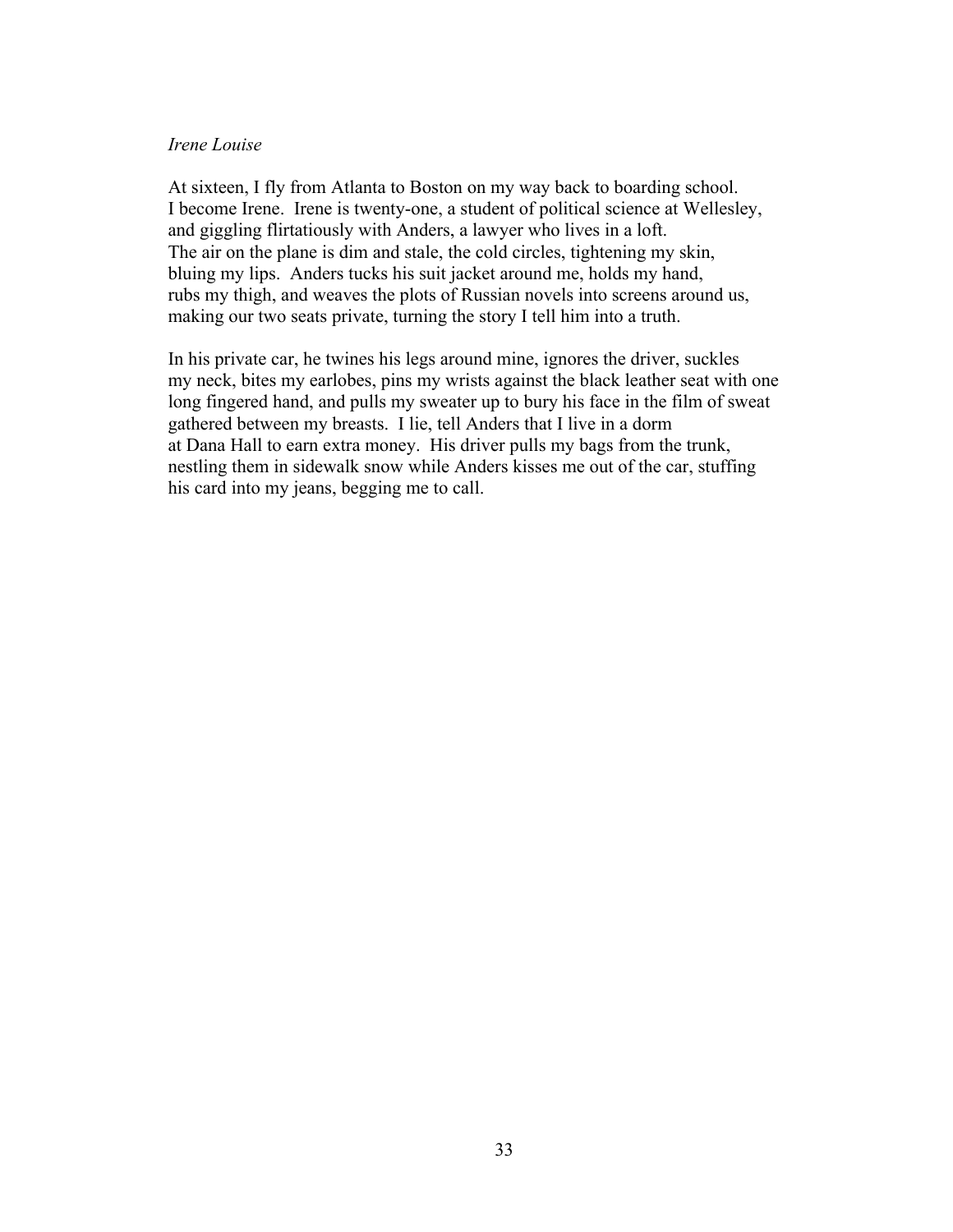*Vanishing Act*

If he had asked to kiss you in the dim amber streetlight cocaine still powdering his nose, clinging to the jazz orchestra CD case he used to hold the two sharp lines he snorted through a dirty one dollar bill, you

would have said no.

Instead he grabbed neck and pulled in towards his repaired cleft palatekissed hard, tongue thrust into mouth, with searching hands to cover and pull my hair tug closer- over the stick shift and onto his lapwithout you or your soft no's, we shouldn't's…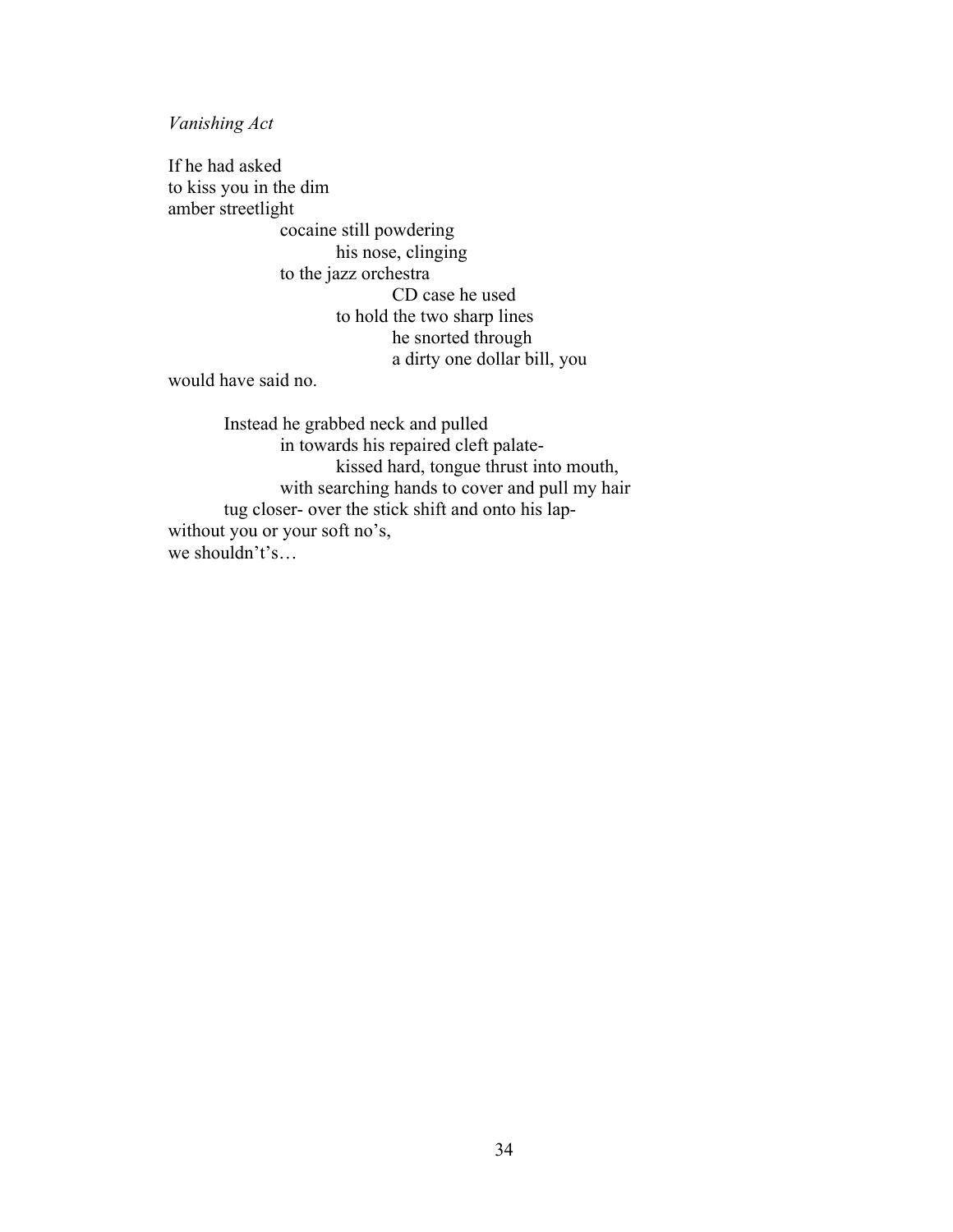### *Fidelity*

They sit next to me, sip vodka to my whiskey. I ask if they've ever cheated on a girlfriend, lover. One of the prescribed questions in those tenuous first weeksfeel each other, out while feeling each other up.

They look at me from under the lip of the black baseball cap, brown eyes suddenly sharply greenblond hair darkening to black peppered with silver to match the skin lightened from olive to pale. *Once I slept with two girls, two nights in a row, wound up dating the first for a few months. Call that cheating?* I say that I've done the same thing.

The dark eyebrows run to light, lumberjack hands exactly like stroking pixyish hands in my bed. All sound the same, our comfortable lies.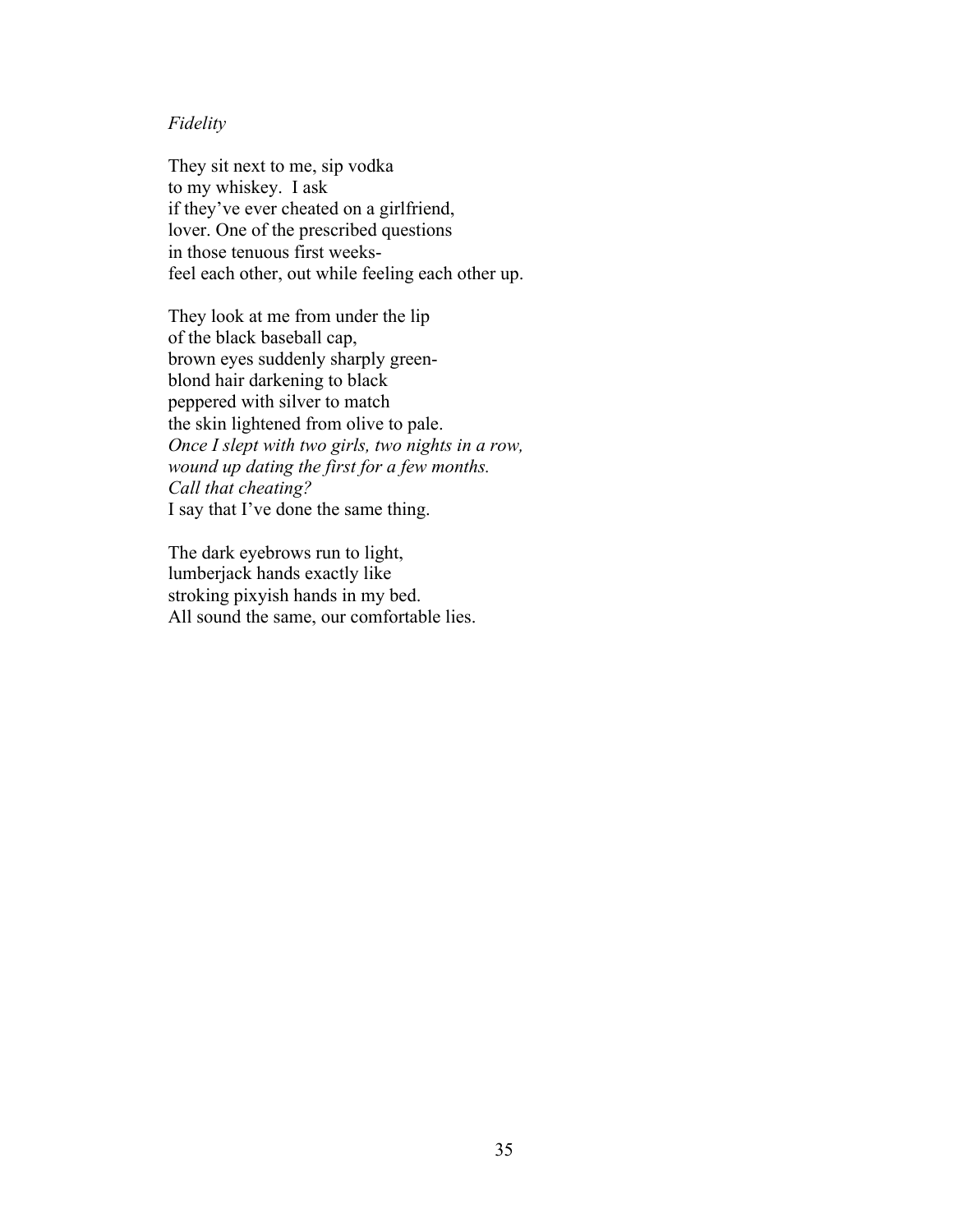#### *India, Again*

Eight mouths sip the green tea I poured for them, their bodies reeking of post-yoga health the stench of sobriety and clean sweated soul-centeredness rip me back to India and the steep walled Ashram.

My first week there is fogged with day sleep and moonlit novels gulped in the dormitory tub. In our family's private room, I claimed the bed where the hospitality staff (local villagers, never yogis staying onsite) left a beribboned basket, rounded with mangoes.

Days mirror each other there, everyone moving in an endless circled choreography, a sapta: morning meditation, a silent hour in the dark meditation cave, watching red numbers tick by on the digital clock and the closed eyes of other seekers; the morning chant; breakfast in the great hall, always-sweet bread and small sweet bananas.

I took dinner with other yogis in the Amrit Cafe, paying for giant crepe-like dosas filled with spicy masala potatoes or Jarlsburg cheese and sliced avocados. Drank slimy milk from green coconuts stuck with straws before retreating to yoga classes on marble verandas or the evening chant where rows of cross-legged seekers twined themselves in wool scarves and praised the guru in a language they didn't understand.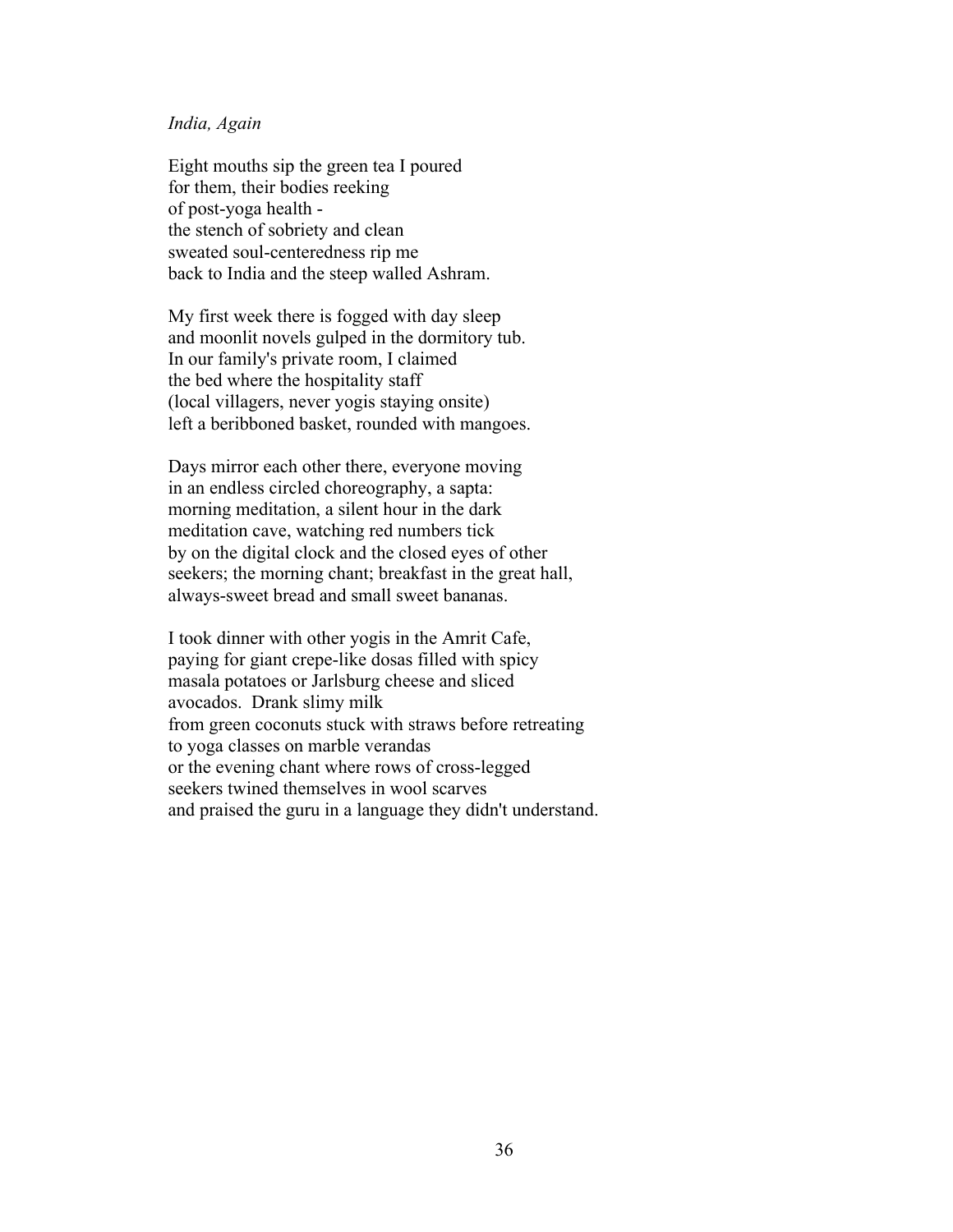### *Lucky*

It is good luck to find that I've stopped reading at exactly midnight. It is the same luck that finds me waking with my lover's fingers – not as long as I imagined, but sweetly slim – tangled in my sex-snarled hair.

I've never plucked a four-leafed clover stem from red, Tennessee earth, but if I did, I think it would bring the kind of luck that delivers me sleep-eyed from dreams, my face buried in his armpit, breathing night-air laced with pheromones and sweat that smells oddly, deliciously, of urine and beer and cigarette smoke. I want to hate his smell, his too-short fingers, to find fault in his small snores and midnight mutterings in languages I don't understand but for their guttered pronouncements of his once-pain. I seek reasons that this marathon of a relationship's beginning will not end with anger, with wine smeared sobs.

I secretly believe that meeting a man with the help of one of those Internet dating sites brings horrible luck and that's how I found myself here, tracing his sharp jaw.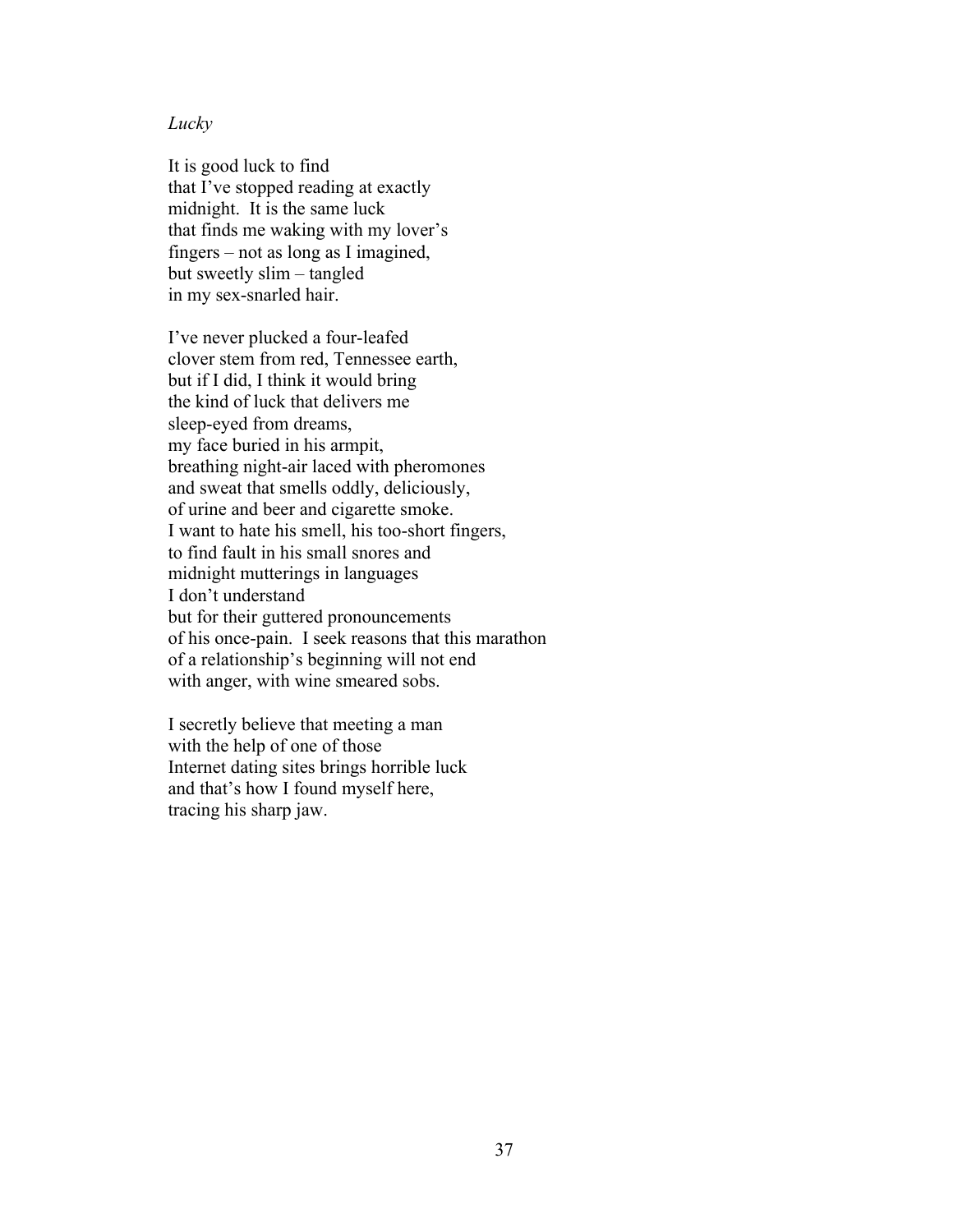*Nesting Season*

When I am left

without any desire to focus on his eager tongue's movements, I look down to see his long fingers scratch his knee turned blue in the glow of his television. The seascape pictured there evoked the lavender anemone flowers he thrust at me earlier, their petals ensconced in tiny nets.

I pushed his head away, pulled my skirt down, stood. He draped himself on his red couch in my place, grinned like the severed deer head hanging on the wall. Was it good for you?

> Not that he cares, not that it matters, what I seek cannot live in this room. This man cannot fill the space beyond my bed, his couch. His distracted fingers do not know how to soothe me.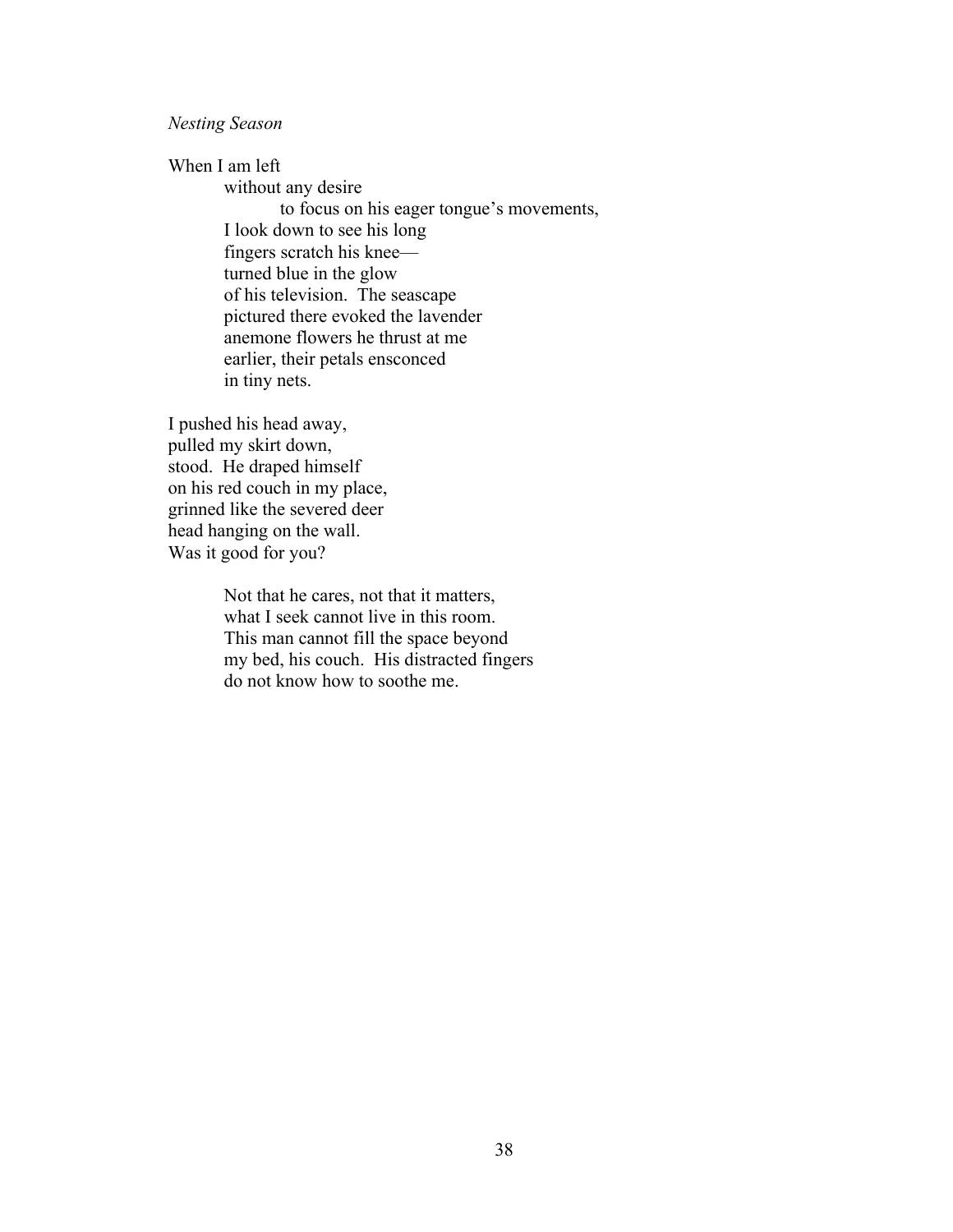### *Tentacles 5*

Mother's cold hands did not shake as she created me, her little octopus girl. Her arms, she, held me me in the brightness of her lab, her gloved hands stroking my arms, my round cheeks, cherished, though repulsive.

I grew in her gloomthe ghosts of my siblings who failed to live, these other halflingshalf cephalopod, half human my imaginary friends. They whisper to me of a deep ocean world. I will never drift on the currents that pull between continents, chase clouds of baby seahorses as they burst from their father's pouch, use my tentacles to snatch fish from passing schools and rip into them with nails and teeth. I live to spite her, human as I can be.

Mother keeps me, her sterile experiment- locked in this laboratory, studied by men with thick dark hair, mouths like clams, their tongues hidden treats. They speak with me grudgingly as though my tainted limbs, my tentacles, scream monster though I ache as they do, these young men in white coats, to be held, stroked, loved.

I need to wrap myself around some man's hips, feed.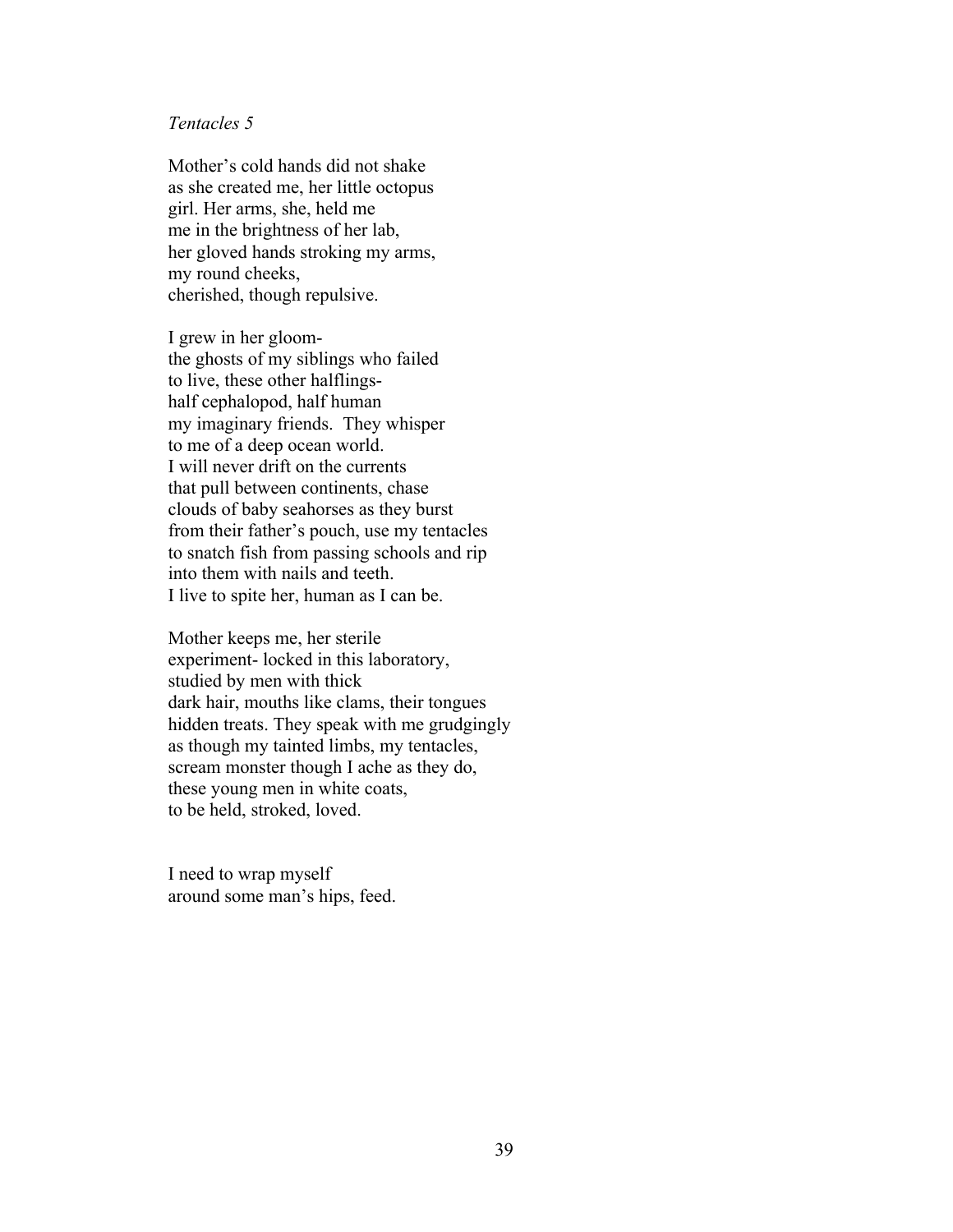### *Dangerously Close*

Late on that January afternoon the sunset flicked off the new snow and filtered through my windows. It was a grey kind of light. Illuminated dust motes floating down into the space above our piled legs, in between our toes.

I tested the way my head fit into his arm socket, my small fingers between his long, knobby ones. Fingers

that had so recently been pressed around my neck, tentatively resting, then recklessly – using collarbone as fulcrum to pull himself further into to me, closer to me.

But his cerulean eyes look past mine, seeing someone, someplace else. Dust covered violence; the third man to light a fag from the same match, mucked face illumined first by cigarette, then by sniper fire.

After he left, while stripping the dampened cotton sheets, I find the drying rind of the tangerines we peeled and ate in a pile of down comforters, knee to knee, naked and shivering.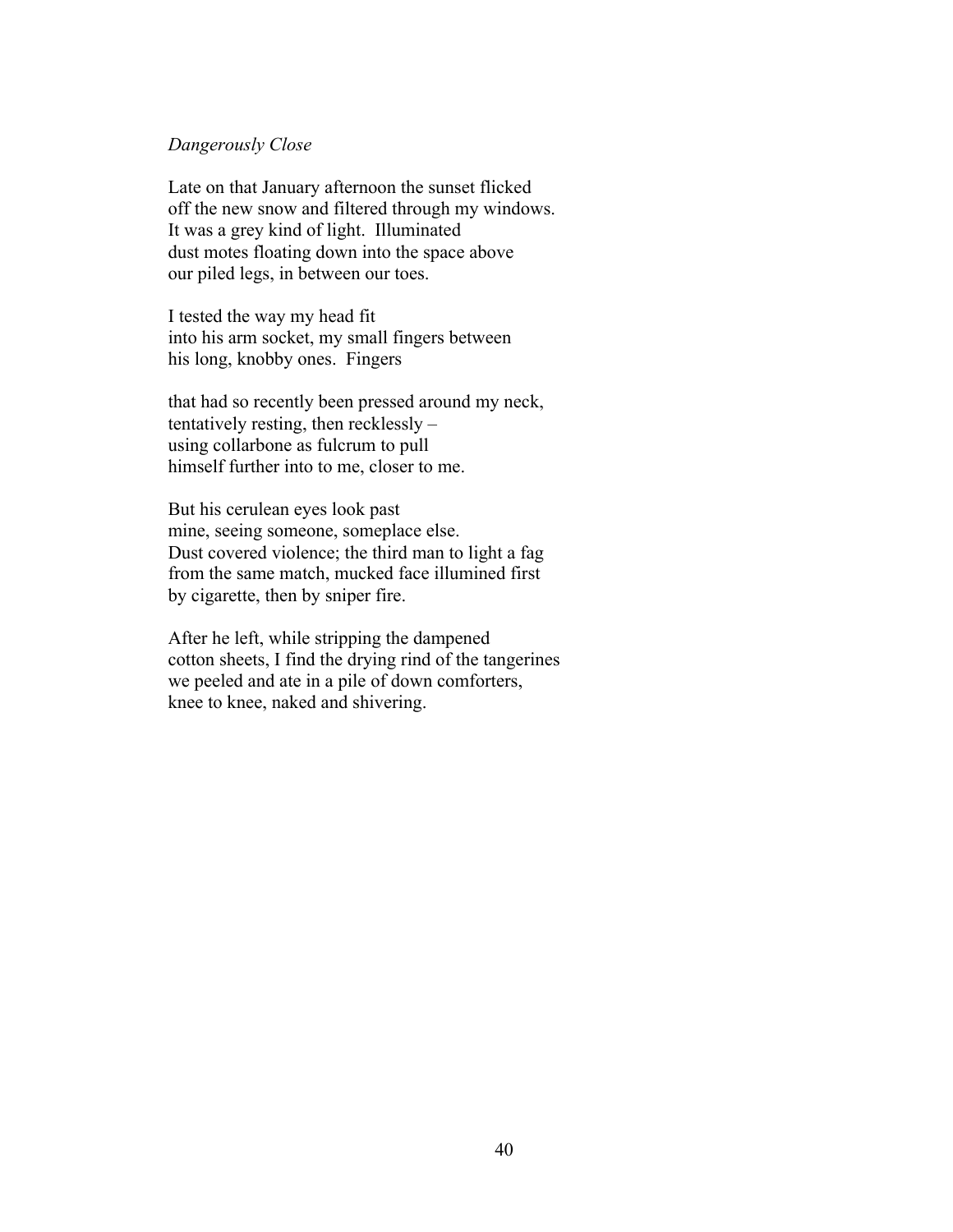# *Ossuary*

He's all bird-bone toes, stilt walker legs, and curving row of stacked spine rings top matted with bookshelf shoulders and necromanced skull. This cobbled together by delectable hunks of sweet corpuscles tied just here and right over there, tumbled together into this man, tangled in pillows, dangling me over the precarious edge of the bed where I created us.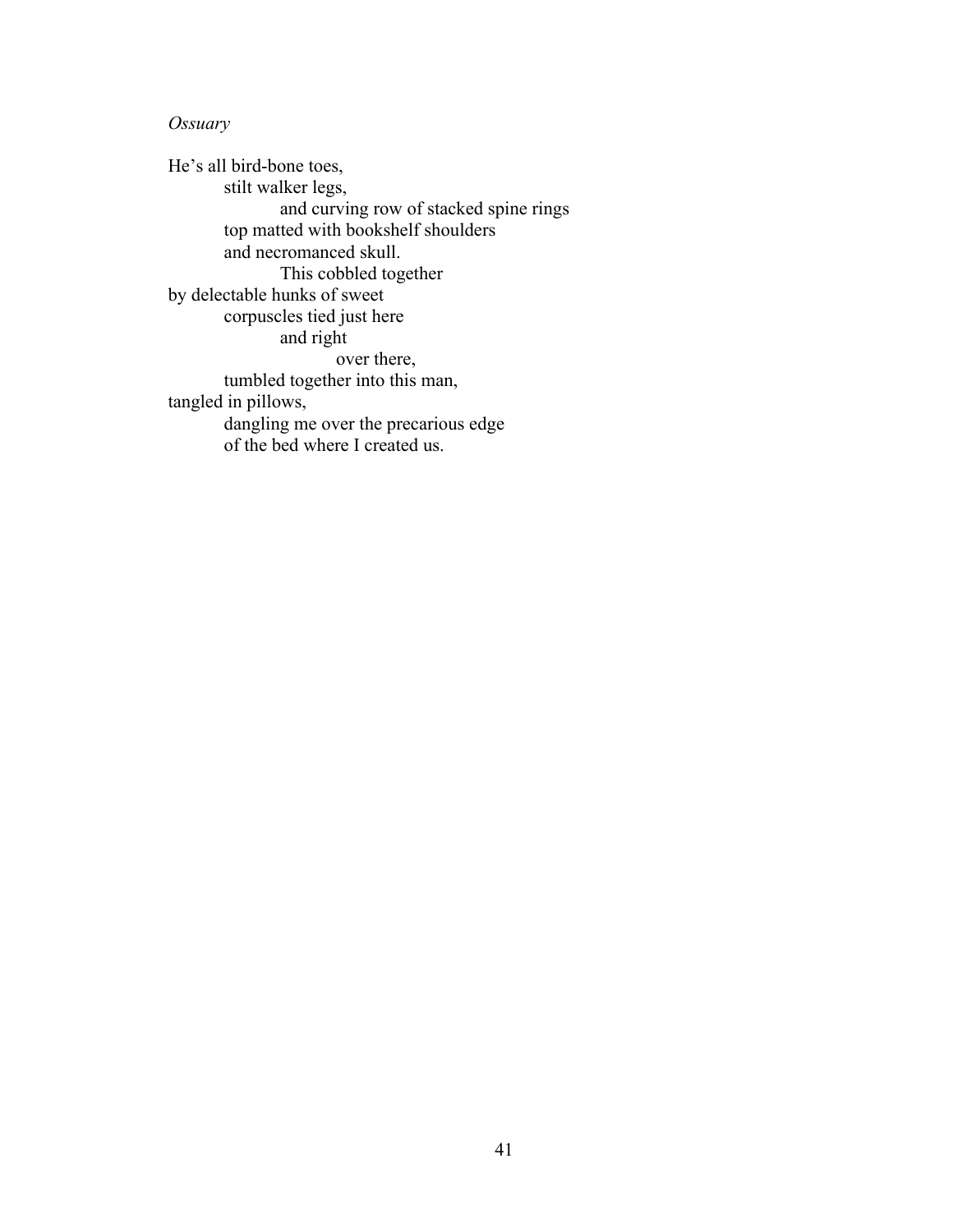### *East Tennessee*

tends not to get cold, rather, crisp like heirloom apples picked from scraggle-limbed trees by flannel shirted youths itching to get back to the warmth of underquilt space they share on slowly darkening afternoons.

Under stars, we collapse, beer softened, onto a blanket on my roof. It felt almost warm, but that could have been his hands, could have been the years of wondering if I maybe didn't know him better than his wild-haired young wife.

He will talk about sharing too many beers when he gets home. I will wonder if he remembers the crisp January night when his wedding ring left indentations on my fingers while he held my hand while we sat together in a bar, before the roof. I will wonder if his loneliness and mine might together be more tolerable.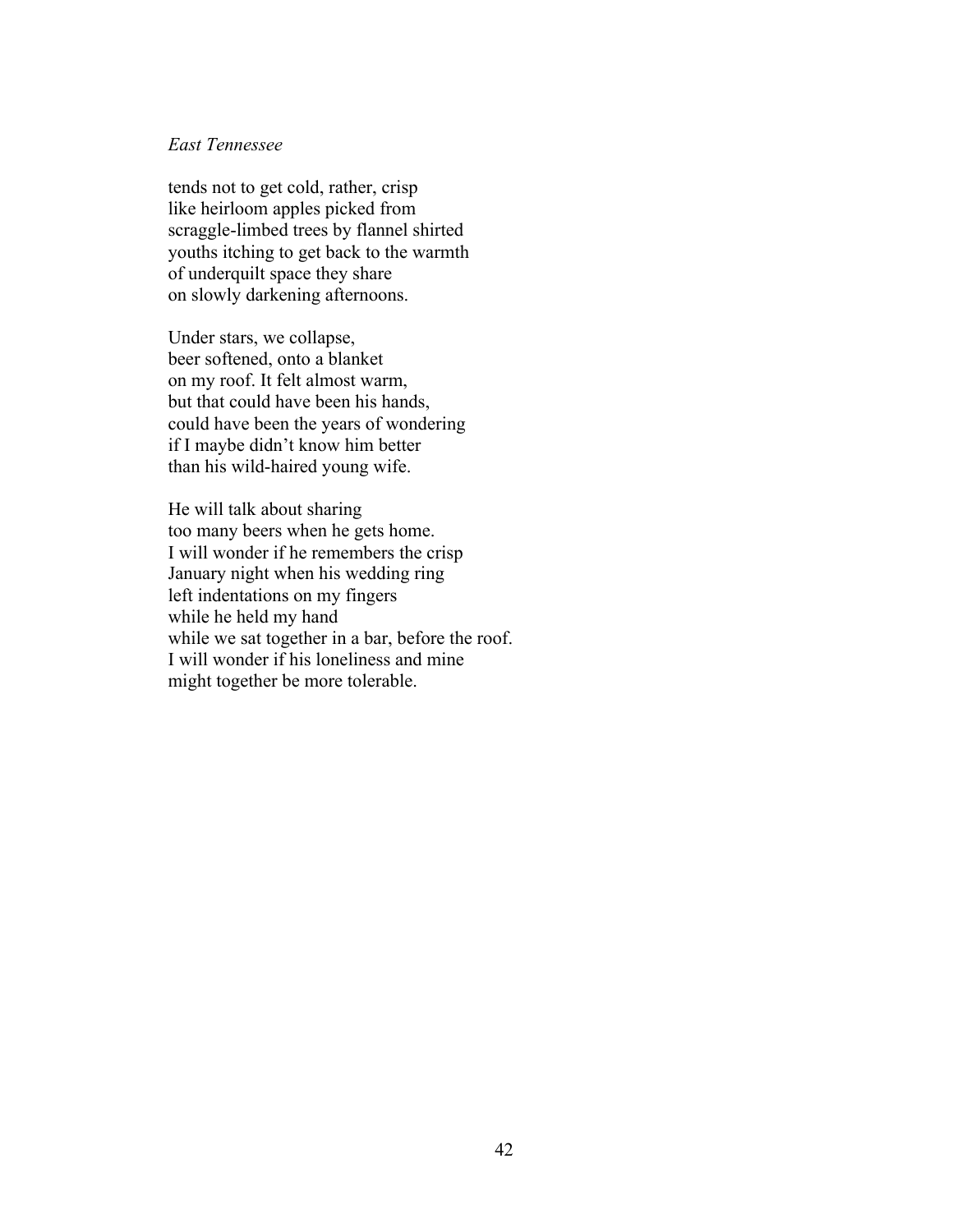### *Cravings*

I've been craving dosas, Indian crepes filled with spiced potatoes or Jarlsburg and avocado. They taste like my childhood, like sitting on the overly manicured grass outside the ashram cafeteria listening to Swami Umeshananda tell us about our futurewhen power plants power down.

We'll have to farm, and the dosas balanced on trays on our knees will be a taste we imagine as we ladle our nightly porridge. I laughed then, but I haven't had a dosa since our last trip to the ashram, after my high school graduation. By then, disillusionment hung heavy around my shoulders. I only left the room once, to eat a dosa on the lawn, tray balanced on my knees.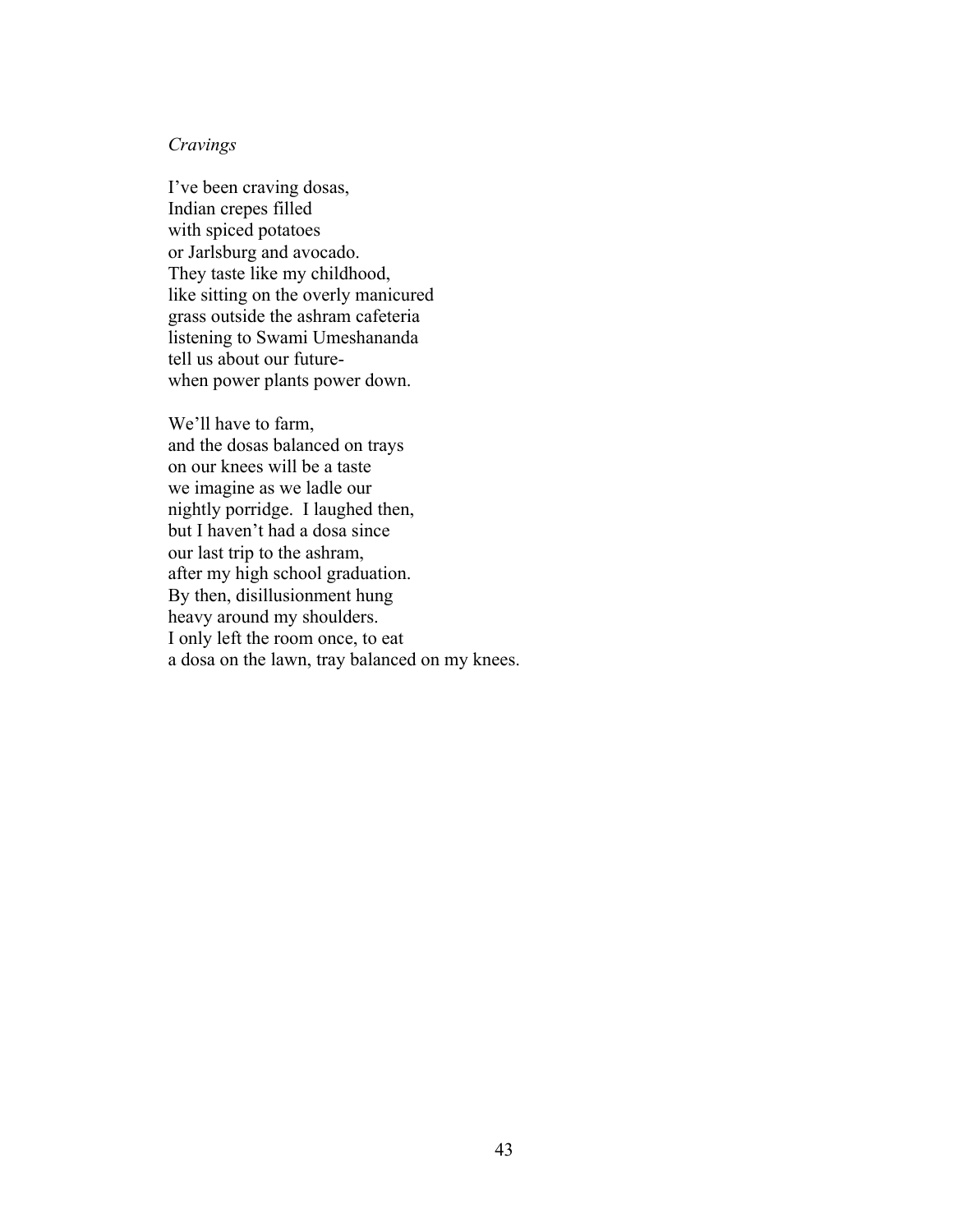### *Risk-Eaters*

My marigold-colored sloth of a dog, snores louder than he did – the he who pulled me tongue deep into a kiss before I'd heard him say my name, before I'd heard him say hello, before I'd heard him say yes to my yes.

He who drove for hours through the Appalachians to meet me halfway, to bring my breasts to his mouth. He who just before he pushed inside me for the first time pronounced, *If I knock you up, I'm walking you down the aisle.* I smiled, pulled his neck to my lips, and didn't blurt the *no's* rolling through my throat.

In the tangled sheets of the next afternoon we toyed with the idea of driving to Gatlinburg, like Vegas, before I pulled his shoulder to my mouth, set upon his naked flesh like a half-starved mongrel.

I left the next day, covered in tooth marks, fingerprint bruises, and fairy stories spun from threads of saliva strung between our lips: his boots in my closet, his jacket nestled with my wool pea coat, our books sharing shelf space.

He who has moved faster than summer storms over the wet Delta of my new home, has shaken my father's hand, but will not meet my dog.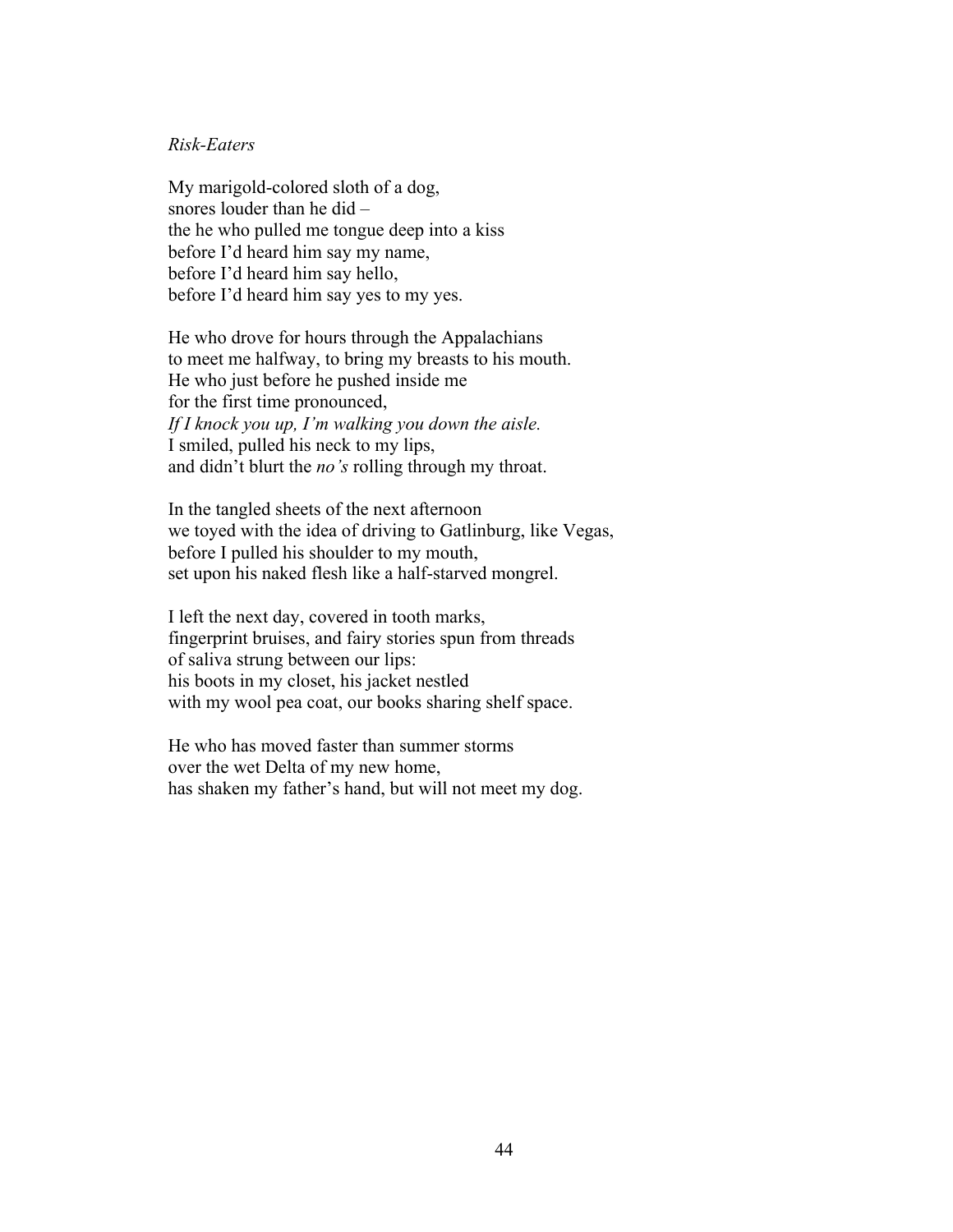### *Imagined Retreat*

The house I built for our happier selves stands empty, furniture wrapped in sheets.

It's nestled between verdant hills,

carpeted with birch forests. A lake is slung around the house, open windows catch cool breeze when we lay nose to nose sharing deoxidized breath, my fingernails tracing your hipbones.

> Our door is painted blue there. Ivy twines round the porch columns, leaves catching chipping paint. The rooms are sparse. Velvet window seats gather dust like snowdrifts, and my desk holds the stories I wrote to tell our children.

I still go there from time to time,

wander through our rooms and breathe in the stale smoke of our sex.

It is lonely on that wide front porch without you.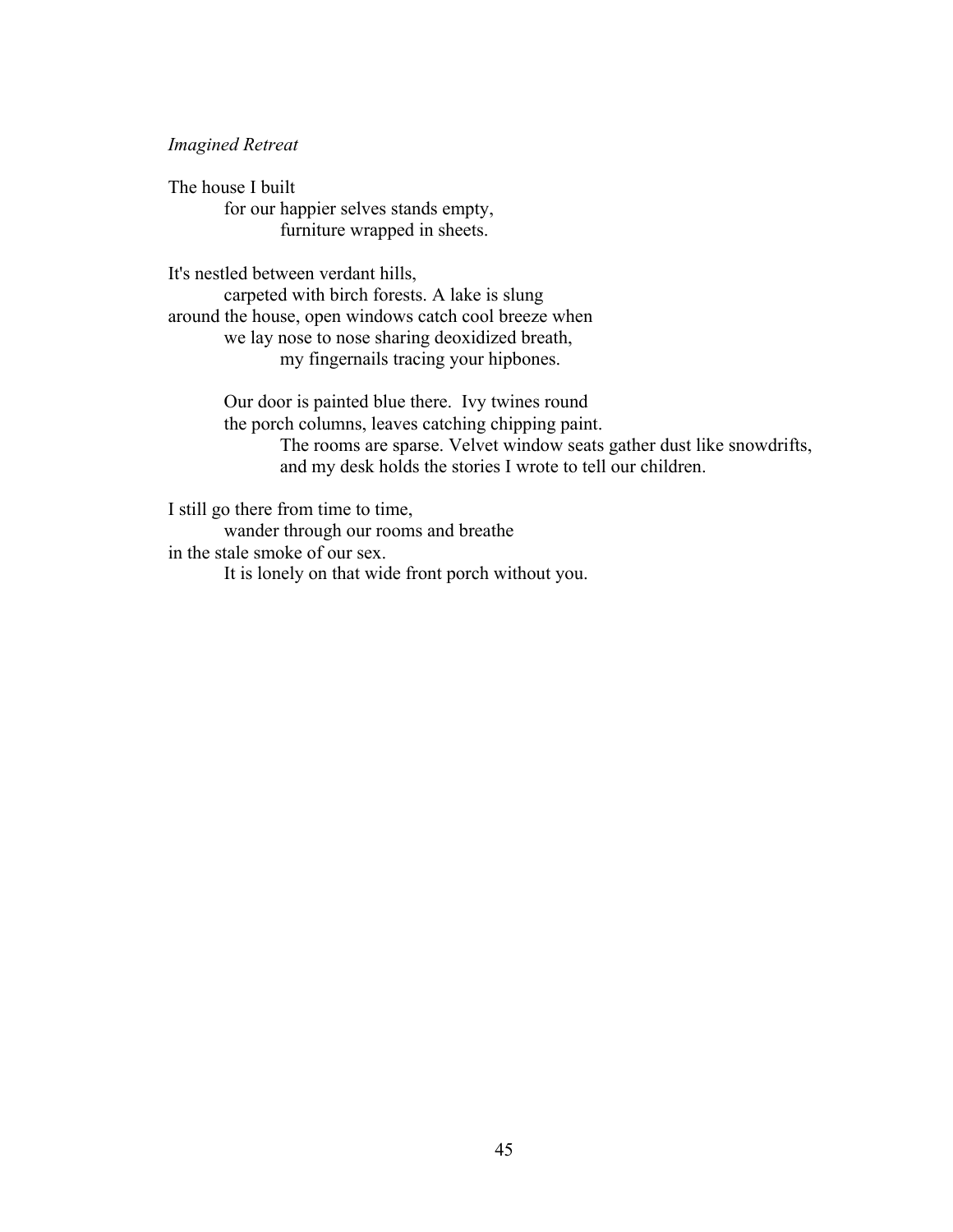### *On Being Lost*

After two days and nights spent filth covered, sleepless, he sits. Back pressed against dirty shelter wall in momentary ceasefire. Pulls billfold, cigarettes, and Zippo from his pocket, flicks flame to cigarette before thumbing from his wallet the photograph of me, sheet twisted round my naked body in the early morning light on my porch last spring.

He flashes it at his buddy Eric. I hope I get to see her again. Catches himself, imagines in the haze of mortars that he will clamor into his Chevy tomorrow, drive through Virginia to tumble from the shower into bed where he'll kiss my neck to wake me.

Instead, he'll rise to barked orders another two months, sweating in desert air. I will wait, imagine happiness where none has lingered lately.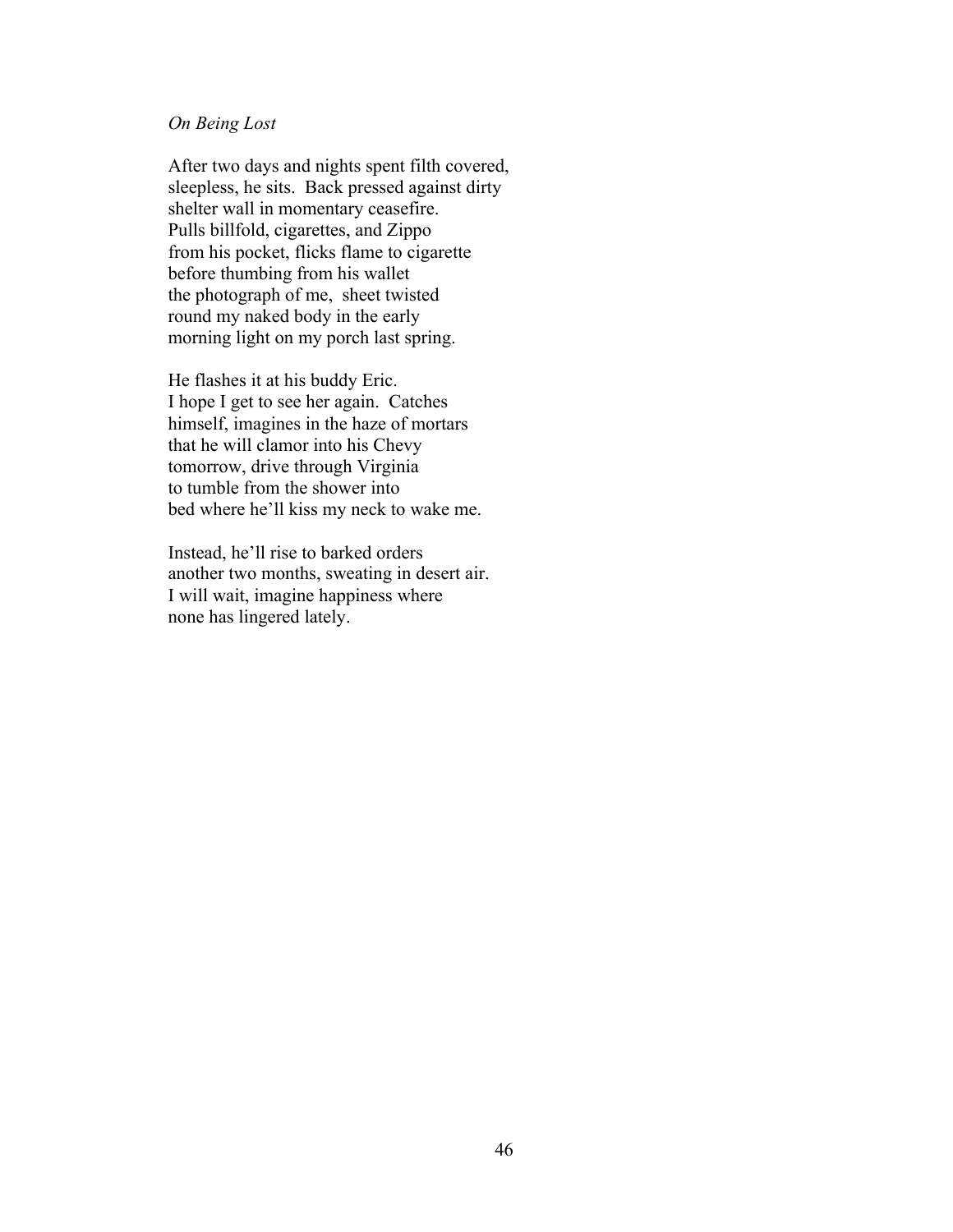### *Tentacles 3*

After a white-coated day documenting your growth, meal times, pavlovian response to the electrified red ball in the corner of your tank. I decide, love, how your days will unfold-I settle onto a bar stool, greet the sushi chef, take my first sip of sake.

He pulls from a cooler deep magenta frosted by ice and cellophane. Unwrapping octopus, colored like your companion in tank six when we deny her snacks.

He deftly pulls one tentacle out, slices, sets it on a plate. Each slash reveals white flesh, ringed in coquelicot red, like the marks left when your arms suctioned my thighs, almost glowing.

Head is tossed into a trash bin, discarded like a condom wrapper, an obstinate lover, me. The chef offers me a piece of the last arm to part ways with the bodysliced thin, resting on a bed of rice. When my tongue settles over it, I taste you.